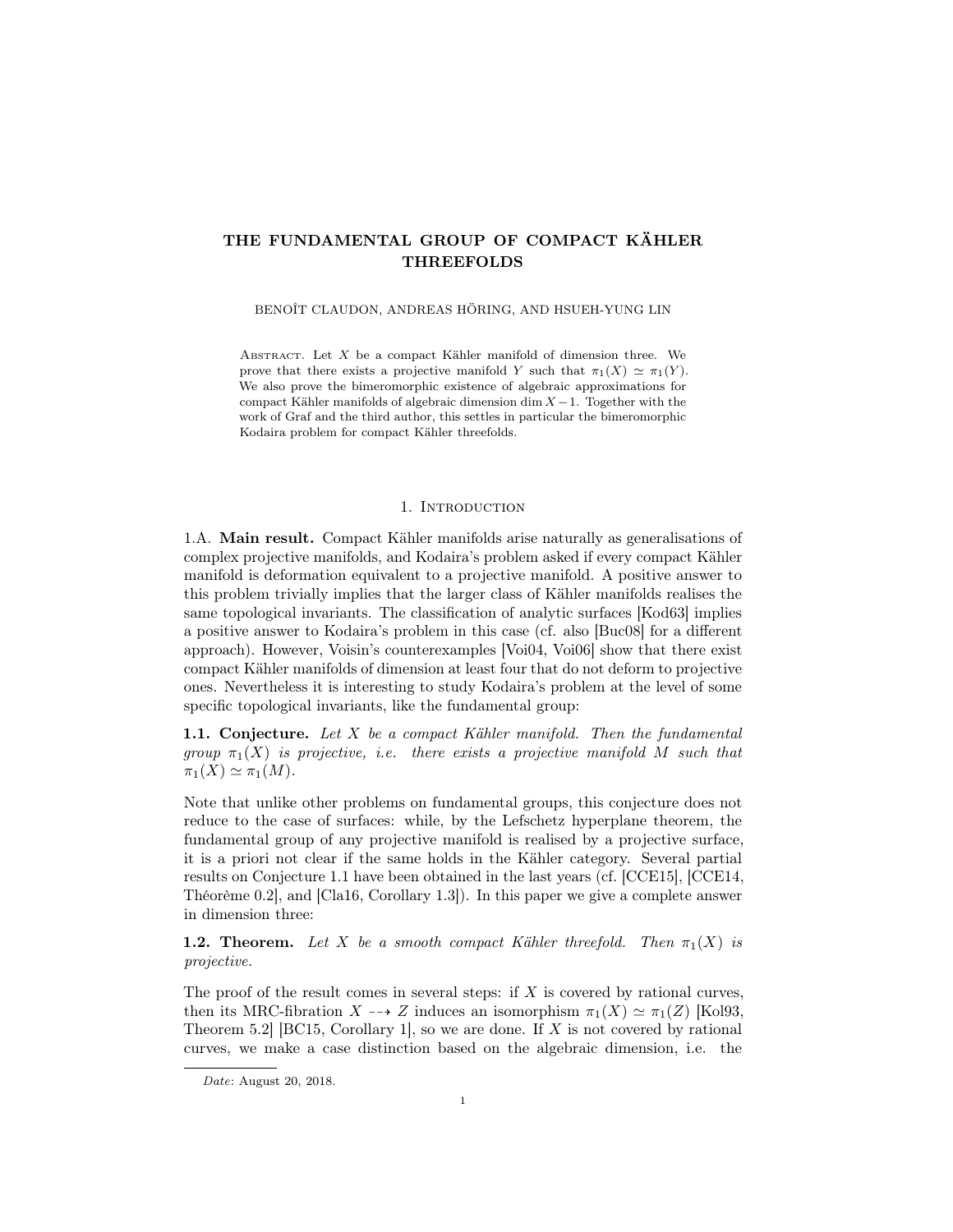transcendence degree of the field of meromorphic functions on X. The case  $a(X) =$ 0 has been solved in [CC14] (see also [Gra16, Corollary 1.8]), and for the case  $a(X) = 1$  we can describe in detail the structure of the fundamental group using the algebraic reduction  $X \dashrightarrow C$  dominating a curve<sup>1</sup>. The most difficult case is when  $a(X) = 2$ , where the resolution of the algebraic reduction defines an elliptic fibration  $X' \to S$  over a surface. Here the structure of the fundamental group is not known, even for a projective threefold. The main contribution of this paper is to use the theory of elliptic fibrations developed by Nakayama [Nak88, Nak02a, Nak02b] to show the existence of a smooth bimeromorphic model  $X'$  of X which admits algebraic approximations. The arguments work in fact without the assumption that  $\dim X = 3$ . We will then derive the projectivity of Kähler groups in this case as a corollary.

1.B. Algebraic approximation. Voisin's examples [Voi06] show that there exist compact Kähler manifolds of dimension at least ten such that none of their smooth bimeromorphic models deform to a projective manifold. Her examples are uniruled and up to now, no non-uniruled manifold has been discovered which satisfies the same property. In higher dimension, mild singularities occur naturally in the bimeromorphic models considered by the minimal model program. In this spirit, Peternell and independently Campana proposed a more flexible, bimeromorphic version of Kodaira's problem:

**1.3. Conjecture.** Let  $X$  be a compact Kähler manifold that is not uniruled. Then there exists a bimeromorphic map  $\overline{X} \dashrightarrow X'$  to a normal compact Kähler space  $X'$ with terminal singularities that admits an algebraic approximation (cf. Definition 2.3).

Algebraic approximation provides an explicit way to prove that a Kähler group is projective: since  $X'$  has terminal singularities, the fundamental group is invariant under the bimeromorphic map  $X \dashrightarrow X'$  [Tak03]. If we can always choose the algebraic approximation  $\mathcal{X} \to \Delta$  to be a locally trivial deformation in the sense of [FK87, p.627] [Ser06], then Conjecture 1.3 implies Conjecture 1.1.

Very recently Graf [Gra16] and the third author [Lin16, Lin17a, Lin17b] have made progress on the Kodaira problem, by proving the existence of algebraic approximations for all smooth compact Kähler threefolds of Kodaira dimension  $\kappa$  at most one (including the case  $\kappa = -\infty$ , namely uniruled threefolds [HP16, Cor.1.4]). We prove Conjecture 1.3 for non-algebraic manifolds of the highest algebraic dimension:

**1.4. Theorem.** Let X be a compact Kähler manifold of algebraic dimension  $a(X) =$  $\dim X - 1$ . Then there exists a bimeromorphic map  $X' \dashrightarrow X$  such that  $X'$  is a compact Kähler manifold admitting an algebraic approximation.

As  $\kappa(X) \leq a(X)$ , the conclusion of Theorem 1.4 holds in particular when  $\kappa(X) =$  $\dim X - 1$ . Thus Theorem 1.4 together with [Gra16, Lin16, Lin17b] establishes Conjecture 1.3 for all compact Kähler threefolds. As far as we can see, our techniques do not imply the existence of algebraic approximations for threefolds whose algebraic reduction  $X' \to S$  is over a surface. In fact while resolving the bimeromorphic map

<sup>&</sup>lt;sup>1</sup>After the submission of the first version of this paper to the arxiv, the third author posted his preprint [Lin16] on algebraic approximation which implies this case. Our proof is completely different and should be useful for generalisations to higher dimension.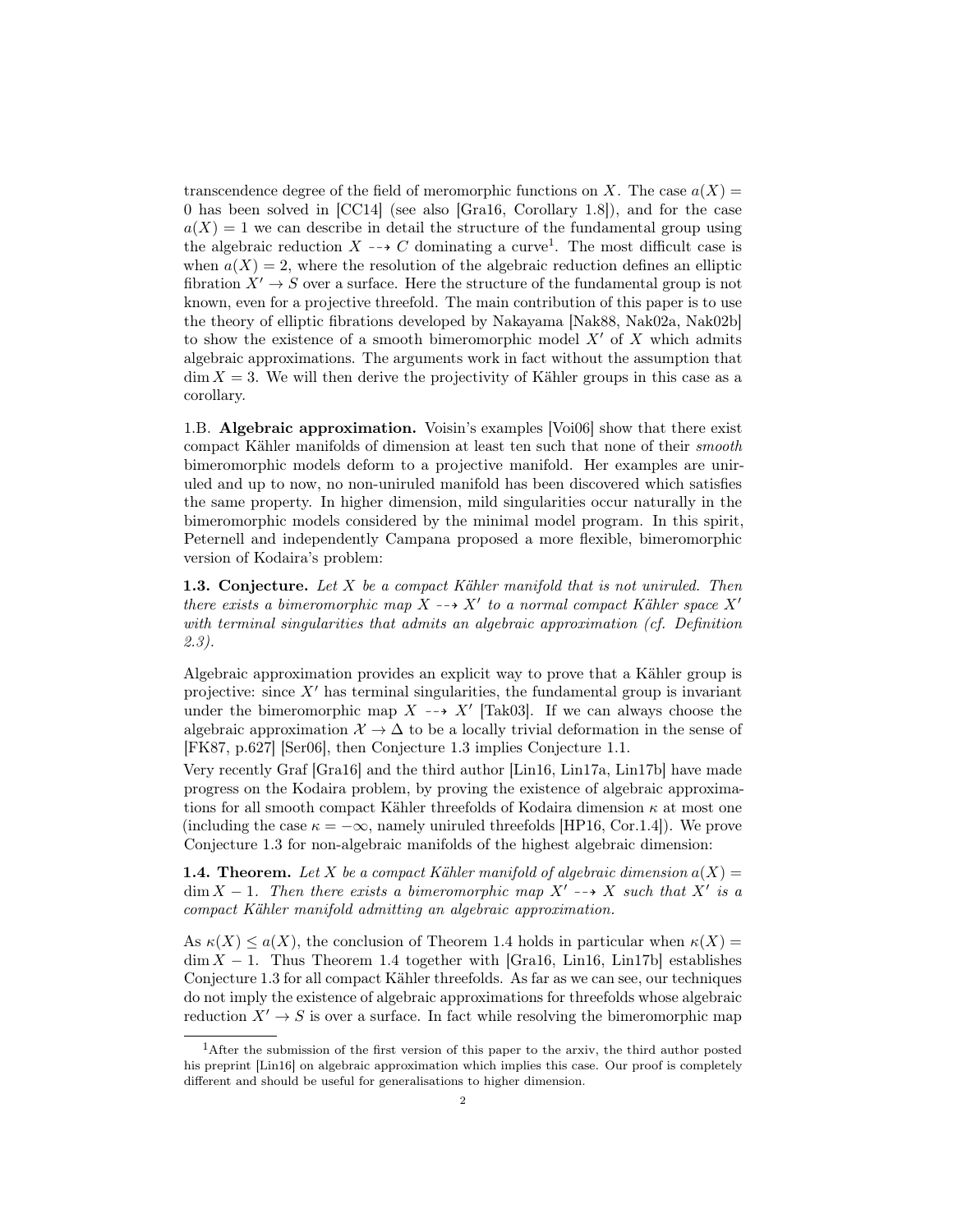$X' \rightarrow X$  appearing in our statement, one might blow up some curves that are not contracted by  $X' \to S$ . In this case it is difficult to relate the deformation theories of X and  $X' \to S$ . Thus the original Kodaira problem is still open for threefolds with  $a(X) = 2$ .

Finally as we already mentioned above, Theorem 1.4 has the following immediate corollary on the projectivity of Kähler fundamental groups.

**1.5. Corollary.** Let  $X$  be a smooth compact Kähler manifold of dimension n and algebraic dimension  $a(X) = n - 1$ . Then  $\pi_1(X)$  is projective.

Acknowledgements. We would like to thank J. Cao, A. Dimca, P. Graf, J. Kollár, and N. Nakayama for very helpful communications on the various technical problems related to this project. This work was partially supported by the Agence Nationale de la Recherche grant project Foliage (ANR-16-CE40-0008) and Hodgefun (ANR-16-CE40-0011-02).

## 2. Notation and basic definitions

All complex spaces are supposed to be of finite dimension, a complex manifold is a smooth Hausdorff irreducible complex space. A fibration is a proper surjective morphism with connected fibres between complex spaces. A fibration  $\varphi: X \to Y$  is locally projective if there exists an open covering  $U_i \subset Y$  such that  $\varphi^{-1}(U_i) \to U_i$ is projective, i.e. admits a relatively ample line bundle.

We refer to [Gra62, Fuj79, Dem85] for basic definitions about  $(p, q)$ -forms and Kähler forms in the singular case.

**2.1. Definition.** Let  $\varphi: X \to Y$  be a holomorphic map. A relative Kähler form is a smooth real closed  $(1, 1)$ -form  $\omega$  on X such that for every  $\varphi$ -fibre F, the restriction  $\omega|_F$  is a Kähler form. We say that  $\varphi$  is Kähler if such a relative Kähler form exists.

Projective morphisms (e.g. finite morphisms) are examples of Kähler morphisms.

**2.2. Remark.** If  $\varphi$  is a Kähler morphism over a Kähler base Y, then  $X_U := \varphi^{-1}(U)$ is Kähler for every relatively compact open set  $U \subset Y$ . In fact if  $\omega_X$  is a relative Kähler form on X and  $\omega_Y$  is a Kähler form on Y, then for all  $m \gg 0$  the form  $\omega_X + m\varphi^*\omega_Y$  is Kähler [Bin83, Proposition 4.6 (2)], [Fuj79].

**2.3. Definition.** Let X be a normal compact Kähler space. We say that X admits an algebraic approximation if there exist a flat morphism  $\pi : \mathcal{X} \to \Delta$  and a sequence  $(t_n)_{n\in\mathbb{N}}$  in  $\Delta$  converging to 0 such that  $\pi^{-1}(0)$  is isomorphic to X and  $\pi^{-1}(t_n)$  is a projective variety for all n.

In general a flat deformation does not preserve the fundamental group, this holds however for deformations that are locally trivial in the sense of [FK87, p.627]. For the case of fibrations we will work with an even more restricted class of deformations:

**2.4. Definition.** Let  $\varphi: X \to S$  be a fibration between normal compact complex spaces. A locally trivial deformation of  $(X, \varphi)$  is a pair of fibrations

$$
\pi: \mathcal{X} \to \Delta, \qquad \Phi: \mathcal{X} \to S \times \Delta
$$

such that  $\pi = p_S \circ \Phi$ , where  $p_S : S \times \Delta \to \Delta$  is the projection onto the first factor and the following holds: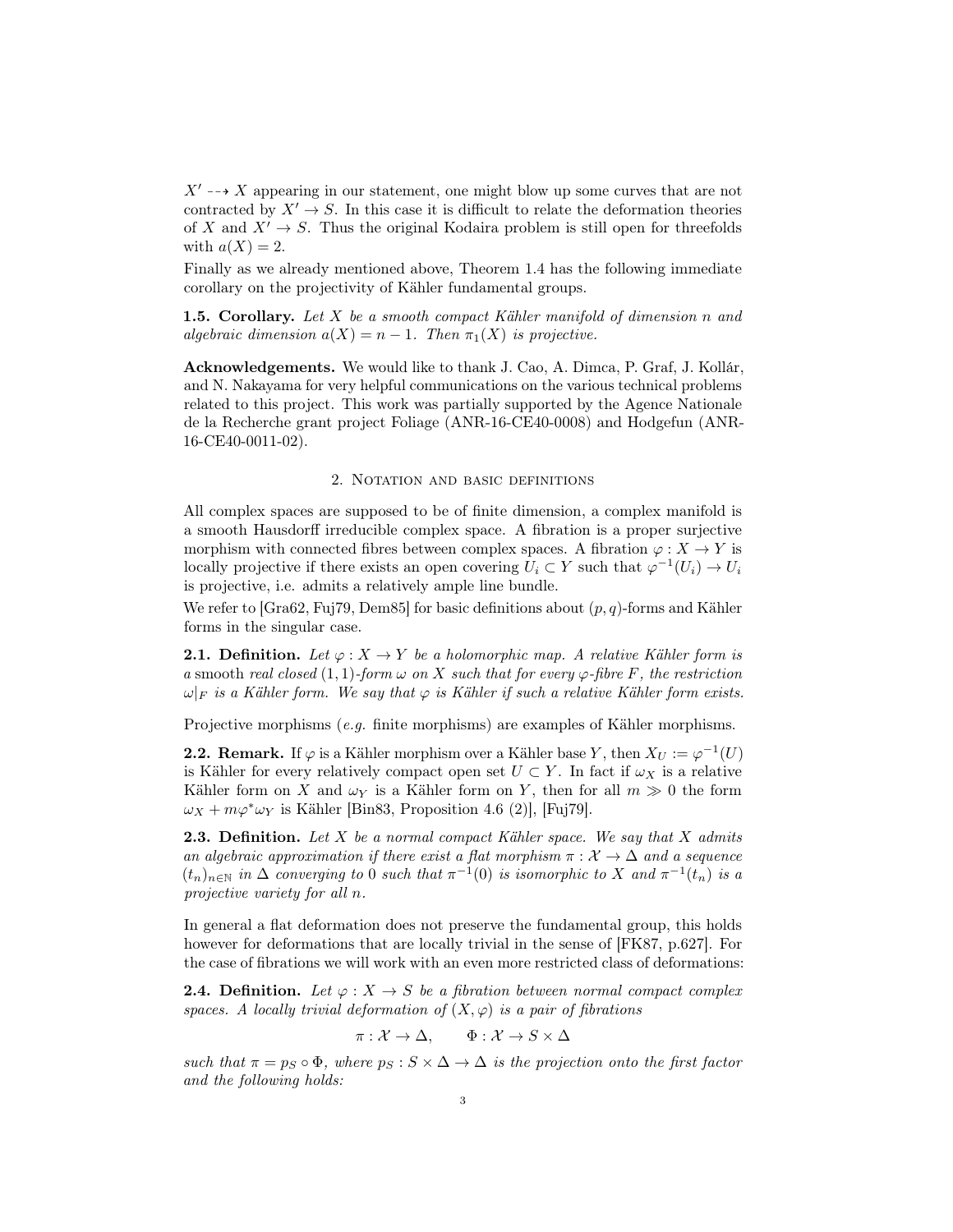- $X \simeq \pi^{-1}(0)$  and  $\varphi = \Phi|_{\pi^{-1}(0)}$ ;
- There exists an open cover  $(U_i)_{i\in I}$  of S such that (up to replacing  $\Delta$  by a smaller polydisc containing 0) we have

$$
\Phi^{-1}(U_i \times \Delta) \simeq \varphi^{-1}(U_i) \times \Delta
$$

for all  $i \in I$ .

Let us recall some basic definitions on geometric orbifolds introduced in [Cam04]. They are pairs  $(X, \Delta)$  where X is a complex manifold and  $\Delta$  a Weil Q-divisor; they appear naturally as bases of fibrations to describe their multiple fibres: let  $\varphi: X \to Y$  be a fibration between compact Kähler manifolds and consider  $|\Delta| \subset Y$ the union of the codimension one components of the  $\varphi$ -singular locus. If  $D \subset |\Delta|$ , we can write

$$
\varphi^*(D) = \sum_j m_j D_j + R,
$$

where  $D_j$  is mapped onto D and  $\varphi(R)$  has codimension at least 2 in Y. The integer  $m(\varphi, D) = \gcd_j(m_j)$  is called the classical multiplicity of  $\varphi$  above D and we can consider the Q-divisor

(1) 
$$
\Delta = \sum_{D \subset |\Delta|} (1 - \frac{1}{m(\varphi, D)}) D.
$$

The pair  $(Y, \Delta)$  is called the *orbifold base* of  $\varphi$ .

2.5. Remark. In Campana's work [Cam04] both the classical and the non-classical multiplicities inf $_i(m_i)$  play an important role. Let us note that for elliptic fibrations, these multiplicities coincide: the problem is local on the base, moreover we can reduce to the case of a relatively minimal elliptic fibration. Then it is sufficient to observe that in Kodaira's classification of singular fibres which are not multiple [Kod60], [BHPVdV04, Chapter V, Table 3], there is always at least one irreducible component of multiplicity one.

Let us recall what smoothness means for a geometric orbifold.

**2.6.** Definition. A geometric orbifold  $(X/\Delta)$  is said to be smooth if the underlying variety X is a smooth manifold and if the Q-divisor  $\Delta$  has only normal crossings. If in a coordinate patch, the support of  $\Delta$  can be defined by an equation

$$
\prod_{j=1}^r z_j = 0,
$$

we will say that these coordinates are adapted to  $\Delta$ .

In the category of smooth orbifolds, there is a good notion of fundamental group. It is defined in the following way : if  $\Delta = \sum_{j\in J} (1 - \frac{1}{m_j})\Delta_j$ , choose a small loop  $\gamma_j$  around each component  $\Delta_j$  of the support of  $\Delta$ . Consider now the fundamental group of  $X^* = X \setminus \text{Supp}(\Delta)$  and its normal subgroup generated by the loops  $\gamma_j^{m_j}$ .

$$
\langle \! \langle \gamma_j^{m_j}, j \in J \rangle \! \rangle \leq \pi_1(X^{\star}).
$$

**2.7. Definition.** The fundamental group of  $(X/\Delta)$  is defined to be:

$$
\pi_1(X/\Delta) := \pi_1(X^*) / \langle \langle \gamma_j^{m_j}, j \in J \rangle \rangle.
$$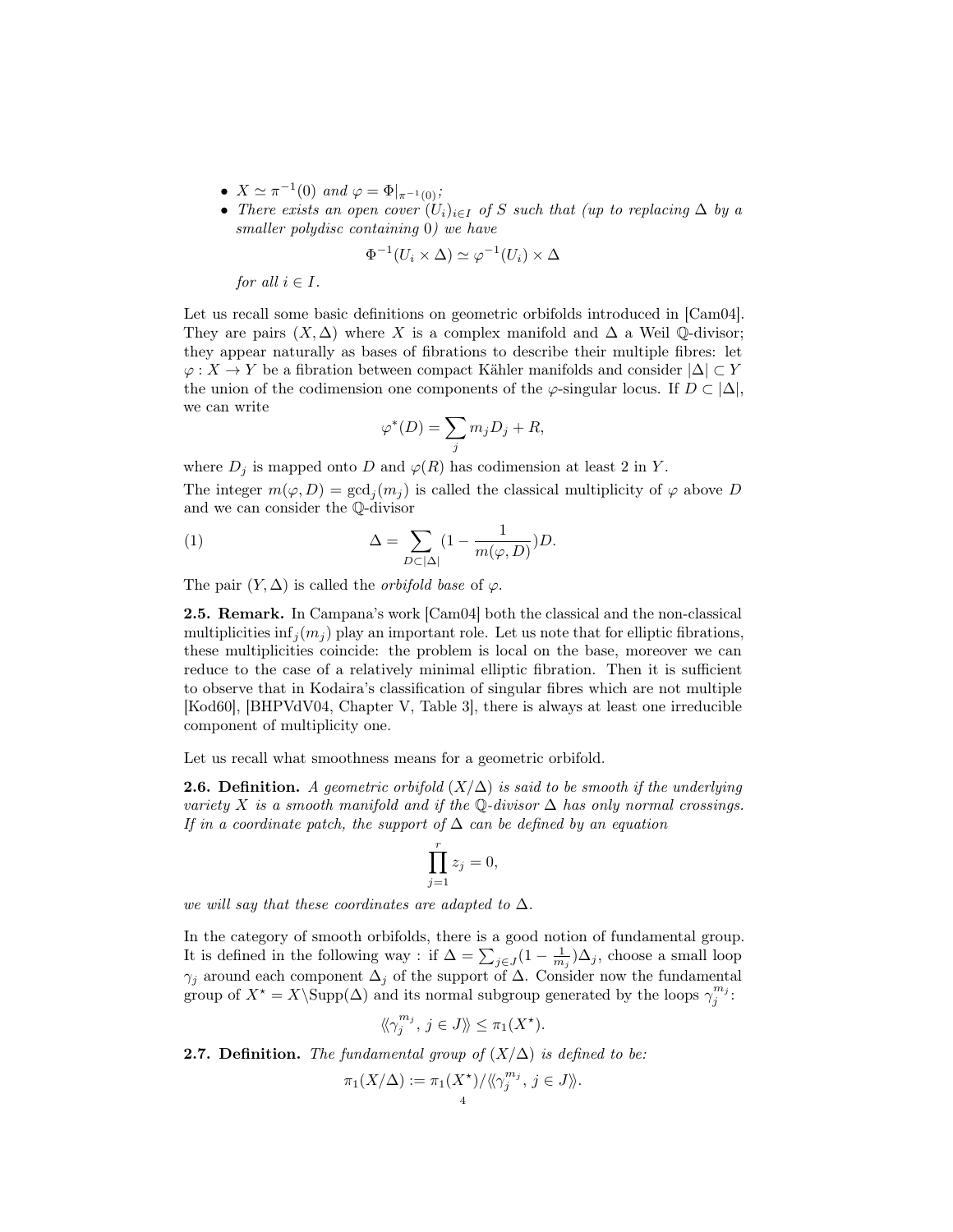**2.8. Remark.** By definition the loops  $\gamma_i$  define torsion elements in  $\pi_1(X/\Delta)$ . Thus we see that if  $\pi_1(X/\Delta)$  is torsion-free, the natural surjection  $\pi_1(X/\Delta) \to \pi_1(X)$  is an isomorphism.

#### 3. Elliptic fibrations

The structure of elliptic fibrations and their deformation theory has been described in detail in the landmark paper of Kodaira [Kod60] for surfaces and its generalisation to higher dimension by Nakayama [Nak02b, Nak02a]. For the convenience of the reader we review this theory and explain some additional properties that will be important in the proof of Theorem 1.4.

3.A. Smooth fibrations and their deformations. Let  $S^*$  be a complex manifold, and let  $f^{\star}: X^{\star} \to S^{\star}$  be a smooth elliptic fibration. We associate a variation of Hodge structures  $H$  (VHS for short in the sequel) of weight 1 over  $S^*$ , the underlying local system being given by the first cohomology group of the fibers  $H^1(X_s, \mathbb{Z}) \simeq \mathbb{Z}^2$ . A rank 2 and weight 1 VHS over  $S^*$  is equivalent to the following data: a holomorphic function to the upper half plane

$$
\tau_H : \widetilde{S^{\star}} \to \mathbb{H}
$$

defined on the universal cover  $S^* \to S^*$  which is equivariant under a representation

$$
\rho_H: \pi_1(S^*) \longrightarrow \mathrm{SL}_2(\mathbb{Z}).
$$

Now if  $\gamma \in \pi_1(S^*)$ , let us write

$$
\rho_H(\gamma) = \left(\begin{array}{cc} a_{\gamma} & b_{\gamma} \\ c_{\gamma} & d_{\gamma} \end{array}\right)
$$

the image of  $\gamma$  under  $\rho$ <sub>H</sub>. It is then straightforward to check that the following formula

$$
((m, n), \gamma) \cdot (x, z) = \left(\gamma(x), \frac{z + m\tau_H(x) + n}{c_{\gamma}\tau_H(x) + d_{\gamma}}\right)
$$

defines an action of the semi-direct product  $\mathbb{Z}^2 \rtimes \pi_1(S^*)$  on  $\tilde{S}^* \times \mathbb{C}$  which is fixed point free and properly discontinuous. We can then form the quotient to get a smooth elliptic fibration

$$
p: \mathbf{J}(H) \longrightarrow S^{\star}
$$

which is endowed with a canonical section  $\sigma : S^* \to \mathbf{J}(H)$ . Following the terminology of [Kod63, Nak02a] we call p the basic elliptic fibration (associated to  $H$ ). Note that  $f^*$  and p are locally isomorphic over  $S^*$ , but their global structure can be quite different.

Since p has a global section, its sheaf of holomorphic sections  $\mathcal{J}(H)$  is a well-defined sheaf of abelian groups and we have an exact sequence of sheaves

(2) 
$$
0 \longrightarrow H \longrightarrow \mathcal{L}_H \longrightarrow \mathcal{J}(H) \longrightarrow 0
$$

where

$$
\mathcal{L}_H := R^1 p_* \mathcal{O}_{\mathbf{J}(H)} \simeq R^1 f_*^* \mathcal{O}_{X^*}.
$$

Let us note that  $\mathcal{L}_H$  can also be interpreted as the zeroth graded piece  $\mathcal{H}/F^1\mathcal{H}$  of the Hodge filtration on  $\mathcal{H} := H \otimes \mathcal{O}_{S^*}$  and thus depends only on the VHS H. Since  $f^*$  is smooth, it has local sections over every point of  $S^*$  and the difference of two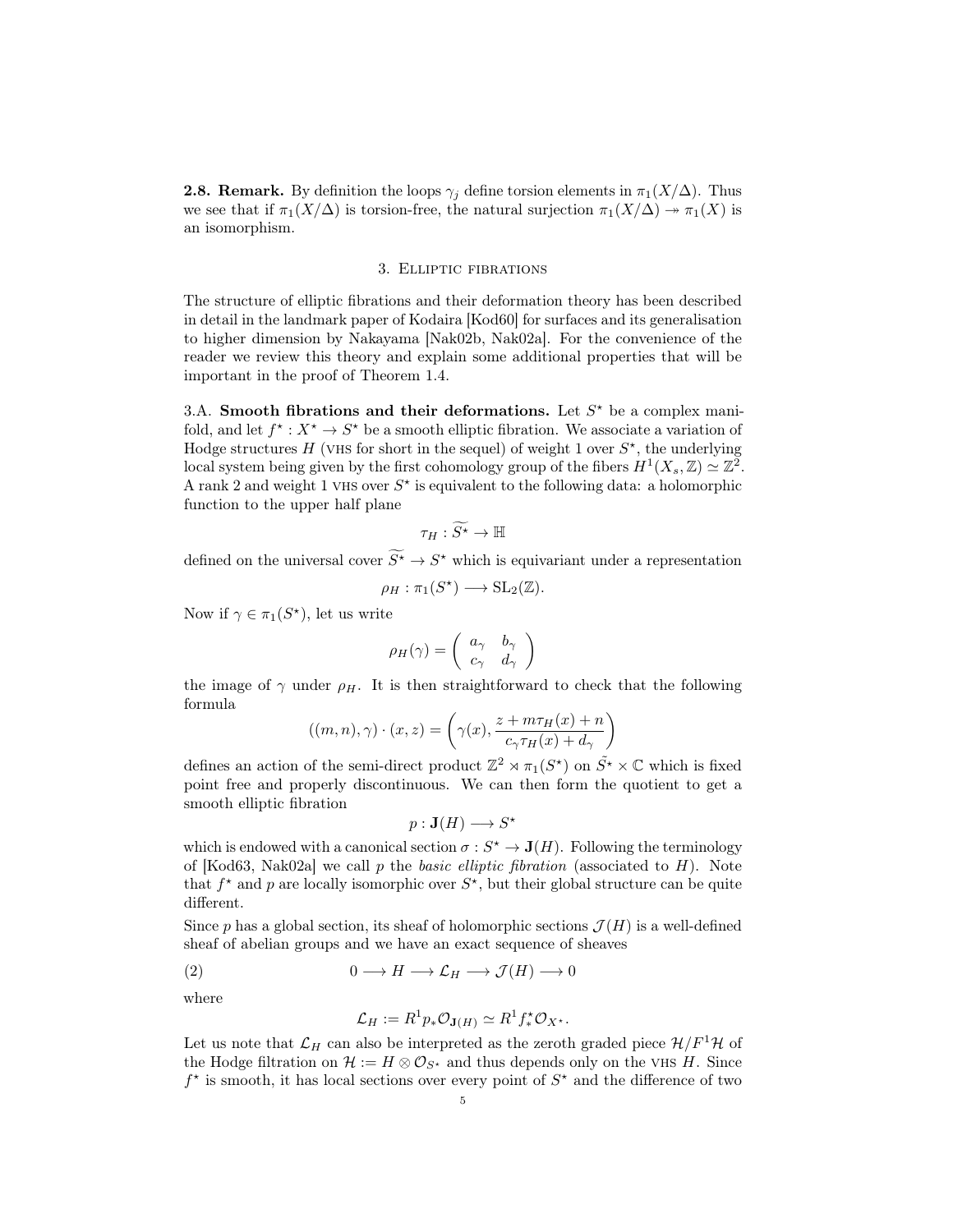such sections on the intersection of their sets of definition can be seen as a section of  $\mathcal{J}(H)$ . In this way we have just associated a cohomology class

$$
\eta(f^{\star}) \in H^1(S^{\star}, \mathcal{J}(H))
$$

to  $f^*$ , which is independent of the choices of local sections. The class  $\eta(f^*)$  can also be constructed in a more conceptual way. Pushing forward the exponential sequence on  $X^*$  by  $f^*$  yields a long exact sequence on  $S^*$ :

$$
(3) \qquad 0 \longrightarrow R^1 f_*^{\star} \mathbb{Z}_X \longrightarrow R^1 f_*^{\star} \mathcal{O}_X \longrightarrow R^1 f_*^{\star} \mathcal{O}_X^{\star} \longrightarrow R^2 f_*^{\star} \mathbb{Z}_X \simeq \mathbb{Z}_{S^{\star}} \longrightarrow 0
$$

Recall that  $\mathcal{J}(H) = R^1 f^* \mathcal{O}_X/R^1 f^*_* \mathbb{Z}_X$ , the class  $\eta(f^*)$  is the image of 1  $\in$  $H^0(S^*, \mathbb{Z}_{S^*})$  under the connecting morphism

$$
\delta: H^0(S^\star, \mathbb{Z}_{S^\star}) \longrightarrow H^1(S^\star, \mathcal{J}(H)).
$$

The map  $\eta$  is in fact a bijection.

3.1. Theorem. [Kod63, Theorem 10.1, Theorem 11.5] [Nak02b, Proposition 1.3.1, Proposition 1.3.3) Let  $S^*$  be a complex manifold, and let H be a VHS of rank 2 and weight 1 over  $S^*$ .

- (a) The map  $f^* \mapsto \eta(f^*)$  defines a one-to-one correspondence between the isomorphism classes of smooth elliptic fibrations over  $S^*$  inducing H and the elements of the cohomology group  $H^1(S^*, \mathcal{J}(H)).$
- (b) A smooth elliptic fibration  $f^* : X^* \to S^*$  is a projective morphism if and only if  $\eta(f^*)$  is a torsion class.

The short exact sequence (2) induces an exact sequence

(4) 
$$
H^1(S^*, \mathcal{L}_H) \xrightarrow{\exp} H^1(S^*, \mathcal{J}(H)) \xrightarrow{\mathsf{c}} H^2(S^*, H).
$$

The vector space  $V := H^1(S^*, \mathcal{L}_H)$  appears as a deformation space of smooth elliptic fibrations over  $S^*$ . More precisely, given an elliptic fibration  $f^* : X^* \to S^*$ inducing H, there exists a family of elliptic fibrations  $\Pi : \mathcal{X} \to S^* \times V$  over  $S^*$ parameterized by V such that the fiber over  $t \in H^1(S^*, \mathcal{L}_H)$  is an elliptic fibration whose associated element in  $H^1(S^*, \mathcal{J}(H))$  is  $\exp(t) + \eta(f^*)$ . Viewing  $\Pi$  as a smooth elliptic fibration, the cohomology class  $\eta(\Pi) \in H^1(S^* \times V, \mathcal{J}(\text{pr}^{-1}H))$  associated to  $\Pi$  is equal to  $\exp(\xi) + pr^* \eta(f^*)$ , where  $pr : S^* \times V \to S^*$  denotes the projection onto the first factor and

$$
\xi \in H^1(S^\star, \mathcal{L}_H) \otimes H^0(V, \mathcal{O}_V) \subset H^1(S^\star \times V, \mathcal{L}_{pr^{-1}H})
$$

the element which corresponds to the identity map  $V \to H^1(S^*, \mathcal{L}_H)$ .

3.2. Theorem. [Cla16, Proposition 2.4 and 2.5]

- (a) Let  $f_1^* : X_1^* \to S^*$  and  $f_2^* : X_2^* \to S^*$  be two smooth elliptic fibrations over  $S^*$ inducing H. Then  $f_1^*$  can be deformed into  $f_2^*$  in the family described above if and only if  $c(\eta(f_1^{\star})) = c(\eta(f_2^{\star}))$
- (b) Let  $f^*: X^* \to S^*$  be a smooth elliptic fibration such that  $X^*$  is Kähler. Then  $c(\eta(f^*))$  is torsion and  $f^*$  can be deformed to a projective fibration.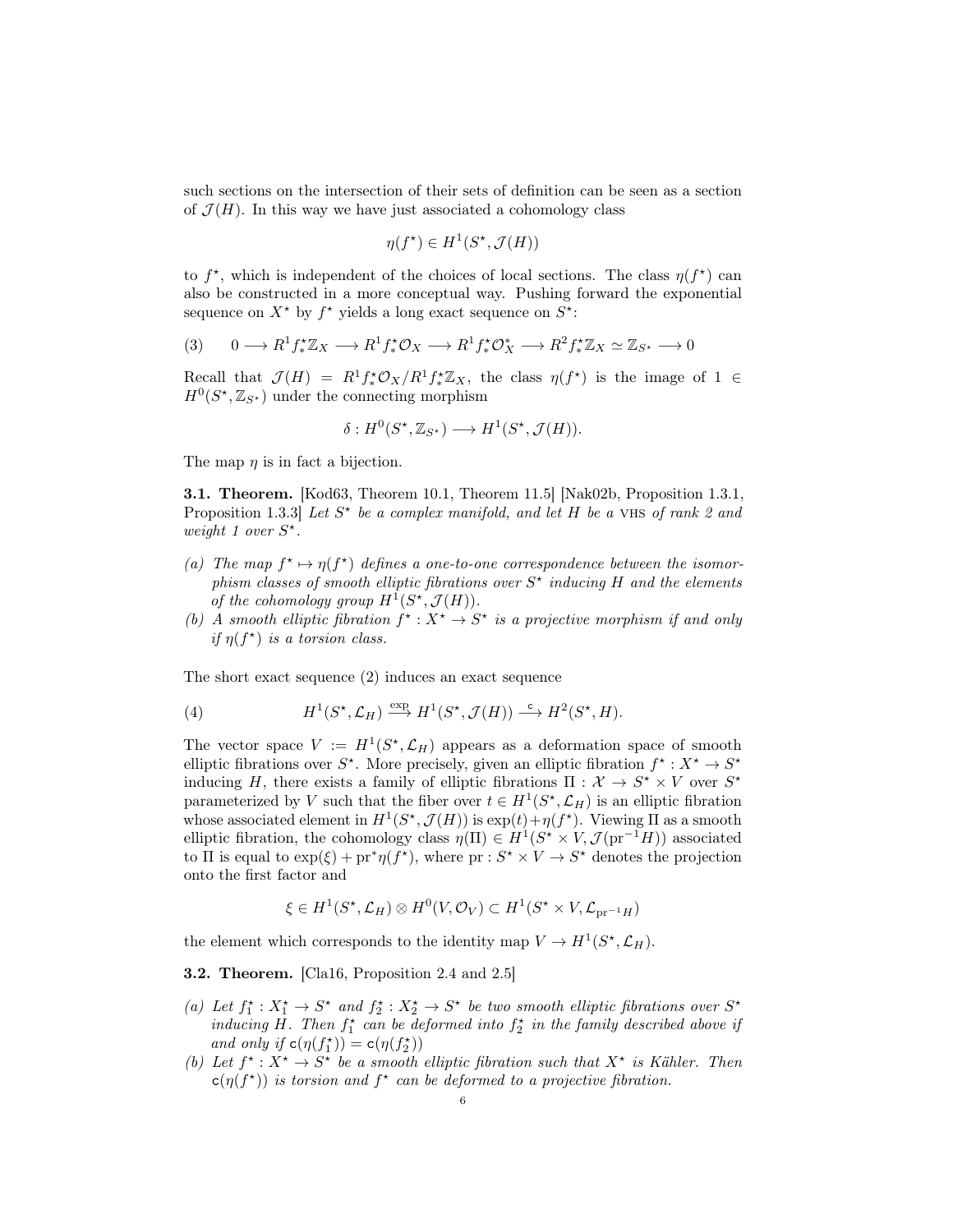#### 3.B. Local structures and Weierstraß models.

**3.3. Definition.** An elliptic fibration  $f: X \rightarrow S$  is a fibration whose general fibre  $X_s$  is isomorphic to an elliptic curve. We say that f has a meromorphic section in a point  $s \in S$  if there exists an analytic neighbourhood  $s \in U \subset S$  and a meromorphic map  $s: U \dashrightarrow X$  such that  $f \circ s$  is the inclusion  $U \hookrightarrow S$ .

Apart from smooth elliptic fibrations discussed in the last section, the second simplest examples of elliptic fibrations are Weierstraß fibrations. These fibrations turn out to be crucial in the study of elliptic fibrations.

### **3.4. Definition.** Let S be a complex manifold.

(a) A Weierstraß fibration over S consists of a line bundle  $\mathcal L$  on S and two sections  $\alpha \in H^0(S, \mathcal{L}^{(-4)})$  and  $\beta \in H^0(S, \mathcal{L}^{(-6)})$  such that  $4\alpha^3 + 27\beta^2$  is a non zero section of  $H^0(S, \mathcal{L}^{(-12)})$ . With these data, we can associate a projective family of elliptic curves:

$$
\mathbb{W} := \mathbb{W}(\mathcal{L}, \alpha, \beta) = \left\{ Y^2 Z = X^3 + \alpha X Z^2 + \beta Z^3 \right\} \subset \mathbb{P}
$$

where

$$
\mathbb{P}:=\mathbb{P}(\mathcal{O}_S\oplus \mathcal{L}^2\oplus \mathcal{L}^3)
$$

and X, Y and Z are canonical sections of  $\mathcal{O}_{\mathbb{P}}(1)\otimes \mathcal{L}^{(-2)}$ ,  $\mathcal{O}_{\mathbb{P}}(1)\otimes \mathcal{L}^{(-3)}$  and  $\mathcal{O}_{\mathbb{P}}(1)$ respectively. The restriction of the natural projection  $\mathbb{P} \to S$  to W gives rise to a flat morphism  $p_W : W \to S$  whose fibres are irreducible cubic plane curves. This elliptic fibration is endowed with a distinguished section  $\{X = Z = 0\}$ .

- (b) A Weierstraß fibration  $W(L, \alpha, \beta)$  is said to be minimal if there is no prime divisor  $\Delta \subset S$  such that  $\text{div}(\alpha) \geq 4\Delta$  and  $\text{div}(\beta) > 6\Delta$ .
- (c) A locally (minimal) Weierstraß fibration is an elliptic fibration  $f: X \to S$  such that there exists an open covering  $(U_i)_{i\in I}$  of S such that the restriction of f to  $X_i := f^{-1}(U_i)$  is a (minimal) Weierstraß fibration.

**3.5. Remark.** Since the total space of the Weierstraß fibration  $p_w : W \to S$  is by definition a hypersurface in a manifold, the complex space W is Gorenstein, so the canonical sheaf is locally free. In the case where  $\mathbb{W}(\mathcal{L}, \alpha, \beta)$  is minimal and the discriminant divisor div $(4\alpha^3 + 27\beta^2)$  has normal crossings, we know by [Nak88, Corollary 2.4] that W has rational, hence canonical, singularities (and it holds of course for the total space of a locally Weierstraß fibration). Since  $p_W$  is flat and the restriction of  $K_{\mathbb{W}}$  to every fibre is trivial, we have  $K_{\mathbb{W}} \simeq p_{\mathbb{W}}^* L$  for some line bundle L on S. Thus a locally Weierstraß fibration is relatively minimal.

It is well-known that smooth elliptic fibrations with a section are always Weierstraß:

**3.6. Theorem.** [Kod63] [Nak02b, Proposition 1.2.4] Let S be a complex manifold, and let  $f : X \to S$  be a smooth elliptic fibration admitting a section  $s : S \to S$ X. Then there exists a canonically defined isomorphism  $X \to \mathbb{W}$  over S to some Weierstraß fibration  $\mathbb{W} \to S$  sending s onto the distinguished section.

For non-smooth fibrations we can only hope to work with bimeromorphic models:

**3.7. Definition.** Let  $f : X \to S$  be an elliptic fibration and let  $f^* : X^* \to S^*$  denote the restriction to a non-empty Zariski open subset  $S^* \subset S$  such that f is smooth. A (locally) Weierstraß model of f is a (locally) Weierstraß fibration  $p : \mathbb{W} \to S$  such that  $X^*$  is isomorphic to  $\mathbb{W}^* := p^{-1}(S^*)$  over S.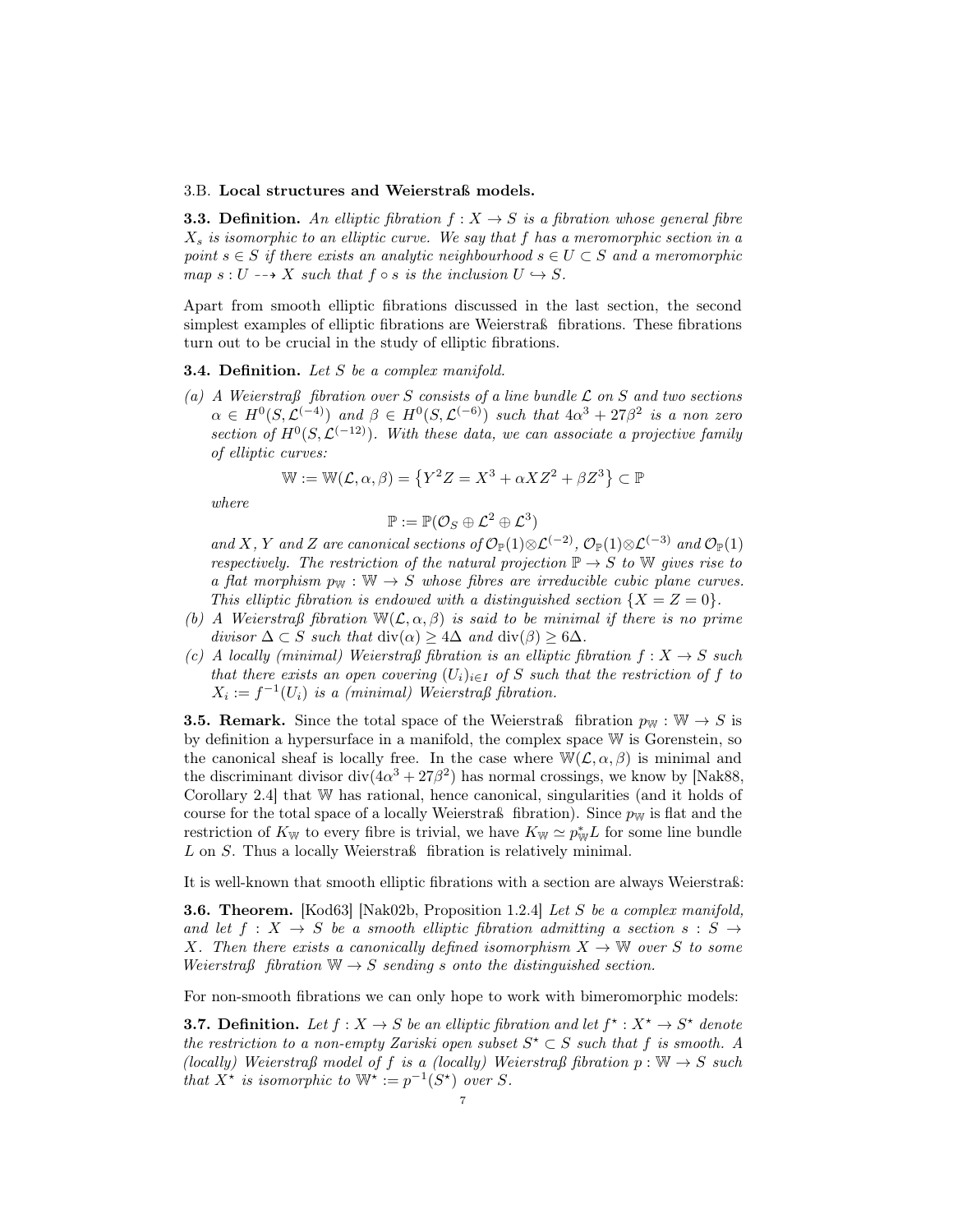The existence of meromorphic sections is an obvious necessary condition for the existence of a Weierstraß model. When the base  $S$  is smooth, it is also sufficient:

**3.8. Theorem.** [Nak88, Theorem 2.5] Let S be a complex manifold, and let  $f$ :  $X \rightarrow S$  be an elliptic fibration. If f admits a meromorphic section, then f has a unique minimal Weierstraß model.

The following vanishing result will be useful.

**3.9. Theorem.** [Nak02b, Theorem 3.2.3] Let  $f : X \rightarrow S$  be an elliptic fibration such that both  $X$  and  $S$  are smooth and that  $f$  is smooth over the complement of a normal crossing divisor in S. Then we have

$$
R^j f_* \mathcal{O}_X = 0 \qquad \forall \ j \ge 2.
$$

The following example explains the importance of the normal crossing condition for the theory of elliptic fibrations:

3.10. Example. Let S be a smooth non-algebraic compact Kähler surface that admits an elliptic fibration  $g: S \to \mathbb{P}^1$ . Let  $\mathbb{F}_1 \to \mathbb{P}^1$  be the first Hirzebruch surface, and set  $X := \mathbb{F}_1 \times_{\mathbb{P}^1} S$ . Then X is a smooth compact Kähler threefold, and we denote by  $f: X \to \mathbb{P}^2$  the composition of the elliptic fibration  $X \to \mathbb{F}_1$  with the blowdown  $\mathbb{F}_1 \to \mathbb{P}^2$ .

Then f is not locally projective since it has a two-dimensional fibre isomorphic to the non-projective surface  $S$ . Note however that  $g$  has at least 3 singular fibres ([Bea81, Proposition 1], cf. Proposition A.1 for a detailed proof in the Kähler case). Thus the discriminant locus of f consists of at least 3 lines meeting in one point. In particular it is not a normal crossing divisor and it is quite easy to see that  $R^2f_*\mathcal{O}_X\neq 0$  in this case.

A general elliptic fibration does not admit local meromorphic sections at every point, a fact that is the starting point of Nakayama's global theory of elliptic fibration using the ∂-étale cohomology. For our needs we can use the strategy of Kodaira [Kod63] to reduce to this case via base change:

**3.11. Proposition.** Let  $f: X \to S$  be an elliptic fibration such that both X and S are smooth and that f is smooth over the complement of an SNC divisor in S. Suppose that  $f$  is locally projective (e.g. when  $X$  is a Kähler manifold [Nak02b, Theorem 3.3.3]) and S is projective, then there exists a finite Galois cover  $\tilde{S} \to S$ by some projective manifold  $\tilde{S}$  such that

$$
X\times_S\tilde{S}\to \tilde{S}
$$

has local meromorphic sections over every point of  $\tilde{S}$ . The elliptic fibration  $X \times_S \tilde{S} \rightarrow$  $\tilde{S}$  is smooth over the complement of an SNC divisor in  $\tilde{S}$ .

This statement is a variant of [Nak02b, Corollary 4.3.3]: in our case S is projective, but we lose the control over the branch locus.

*Proof.* For every irreducible component  $D_i$  of D we denote by  $m_i \in \mathbb{N}$  the multiplicity of the generic fibre over  $D_i$ . By [Laz04, Proposition 4.1.12] we can choose a covering  $\tilde{S} \to S$  ramifying with multiplicity exactly  $m_i$  over  $D_i$  and the ramification divisor is SNC. By construction the elliptic fibration  $X \times_S \tilde{S} \to \tilde{S}$  has no multiple fibre in codimension one. Up to taking another finite cover and the Galois closure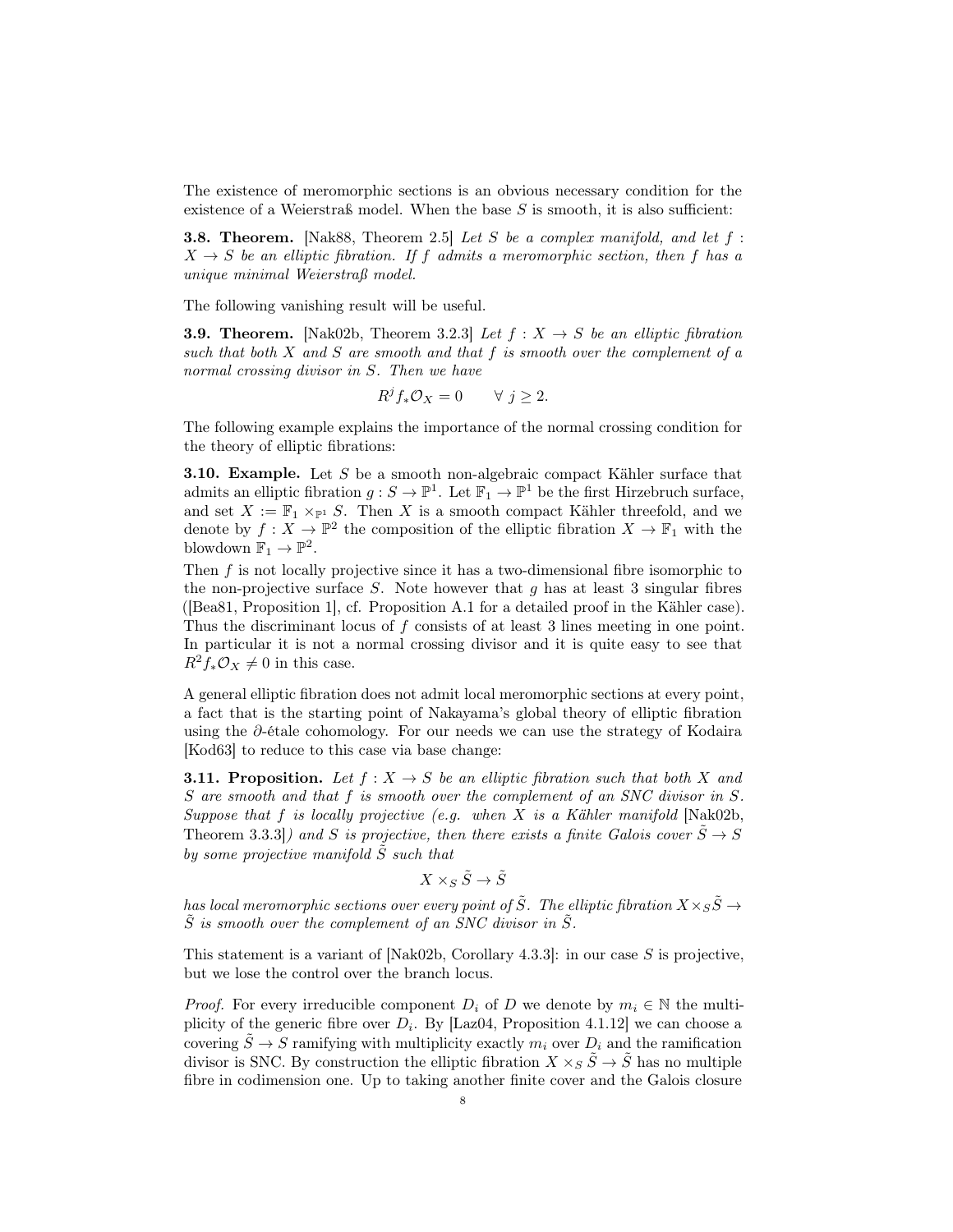we can suppose that  $\tilde{S} \to S$  is Galois and the local monodromies are unipotent. Since the elliptic fibration is locally projective, we can now apply [Nak02b, Theorem 4.3.1 and 4.3.2] to conclude that it has local meromorphic sections over every point of  $\tilde{S}$ .

3.C. Elliptic fibrations with local meromorphic sections. In this subsection we always work under the following

**3.12. Assumption.** Let S be a complex manifold, and let  $f : X \to S$  be an elliptic fibration having local meromorphic sections over every point of S. We denote by  $j: S^* \subset S$  a Zariski open subset such that  $X^* := f^{-1}(S^*) \to S^*$  is smooth and assume that the complement  $S \setminus S^*$  is a normal crossing divisor.

Denote by H the VHS on  $S^*$  induced by the smooth elliptic fibration  $X^* \to S^*$ . Let

$$
\mathcal{L} := \mathcal{L}_{H/S} := R^1 f_* \mathcal{O}_X.
$$

Let  $p^* : \mathbf{J}(H) \to S^*$  be the basic elliptic fibration associated with H. By Theorem 3.8, we can extend  $p^*$  to a Weierstraß model

 $p: \mathbb{W} \to S.$ 

When X is smooth,  $\mathcal{L}_{H/S}$  is isomorphic to the zeroth graded piece of the Hodge filtration of the lower canonical extension of  $\mathcal{H} = H \otimes \mathcal{O}_{S^*}$  to S by [Nak02b, Lemma 3.2.3]. This induces a natural map  $j_*H \to \mathcal{L}_{H/S}$ , which is injective by [Nak02b, Lemma 3.1.3]. Let  $\mathcal{J}(H)^{\mathbb{W}}$  denote the quotient  $\mathcal{L}_{H/S}/j_*H$ . The exact sequence

(5) 
$$
0 \to j_*H \to \mathcal{L}_{H/S} \xrightarrow{\exp} \mathcal{J}(H)^{\mathbb{W}} \to 0
$$

extends the exact sequence (2) defined on  $S^* \subset S$ .

Let  $\mathbb{W}^{\#} \subset \mathbb{W}$  denote the Zariski open of W consisting of points  $x \in \mathbb{W}$  where  $p: \mathbb{W} \to S$  is smooth. The variety  $\mathbb{W}^{\#}$  is a complex analytic group variety over S, where over a point  $t \in S$  which parameterises a nodal (resp. cuspidal) rational curve in  $p: \mathbb{W} \to S$ , the fiber is the multiplicative group  $\mathbb{C}^{\times}$  (resp. additive group  $\mathbb{C}$ ). For each integer m, the multiplication-by-m  $\mathbb{W}^{\#} \to \mathbb{W}^{\#}$  extends to a meromorphic map  $\mathbf{m} : \mathbb{W} \dashrightarrow \mathbb{W}$ , which is generically finite when  $m \neq 0$ .

**3.13. Remark.** In [Nak02a, p. 550], the sheaf  $\mathcal{J}(H)^{\mathbb{W}}$  is first *defined* to be the germs of holomorphic sections of  $p : \mathbb{W} \to S$ , then one proves that  $\mathcal{J}(H)^{\mathbb{W}}$  sits inside the exact sequence (5). However with this definition of  $\mathcal{J}(H)^{\mathbb{W}}$ , the exactness of (5) fails as it follows from the false claim that local sections of p are contained in  $\mathbb{W}^{\#}$ . Indeed, the Weierstraß fibration parameterized by  $\alpha \in \mathbb{C}$  defined by  $Y^2 Z = X^3 + \alpha X$ has a section  $\alpha \mapsto (X(\alpha) = 0, Y(\alpha) = 0)$  which passes through the cusp of the singular central fiber.

In order to keep the sequence (5) exact, the correct definition of  $\mathcal{J}(H)^{\mathbb{W}}$  should be the sheaf of germs of holomorphic sections of  $W \to S$  whose image is *contained in*  $W^{\#}$ . In this way, as already mentioned in [Nak02a, p. 550] since  $W^{\#}$  acts on W by translations [Nak02a, Lemma 5.1.1 (7)], a local section of  $\mathcal{J}(H)^{\mathbb{W}}$  gives rise to a local automorphism of W.

We can associate an elliptic fibration to a cohomology class  $\eta \in \mathbb{R}$  $H^1(S, \mathcal{J}(H)^{\mathbb{W}})$  [Nak02a, p.550]: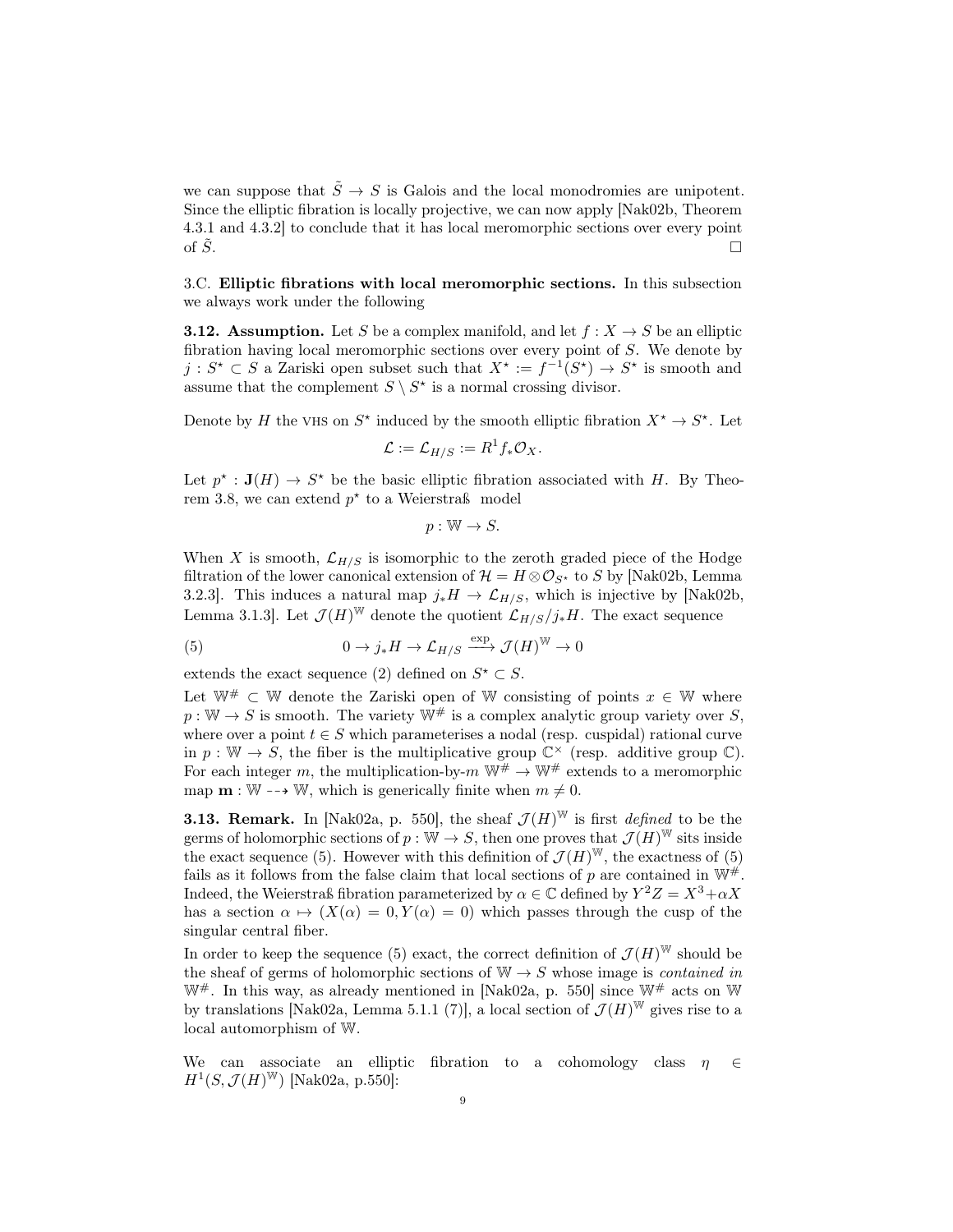**3.14. Construction.** Fix an open cover  $(U_j)_{j\in\mathbb{N}}$  of S such that the class  $\eta$  is represented by a cocycle  $(\eta_{ij})_{i < j}$  where  $\eta_{ij} \in H^0(U_i \cap U_j, \mathcal{J}(H)^{\mathbb{W}})$ . By the remark above, with the choice of a zero-section  $U_i \to \mathbb{W}^{\#}|_{U_i}$  for each i, we can identify the  $\eta_{ij}$  to automorphisms of  $\mathbb{W}_{ij} := \mathbb{W}|_{U_i \cap U_j}$  over S. The cocycle condition assures that the condition of the gluing lemma  $[\text{Har77}, \text{Chapter II}, \text{ Exercise 2.12}]$  is satisfied in our situation, so we can glue the elliptic fibrations  $\mathbb{W}_i := \mathbb{W}_{|U_i} \to U_i$  to an elliptic fibration  $p^{\eta}: \mathbb{W}^{\eta} \to S$ . Since the gluing morphisms are translations so act as the identity on the VHS, the VHS induced by  $p^{\eta}$  on  $S^*$  is H. This construction is independent of the choices of  $(U_i)$  and the zero-sections  $U_i \to \mathbb{W}^{\#}|_{U_i}$ 

According to the above construction, given  $p^{\eta}: \mathbb{W}^{\eta} \to S$  and an open cover  $(U_i)$  of S as above, the multiplication-by-m's on  $\mathbb{W}|_{U_i} \to U_i$  glue together to a meromorphic map  $\mathbf{m} : \mathbb{W}^n \dashrightarrow \mathbb{W}^{mn}$  over S, which up to isomorphisms is independent of the choices of  $(U_i)$  and the zero-sections  $U_i \to \mathbb{W}^*|_{U_i}$ .

Now given a locally minimal Weierstrass fibration  $f: X \to S$  constructed by 3.14, we shall explain how to find  $\eta$  to which f associates. Consider the long exact sequence

(6) 
$$
\cdots \longrightarrow R^1 f_* \mathbb{Z}_X \longrightarrow R^1 f_* \mathcal{O}_X \longrightarrow R^1 f_* \mathcal{O}_X^* \longrightarrow R^2 f_* \mathbb{Z}_X \longrightarrow \cdots
$$

Since  $X \to S$  is obtained by gluing the pieces  $\mathbb{W}_i \to U_i$  by translation maps  $\tau_{ij}: \mathbb{W}_{ij} \to \mathbb{W}_{ij}$ , which act trivially on  $H^1(\mathbb{W}_{ij}, \mathbb{Z})$ , we have  $R^1f_*\mathbb{Z}_X = R^1p_*\mathbb{Z}_W$ . The translations  $\tau_{ij}$  also act trivially on  $H^1(\mathbb{W}_s, \mathcal{O}_{\mathbb{W}_s})$  where  $\mathbb{W}_s := p^{-1}(s)$  for any  $s \in U_i \cap U_j$ . As  $p: \mathbb{W} \to S$  is flat and  $H^1(\mathbb{W}_s, \mathcal{O}_{\mathbb{W}_s}) \simeq \mathbb{C}$ , by Grauert's base change theorem we deduce that  $R^1f_*\mathcal{O}_X = R^1p_*\mathcal{O}_W$ .

**3.15. Lemma.** The map  $R^1p_*\mathbb{Z} \to R^1p_*\mathbb{O}_W$  induced by  $\mathbb{Z} \to \mathbb{O}_W$  is isomorphic to  $\varphi : j_*H \to \mathcal{L}_{H/S}$  in (5).

*Proof.* Let  $\tau : Y \to \mathbb{W}$  be a minimal desingularization of W and  $q := p \circ \tau$ :  $Y \to S$ . First we have  $\tau_* \mathcal{O}_Y = \mathcal{O}_{\mathbb{W}}$  and  $\tau_* \mathbb{Z} = \mathbb{Z}$ . Since W has at worst rational singularities, the sheaves  $R^1\tau_*\mathcal{O}_Y$  and  $R^1\tau_*\mathbb{Z}$  vanish. Applying the Grothendieck spectral sequence to the composition  $g = p \circ \tau$  yields  $R^1 g_* \mathcal{O}_Y = R^1 p_* \mathcal{O}_W$  and  $R^1g_*\mathbb{Z} = R^1p_*\mathbb{Z}$ . As we know that the map  $R^1g_*\mathbb{Z} \to R^1g_*\mathcal{O}_Y$  induced by  $\mathbb{Z} \hookrightarrow \mathcal{O}_Y$ is isomorphic to  $\varphi$  [Nak02a, Theorem 5.4.9], Lemma 3.15 follows.

Therefore  $R^1f_*\mathbb{Z}_X \to R^1f_*\mathcal{O}_X$  is isomorphic to the morphism  $j_*H \to \mathcal{L}_{H/S}$  in (5). Finally since the fibers of f are of dimension 1, we have  $R^2f_*\mathcal{O}_X = 0$ . Thus (6) becomes

(7) 
$$
j_* H \longrightarrow \mathcal{L}_{H/S} \longrightarrow R^1 f_* \mathcal{O}_X^* \longrightarrow R^2 f_* \mathbb{Z}_X \longrightarrow 0.
$$

Recall that  $j_* H \to \mathcal{L}_{H/S}$  is injective and  $\mathcal{J}(H)^{\mathbb{W}}$  sits inside the short exact sequence

(8) 
$$
0 \longrightarrow j_*H \longrightarrow \mathcal{L}_{H/S} \longrightarrow \mathcal{J}(H)^{\mathbb{W}} \longrightarrow 0.
$$

As a fiber  $F$  of  $f$  is either an elliptic curve, a nodal rational curve, or a rational curve with a cusp, we have  $H^2(F, \mathbb{Z}) = \mathbb{Z}$ . Since p is proper, by [Ive82, Theorem III.6.2]  $R^2f_*\mathbb{Z}_X \simeq \mathbb{Z}_S$ . Hence we have a second short exact sequence

(9) 
$$
0 \longrightarrow \mathcal{J}(H)^{\mathbb{W}} \longrightarrow R^{1} f_{*} \mathcal{O}_{X}^{*} \longrightarrow \mathbb{Z}_{S} \longrightarrow 0.
$$

If  $\eta \in H^1(S, \mathcal{J}(H)^W)$  denotes the element which defines (9), then f will be the elliptic fibration associated to  $\eta$ .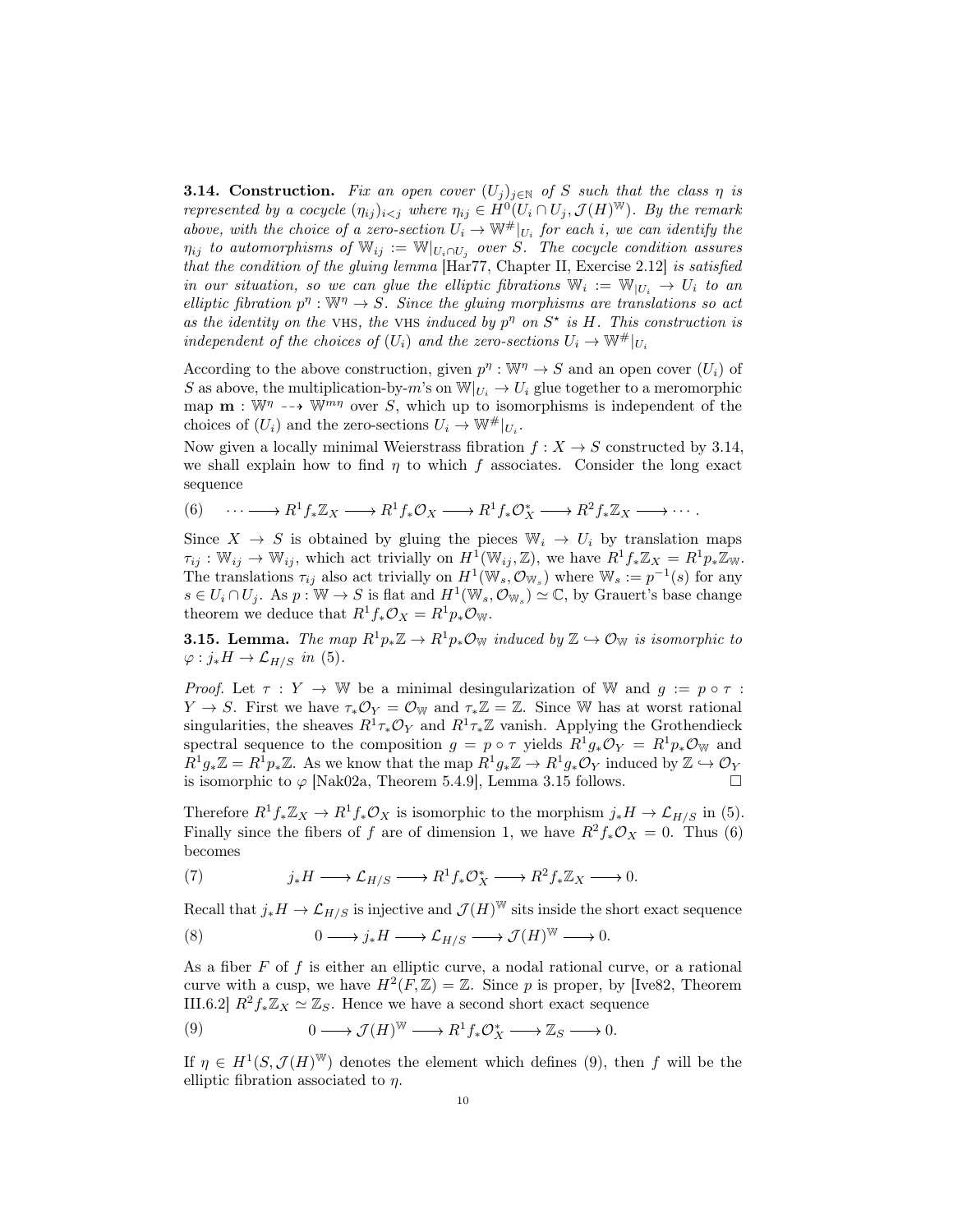**3.16. Remark.** It is important that  $f$  is a locally Weierstraß fibration constructed from some element  $\eta \in H^1(S, \mathcal{J}(H)^W)$  in order to identify  $R^1f_*\mathbb{Z}_X \to$  $R^1f_*\mathcal{O}_X$  with  $j_*H \to \mathcal{L}_{H/S}$ . There are examples of elliptic fibrations due to N. Nakayama [Nak18] showing that not every locally Weierstraß fibration can be constructed in this way.

Each class  $\eta \in H^1(S, \mathcal{J}(H)^W)$  comes equipped with a *tautological family*:

**3.17. Proposition.** Assuming 3.12. Given  $\eta \in H^1(S, \mathcal{J}(H)^W)$ , there exists a locally trivial (cf. Definition 2.4) family of elliptic fibrations  $\pi : \mathcal{X} \longrightarrow S \times V$  over S parameterised by  $V := H^1(S, \mathcal{L})$  satisfies the following property: an elliptic fibration  $X \to S$  is a member of  $\pi$  if and only if X is isomorphic to  $W^{\theta} \to S$  over S for some  $\theta \in H^1(S, \mathcal{J}(H)^{\mathbb{W}})$  such that  $c(\eta) = c(\theta)$ .

Proof. As in the smooth case, let

$$
\xi \in H^1(S, \mathcal{L}) \otimes H^0(V, \mathcal{O}_V) \subset H^1(S \times V, \mathcal{L}_{pr^{-1}H/S \times V})
$$

be the element which corresponds to the identity map  $V \to H^1(S, \mathcal{L}_{H/S})$  where pr :  $S \times V \to S$  denotes the projection onto the first factor. Let  $\pi : \mathcal{X} \to S \times$ V be the elliptic fibration obtained by Construction 3.14 from  $\exp(\xi) + \mathrm{pr}^*\eta \in$  $H^1(S \times V, \mathcal{J}(\text{pr}^{-1}H)^W)$ . Then considering  $\pi$  as a family of elliptic fibrations over S parameterised by V, the fiber over  $t \in H^1(S, \mathcal{L}_{H/S})$  is the elliptic fibration constructed by 3.14 from  $\exp(t) + \eta \in H^1(S, \mathcal{J}(H))$ . Thus  $\pi$  satisfies the desiring property. As V is contractible, in order to construct  $\pi : \mathcal{X} \to S \times V$ , it is possible to take the open cover of  $S \times V$  in Construction 3.14 to be  $\{U_i \times V\}$  for some open cover  $\{U_i\}$  of S. Thus  $\pi : \mathcal{X} \to S \times V$  is locally trivial.

The cohomology group  $H^1(S, \mathcal{J}(H)^W)$  is a parameter set of elliptic fibrations over S with VHS H, but for classification purposes it is too small. We denote by  $\mathcal{J}(H)_{mer}$ the sheaf of *meromorphic* sections of  $p : \mathbb{W} \to S$ . Since p has a global meromorphic section, we see that  $\mathcal{J}(H)_{mer}$  has a group structure [Nak02b, p. 243-244]. There is a trivial inclusion of sheaves of abelian groups

(10) 
$$
\mathcal{J}(H)^{\mathbb{W}} \subset \mathcal{J}(H)_{mer}
$$

which is an isomorphism on  $S^*$ : since W is smooth over  $S^*$  we have  $\mathbf{J}(H) \simeq \mathbb{W}|_{S^*}$ , moreover any meromorphic section is holomorphic over  $S^*$  [Nak02b, Lemma 1.3.5]. In particular the quotient sheaf

$$
\mathcal{Q}_H:=\mathcal{J}(H)_{mer}/\mathcal{J}(H)^{\mathbb{W}}
$$

is supported on  $D = S \setminus S^*$ . By [Nak02a, Theorem 5.4.9] we have a commutative diagram

(11) 0 0 j∗H LH/S J (H) <sup>W</sup> 0 0 J (H)mer R<sup>1</sup>f∗O<sup>∗</sup> <sup>X</sup>/V<sup>X</sup> Z<sup>S</sup> 0 0 Q<sup>H</sup> R<sup>2</sup>f∗ZX/V<sup>X</sup> Z<sup>S</sup> 0 0 Ψf 11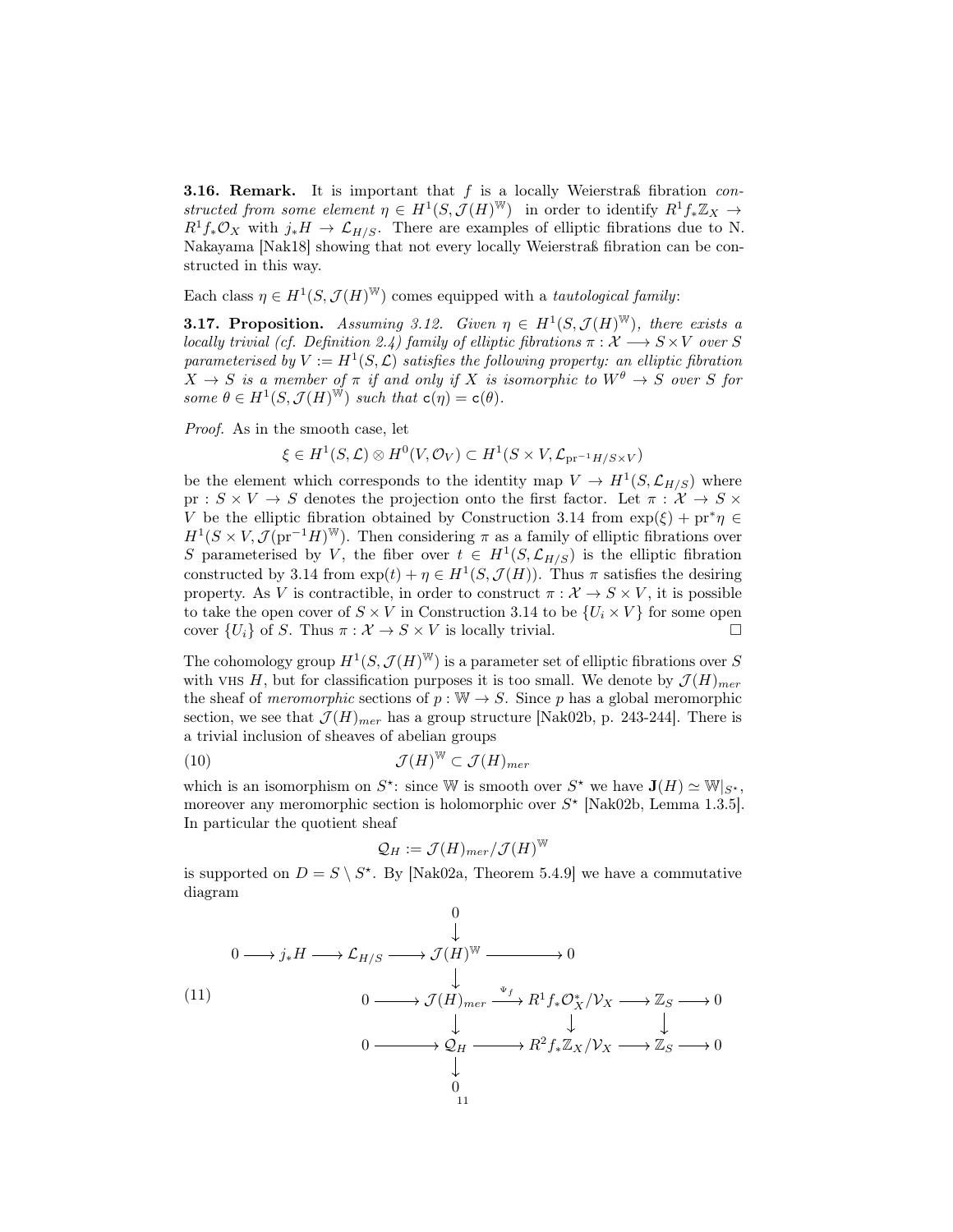where

$$
\mathcal{V}_X := \text{Ker}\left(R^1 f_* \mathcal{O}_X^* \longrightarrow j_*((R^1 f_* \mathcal{O}_X^*)_{|S^*})\right)
$$

and  $\Psi_f$  is constructed from the local meromorphic sections of f.

**3.18. Definition.** We define

$$
\eta(f) \in H^1(S, \mathcal{J}(H)_{mer})
$$

to be the image of  $1 \in H^0(S, \mathbb{Z}_S)$  under the connecting morphism of the long exact sequence associated to the second line of Diagram  $(11)$ .

By [Nak02a, Proposition 5.5.1] we have an injection

$$
\mathcal{E}_0(S, D, H) \hookrightarrow H^1(S, \mathcal{J}(H)_{mer}),
$$

where  $\mathcal{E}_0(S, D, H)$  is the set of bimeromorphic equivalence classes of elliptic fibrations  $f: X \to S$  having meromorphic sections over every point of S and such that  $f^{-1}(S^*) \to S^*$  is bimeromorphic to a smooth elliptic fibration over  $S^*$  inducing the VHS  $H$ . By Construction 3.14 we have

$$
\imath^W : H^1(S,\mathcal{J}(H)^{\mathbb{W}}) \to \mathcal{E}_0(S,D,H) \hookrightarrow H^1(S,\mathcal{J}(H)_{mer})
$$

but contrary to the smooth case it is not clear if the images coincide. If  $S$  is a curve, the skyscraper sheaf  $\mathcal{Q}_H$  has no higher cohomology so the map

$$
H^1(S,\mathcal{J}(H)^{\mathbb{W}})\longrightarrow H^1(S,\mathcal{J}(H)_{mer})
$$

is surjective.

If  $\eta(f) \in H^1(S, \mathcal{J}(H)_{mer})$  is the image of some  $\eta \in H^1(S, \mathcal{J}(H)^W)$ , then there is a morphism of short exact sequences

(12)  
\n
$$
0 \longrightarrow \mathcal{J}(H)^{\mathbb{W}} \longrightarrow R^{1}p_{*}\mathcal{O}_{\mathbb{W}}^{*} \longrightarrow \mathbb{Z}_{S} \longrightarrow 0
$$
\n
$$
\downarrow \qquad \qquad \downarrow \qquad \qquad \downarrow \qquad \qquad \downarrow
$$
\n
$$
0 \longrightarrow \mathcal{J}(H)_{mer} \longrightarrow R^{1}f_{*}\mathcal{O}_{X}^{*}/\mathcal{V}_{X} \longrightarrow \mathbb{Z}_{S} \longrightarrow 0
$$

where the first row is the short exact sequence (9) defined by  $p^{\eta}: \mathbb{W}^{\eta} \to S$ .

3.D. The Kähler case. From now on we will focus on the case where the total space of the elliptic fibration  $f$  is compact Kähler. In that case, the element  $\eta(f) \in H^1(S, \mathcal{J}(H)_{mer})$  represented by f lies in the image of  $H^1(S, \mathcal{J}(H)^W)$ , up to replacing  $\eta(f)$  by a larger multiple (cf. [Nak02a, Proposition 7.4.2] for a more general statement).

**3.19. Lemma.** In the situation of Assumption 3.12, suppose also that  $X$  is bimeromorphic to a compact Kähler manifold. Then the image of the class  $\eta(f) \in H^1(S, \mathcal{J}(H)_{mer})$  is torsion in  $H^1(S, \mathcal{Q}_H)$ . In particular there exists an integer  $m \geq 1$  such that  $m \cdot \eta(f)$  can be lifted to some element in  $H^1(S, \mathcal{J}(H)^W)$ .

*Proof.* Since the class  $\eta(f)$  depends only on the bimeromorphic equivalence class of  $X \to S$  we can suppose that X is a compact Kähler manifold. Indeed, let  $X' \dashrightarrow X$ be a bimeromorphic map from a compact Kähler manifold X' and let  $\tilde{X}' \to X$  be a resolution of  $X' \rightarrow X$  by successively blowing-up X' along smooth subvarieties. Then  $\tilde{X}'$  is a Kähler manifold and  $\tilde{X}' \to S$ , which is the composition of  $\tilde{X}' \to X$ with  $X \to S$ , is an elliptic fibration bimeromorphic to X. So we may replace X by  $\tilde{X}'$  for instance.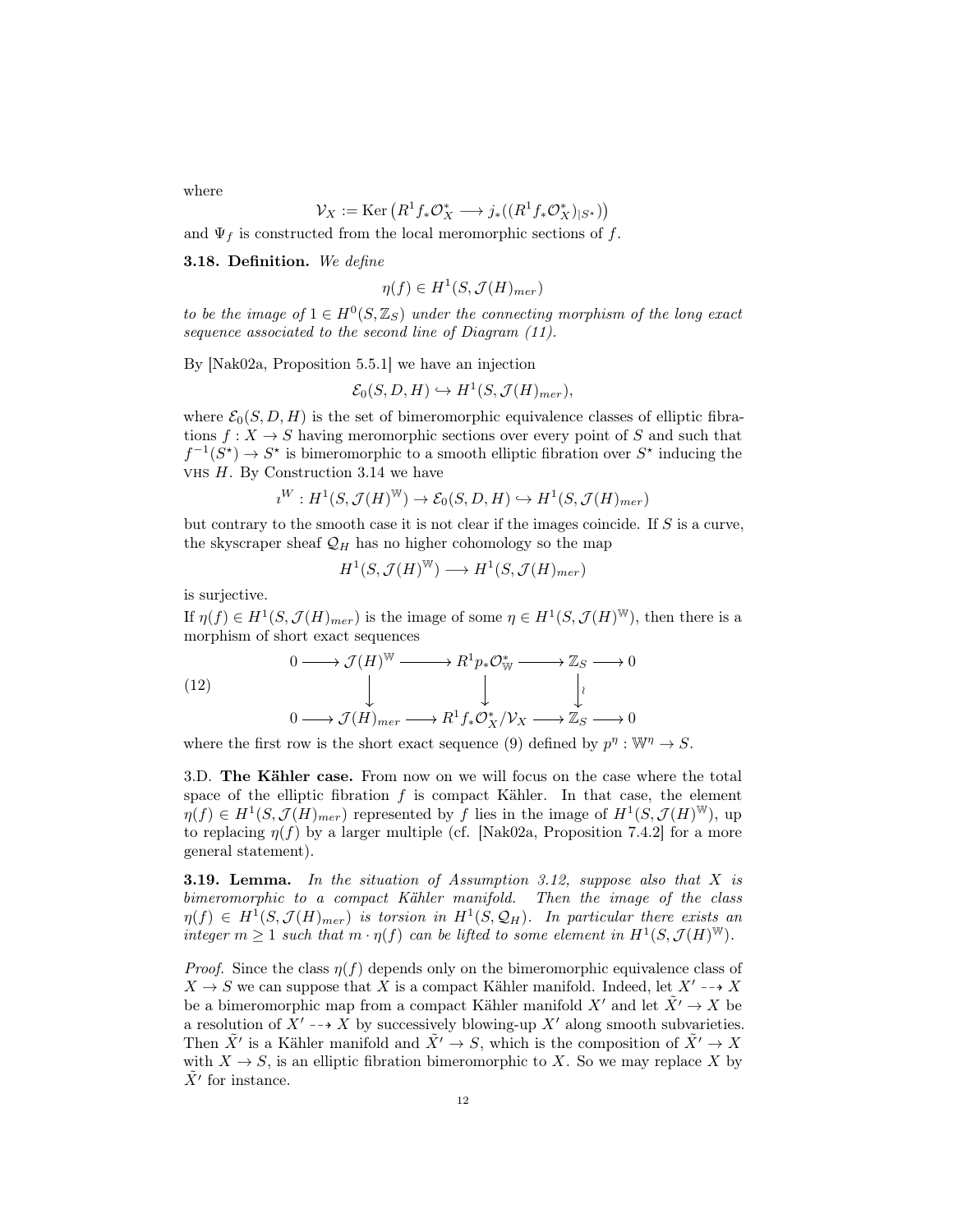Let  $\omega \in H^2(X,\mathbb{R})$  be a Kähler class on X. By density, there exists a class  $\alpha \in$  $H^2(X, \mathbb{Q})$  (in general not of type  $(1, 1)$ ) such that  $\alpha \cdot F \neq 0$  where F is a general f-fibre. The class  $\alpha$  defines a global section of  $R^2f_*\mathbb{Q}_X$  and we can cancel the denominators in such a way that  $\alpha$  defines a section of  $R^2 f_* \mathbb{Z}_X$  and thus a non-zero element  $\bar{\alpha} \in H^0(S, R^2f_*\mathbb{Z}_X/\mathcal{V}_X)$ . The third line of (11) induces an exact sequence

$$
H^0(S, R^2f_*\mathbb{Z}_X/\mathcal{V}_X) \stackrel{\tau}{\to} H^0(S, \mathbb{Z}_S) \stackrel{\delta}{\to} H^1(S, \mathcal{Q}_H)
$$

and is straightforward to check that  $\tau(\bar{\alpha}) = F \cdot \alpha$ . It is then a positive multiple of the class  $1 \in H^0(S, \mathbb{Z}_S)$  and it follows that  $\delta(1)$  is a torsion class in  $H^1(S, \mathcal{Q}_H)$ . A diagram chase in (11) shows that  $\delta(1)$  is the image of  $\eta(f)$  in  $H^1(S, \mathcal{Q}_H)$ .

We can now generalise Theorem 3.2 (cf. also [Nak02a, Proposition 7.4.2]):

**3.20. Theorem.** In the situation of Assumption 3.12, let us also assume that X is bimeromorphic to a compact Kähler manifold. Suppose also that  $\eta(f)$  is in the image of  $H^1(S, \mathcal{J}(H)^W)$ . Denote by

$$
\mathtt{c}:H^1(S,\mathcal{J}(H)^{\mathbb{W}})\rightarrow H^2(S,j_*H)
$$

the morphism defined by the first line of the exact sequence (11). Then the class  $c(\eta(f))$  is torsion in  $H^2(S, j_*H)$ .

*Proof.* Let  $\eta \in H^1(S, \mathcal{J}(H)^W)$  be an element which maps to  $\eta(f) \in H^1(S, \mathcal{J}(H)_{mer})$ and let  $p^n: W := \mathbb{W}^n \to S$  be the minimal locally Weierstrass fibration which represents  $\eta \in H^1(S, \mathcal{J}(H)^W)$ . By [Lin16, Lemma 8.1], the following diagram commutes

$$
H^0(S, R^2 p_*^{\eta} \mathbb{Z}) \simeq H^0(S, \mathbb{Z}) \xrightarrow{\alpha} H^1(S, \mathcal{J}(H)^{\mathbb{W}}) \xrightarrow{\mathbb{C}} H^2(S, R^1 p_*^{\eta} \mathbb{Z}) \simeq H^2(S, j_* H)
$$

where c and  $\alpha$  are the connecting morphisms in the long exact sequences induced by (8) and (9) respectively. As  $\alpha(1) = \eta$ , it suffices to prove the following lemma, which implies that  $d_2 \otimes \mathbb{R} = 0$ .

# **3.21.** Lemma.  $H^2(W,\mathbb{R}) \to H^0(S,R^2p_*^{\eta} \mathbb{R})$  is surjective.

*Proof.* Since  $W$  is normal and has at worst rational singularities, by [HP16, Injection (3)] we have an injection

$$
H_{BC}^{1,1}(W) \hookrightarrow H^2(W,\mathbb{R}).
$$

Assume to the contrary that  $H^2(W,\mathbb{R}) \to H^0(S,R^2p_*^2\mathbb{R})$  is not surjective, so in particular its restriction to  $H_{BC}^{1,1}(W)$  is not surjective. Let  $\tau : \tilde{W} \to W$  be a Kähler desingularization of W. By the projection formula, given an element  $\omega \in H^2(W, \mathbb{R})$ , its image in  $H^0(S, R^2p_*^{\eta} \mathbb{R}) \simeq H^0(S, \mathbb{R}) \simeq \mathbb{R}$  equals  $\int_F \tau^* \omega$  where F is a smooth fiber of  $p^{\eta} \circ \tau : \tilde{W} \to S$ . Let  $n := \dim W$ . The non-surjectivity assumption implies that  $\tau^* H_{BC}^{1,1}(W) \subset [F]^\perp$  where the orthogonal is with respect to the Poincaré duality pairing

$$
H^{n-1,n-1}(\tilde{W})_{\mathbb{R}} \times H^{1,1}(\tilde{W})_{\mathbb{R}} \to H^{n,n}(\tilde{W})_{\mathbb{R}} \simeq \mathbb{R}.
$$

However since  $\ker(\tau_*)^{\perp} \subset \tau^* H_{BC}^{1,1}(W)$  by [HP16, Lemma 3.3], we deduce that  $\tau_*[F] = 0$ , which is not possible.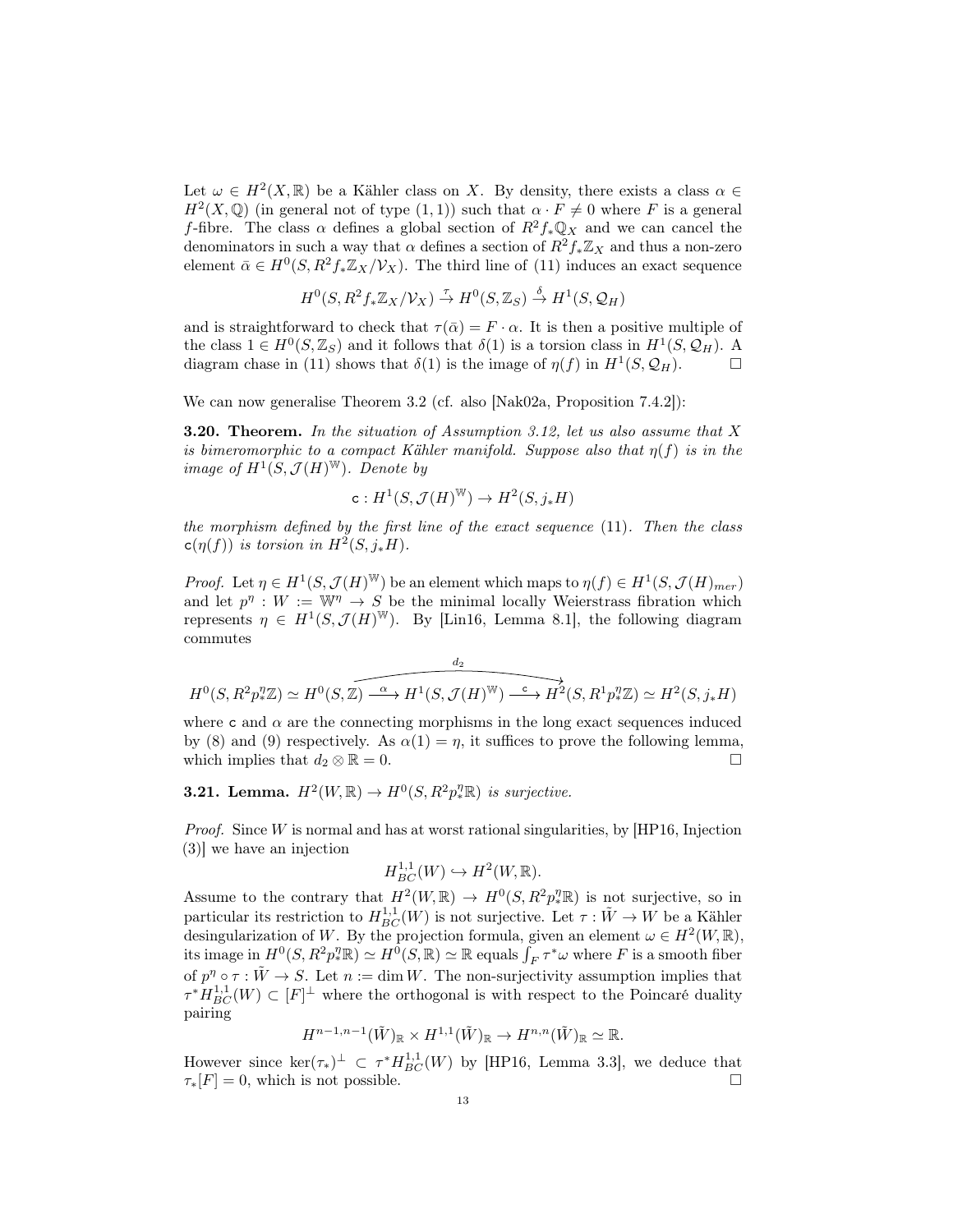3.22. Remark. The last result gives a direct proof of a phenomenon which was observed by Kodaira in the case dim  $S = 1$ : he first proved that the cohomology group  $H^2(S, j_*H)$  is finite if the VHS is not trivial. He then computed the first Betti number of an elliptic surface when  $H$  is trivial and obtained in [Kod63, Theorem 11.9] that this quantity is even if  $c(\eta(f)) = 0$  and odd otherwise. A posteriori we can conclude that an elliptic surface  $f : X \to S$  (without multiple fibres) is Kähler if and only if  $c(\eta(f))$  is torsion in  $H^2(S, j_*H)$ . We will now prove that this equivalence also holds in our setting:

**3.23. Proposition.** In the situation of Assumption 3.12, suppose also that the base S is a compact Kähler manifold. Assume that the Weierstraß fibration  $\mathbb{W} \to S$  is minimal. Let  $\eta \in H^1(S, \mathcal{J}(H)^W)$  be a class such that  $c(\eta)$  is torsion in  $H^2(S, j_*H)$ . Then the total space of  $\mathbb{W}^{\eta} \to S$  is bimeromorphic to a compact Kähler manifold.

*Proof.* Recall that the Weierstraß model  $p : \mathbb{W} \to S$  associated to H is a projective morphism. Since  $S$  is compact Kähler, the total space  $W$  is Kähler by Remark 2.2. As in the case of smooth elliptic fibrations, the Weierstraß fibration comes equipped with a family of of elliptic fibrations (over S)  $W \longrightarrow S \times H^1(S, \mathcal{L})$  parametrised by the vector space  $H^1(S, \mathcal{L})$  such that

$$
\eta(\mathcal{W}_t \to S) = \exp(t) \in H^1(S, \mathcal{J}(H)^{\mathbb{W}})
$$

for any  $t \in H^1(S, \mathcal{L})$ . By Remark 3.5 the complex spaces  $\mathbb{W}^{\eta}$  have at most canonical, hence rational, singularities. From [Nam01, Proposition 5] we know that any small flat deformation of compact Kähler space having rational singularities remains Kähler. Thus  $\mathbb{W}^{\exp(t)}$  is Kähler for t in a neighborhood U of  $0 \in H^1(S, \mathcal{L})$ . Now if t is given in  $H^1(S, \mathcal{L})$  let us consider a positive integer m such  $t/m \in U$ . The multiplication-by-m

$$
\mathbf{m} : \mathbb{W}^{\exp(t/m)} \dashrightarrow \mathbb{W}^{m \cdot \exp(t/m)} = \mathbb{W}^{\exp(t)}.
$$

is generically finite. Since  $\mathbb{W}^{\exp(t/m)}$  is Kähler,  $\mathbb{W}^{\exp(t)}$  is bimeromorphic to a compact Kähler manifold.

Since  $c(\eta)$  is torsion by assumption, there exists a positive integer k and an element  $t \in H^1(S, \mathcal{L})$  such that  $k \cdot \eta = \exp(t)$ . As the multiplication-by-k

$$
\mathbb{W}^\eta\dashrightarrow\mathbb{W}^{k\cdot\eta}=\mathbb{W}^{\exp(t)}
$$

is generically finite and the target is bimeromorphic to a compact Kähler manifold, we conclude that  $\mathbb{W}^{\eta}$  is also bimeromorphic to a compact Kähler manifold.  $\square$ 

3.E. A G-equivariant version of Construction 3.14. Let  $p : \mathbb{W} \to S$  be a Weierstraß fibration satisfying Assumption 3.12. In 3.14, we have constructed for each  $\eta \in H^1(S, \mathcal{J}(H)^W)$  an  $\eta$ -twisted locally Weierstraß fibration  $p^{\eta}: W^{\eta} \to S$ . Now let G be a finite group acting on both W and S such that  $p$  is G-equivariant and the zero-section  $\Sigma \subset \mathbb{W}$  is G-stable. In this paragraph, we will generalize Construction 3.14 by associating a G-equivariant locally Weierstraß fibration  $p^{\eta}$ :  $\mathbb{W}^{\eta} \to S$  to each element  $\eta_G \in H^1_G(S, \mathcal{J}(H)^{\mathbb{W}})$  and vice versa (here the notation  $H_G^1(S,\mathcal{J}(H)^W)$  stands for the G-equivariant cohomology). This construction is due to Kodaira and can be found in [Kod63, Section 14] for the case dim  $S = 1$ . The same argument therein also works in higher dimension and we will only describe the constructions following [Kod63, Section 14] and refer to loc. cit. for verifications of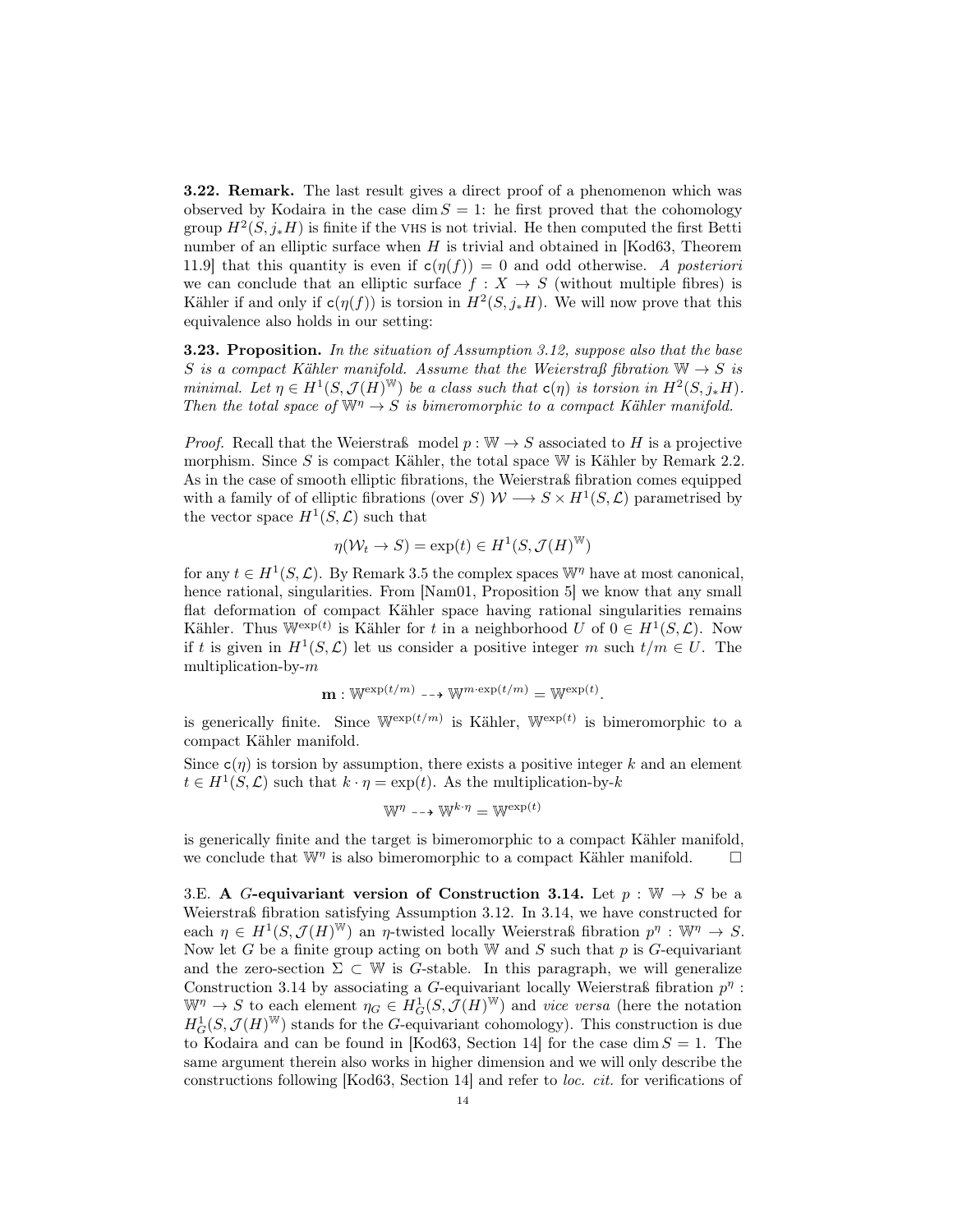the details (see also [Cla16, §2.3] for a quick review of equivariant cohomology in the context of equivariant smooth families of tori).

Given an element  $\eta_G \in H_G^1(S, \mathcal{J}(H)^{\mathbb{W}})$ . Let  $\{U_i\}_{i \in I}$  be a *G*-invariant good open cover of S and let G act on I such that  $g^{-1}(U_i) = U_{gi}$ . The element  $\eta_G$  can be represented by a 1-cocycle  $\{(\eta_{ij})_{i,j\in I},(\eta_i^g)_{i\in I,g\in G}\}$  where  $(\eta_{ij})$  is a 1-cocycle with coefficients in  $\mathcal{J}(H)^{\dot{W}}$  and  $\eta_i^g$  are local sections of  $\mathcal{J}(H)^{\dot{W}}$  defined over  $U_i$ satisfying some cocycle conditions. The 1-cocycle  $(\eta_{ij})$  represents the image  $\eta$  of  $\eta_G$  in  $H^1(S, \mathcal{J}(H)^W)$  and let  $p^{\eta}: W^{\eta} \to S$  be the associated locally Weierstraß fibration. Fix biholomorphic maps

$$
\eta_i : \mathbb{W}_i^{\eta} := (p^{\eta})^{-1}(U_i) \to \mathbb{W}_i := p^{-1}(U_i)
$$

such that  $\eta_i \circ \eta_j^{-1} = \text{tr}(\eta_{ij})$  where  $\text{tr}(\eta_{ij})$  denotes the translation by the holomorphic section  $\eta_{ij}$ . For each  $g \in G$ , the cocycle conditions allow us to patch together

$$
\psi_g^i := \eta_i^{-1} \circ \operatorname{tr}(\eta_i^g) \circ g \circ \eta_{gi} : \mathbb{W}_{gi}^{\eta} \to \mathbb{W}_i^{\eta}
$$

and obtain an automorphism  $\psi_g : \mathbb{W}^{\eta} \to \mathbb{W}^{\eta}$ , which defines a G-action on  $\mathbb{W}^{\eta}$ such that  $p^{\eta}$  is G-equivariant. Up to isomorphism, the above construction does not depend on the choice of  $\{(\eta_{ij}),(\eta_i^g)\}\)$  representing  $\eta_G$ . We called  $p^{\eta}:\mathbb{W}^{\eta}\to\mathbb{W}^{\eta}$ S together with the thus defined G-action the G-equivariant locally Weierstraß fibration associated to  $\eta_G$ .

Given a G-equivariant locally Weierstraß fibration  $p^{\eta}: \mathbb{W}^{\eta} \to S$  twisted by  $\eta \in$  $H^1(S, \mathcal{J}(H)^{\overline{W}})$ , we can also reconstruct the (unique) element  $\eta_G \in H^1_G(S, \mathcal{J}(H)^{\overline{W}})$ starting with which  $p^{\eta}$  is constructed. First of all, the G-action on  $p^{\eta}$  induces a G-action on  $H := (R^1 p_*^{\eta} \mathbb{Z})_{|S^*}$  where  $S^* \subset S$  is a Zariski open over which  $p^{\eta}$  is smooth. By [Nak88, Corollary 2.6], the G-action on H extends to a G-action on  $W$ such that  $p$  is  $G$ -equivariant, and it is for this  $G$ -action we define the  $G$ -equivariant cohomology group  $H_G^1(S, \mathcal{J}(H)^W)$ . Now let  $\{U_i\}$  be a G-invariant good open cover of S and fix biholomorphic maps  $\eta_i : \mathbb{W}_i^n \to \mathbb{W}_i$  such that  $\eta_i \circ \eta_j^{-1} = \text{tr}(\eta_{ij})$  for some 1-cocycle  $\{\eta_{ij}\}\$  representing  $\eta \in H^1(S, \mathcal{J}(H)^{\mathbb{W}})$ . Let  $\psi_g: \mathbb{W}^{\eta} \to \mathbb{W}^{\eta}$  be the action of  $g \in G$  on  $\mathbb{W}^{\eta}$ . If we define

$$
\text{tr}(\eta_i^g) := \eta_i \circ \psi_g \circ \eta_{gi}^{-1} \circ g^{-1}
$$

then  $\{(\eta_{ij}),(\eta_i^g)\}\)$  represents an element  $\eta_G \in H_G^1(S,\mathcal{J}(H)^W)$ . The class  $\eta_G$  depends only on the G-equivariant locally Weierstraß fibration  $p^{\eta}: \mathbb{W}^{\eta} \to S$  and  $p^{\eta} \mapsto \eta_G$  is the converse of the construction in the last paragraph.

Our discussion of  $\mathcal{E}_0(S, \Delta, H)$  right after Definition 3.18 can also be generalized to the G-equivariant setting. Let  $f : X \to S$  be an elliptic fibration satisfying Assumption 3.12. Let G be a finite group acting on S and on X such that f is G-equivariant. Let H be a local system of rank 2 over  $S\Delta$  endowed with a G-action compatible with the G-action on S. Let  $\mathcal{E}_0^G(S, \Delta, H)$  denote the set of bimeromorphic classes of all such  $G$ -equivariant elliptic fibrations  $f$  such that  $(R<sup>1</sup>f_*\mathbb{Z})_{|S\setminus \Delta}$  is G-equivariantly isomorphic to H. To each G-equivariant elliptic fibration  $f \in \mathcal{E}_0^G(S, \Delta, H)$ , we can associate an element  $\eta_G(f) \in H_G^1(S, \mathcal{J}(H)_{mer})$  similar to the above construction in an injective manner. According to the above, there exists a map  $H^1_G(S, \mathcal{J}(H)^W) \to \mathcal{E}_0^G(S, \Delta, H)$  which associates  $\eta_G \in H^1_G(S, \mathcal{J}(H)^W)$ to the bimeromorphic class of the G-equivariant elliptic fibration  $p^{\eta}: \mathbb{W}^{\eta} \to S$  and the composition

$$
\imath_G^W: H^1_G(S,\mathcal{J}(H)^{\mathbb{W}}) \to \mathcal{E}_0^G(S,\Delta,H) \hookrightarrow H^1_G(S,\mathcal{J}(H)_{mer})
$$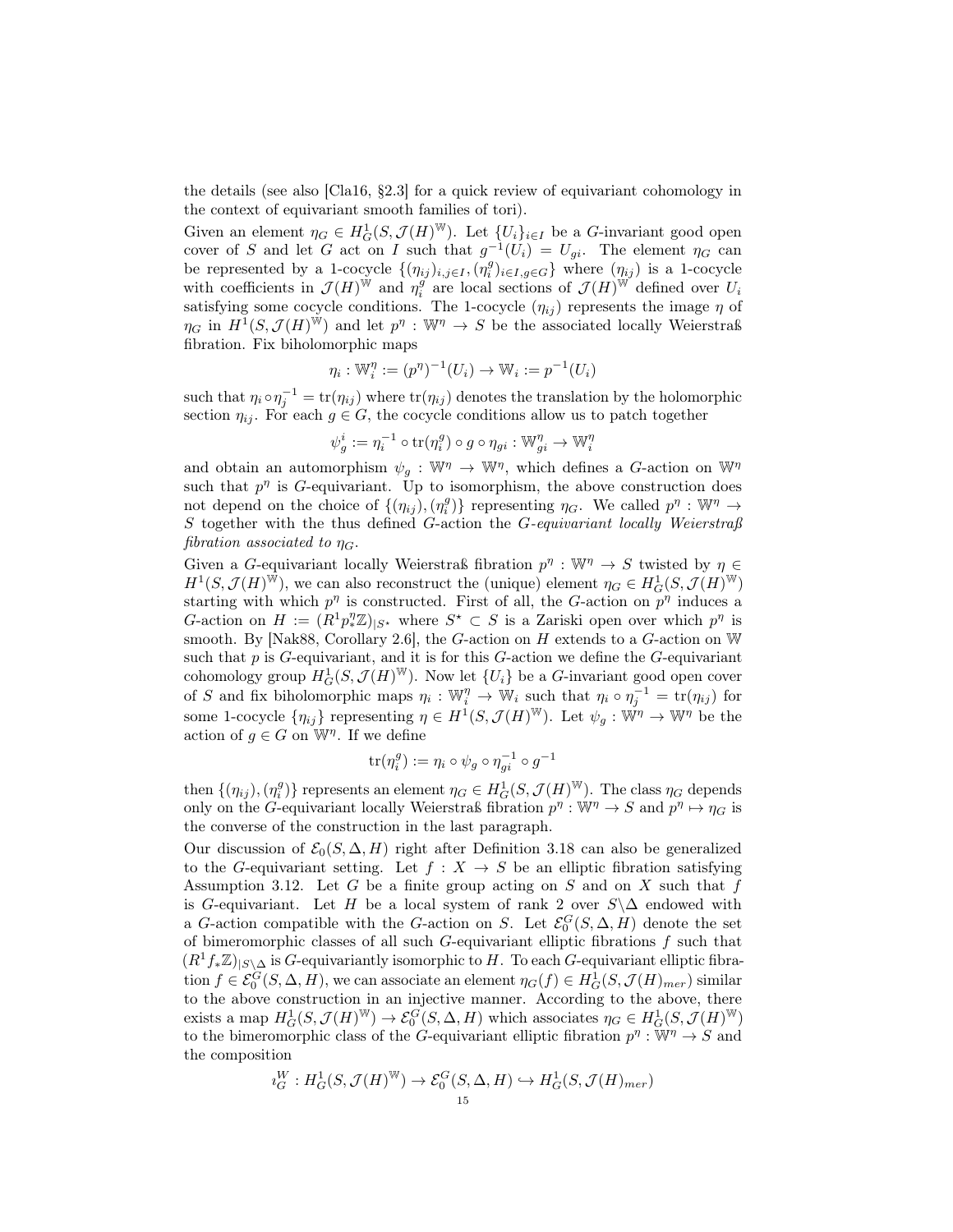equals the map induced by the natural injective map  $\mathcal{J}(H)^{\mathbb{W}} \hookrightarrow \mathcal{J}(H)_{mer}$ .

At the end of this sub-section, we show that in the situation where  $f: X \to S$ is a  $G$ -equivariant elliptic fibration for some finite group  $G$ , if the conclusion of Lemma 3.19 holds, then it also holds G-equivariantly.

**3.24. Lemma.** Let  $\eta_G$   $\in H^1_G(S, \mathcal{J}(H)_{mer})$  and let  $\eta$  denote its image in  $H^1(S,\mathcal{J}(H)_{mer})^G$ . Assume that there exist  $m \in \mathbb{Z}_{>0}$  and  $\eta' \in H^1(S,\mathcal{J}(H)^W)$ such that  $m\eta = i^W(\eta')$ , then up to replacing m with a larger multiple,  $m\eta_G$  can be lifted to an element in  $H_G^1(S, \mathcal{J}(H)^W)$ .

*Proof.* As  $G$  is finite, up to replacing  $m$  with a larger multiple, we can assume that  $\eta' \in H^1(S, \mathcal{J}(H)^{\mathbb{W}})^G$ . The Grothendieck spectral sequence induces a commutative diagram

$$
H_G^1(S, \mathcal{J}(H)^{\mathbb{W}}) \longrightarrow H^1(S, \mathcal{J}(H)^{\mathbb{W}})^G \longrightarrow H^2\left(G, H^0(S, \mathcal{J}(H)^{\mathbb{W}})\right)
$$
  

$$
H^1\left(G, H^0(S, \mathcal{J}(H)_{mer})\right) \longrightarrow H_G^1(S, \mathcal{J}(H)_{mer}) \longrightarrow H^1(S, \mathcal{J}(H)_{mer})^G
$$

with exact rows. As G is finite,  $H^2(G, H^0(S, \mathcal{J}(H)^W))$  is a torsion group. So up to replacing m with a larger multiple, there exists  $\eta'_G \in H_G^1(S, \mathcal{J}(H)_{mer})$  which maps to  $\eta' \in H^1(S, \mathcal{J}(H)^{\overline{W}})$ . Again since G is finite,  $H^1(G, H^0(S, \mathcal{J}(H)_{mer}))$  is also a torsion group. So up to replacing  $m$  with a larger multiple, we deduce that  $m\eta_G = \imath_G^W(\eta'_G)$  $\Box$ 

3.F. Hodge theory of Weierstraß models. The main purpose of this paragraph is to establish the following result.

**3.25. Theorem.** Let  $p : \mathbb{W} \to S$  be the minimal Weierstraß fibration associated to the VHS  $H$  over a compact Kähler manifold  $S$  satisfying Assumption 3.12 and let

$$
W \longrightarrow S \times H^1(S, \mathcal{L}) \longrightarrow H^1(S, \mathcal{L})
$$

be the tautological family associated to p (i.e. the family constructed in Proposition 3.17 for  $\eta = 0$ ). Then the subset of  $H^1(S, \mathcal{L})$  parameterizing projective fibrations  $W_t \rightarrow S$  is dense.

3.26. Remark. Before giving the proof of Theorem 3.25, let us remark that Theorem 3.25 is equivalent to the surjectivity of the canonical map

(13) 
$$
H^1(S, j_*H_{\mathbb{R}}) \longrightarrow H^1(S, \mathcal{L}).
$$

Indeed, as S is assumed to be compact Kähler, by Remark 2.2, Theorem 3.20, and Proposition 3.23 the total space W is Kähler. So each fiber of the tautological family  $W \longrightarrow S \times H^1(S, \mathcal{L}) \longrightarrow H^1(S, \mathcal{L})$  is also Kähler. The elliptic fibration  $\mathcal{W}_t \to S$  is projective if and only if its cohomology class  $\eta(\mathcal{W}_t \to S)$  is torsion in  $H^1(S, \mathcal{J}(H)^W)$ (see [Nak02a, Theorem 6.3.8]). Using the first line of (11), the exact sequence

$$
H^1(S, j_*H) \longrightarrow H^1(S, \mathcal{L}) \longrightarrow H^1(S, \mathcal{J}(H)^{\mathbb{W}})
$$

shows that this happens exactly when t lies in the range of the map  $H^1(S, j_*H_Q) \longrightarrow$  $H<sup>1</sup>(S, \mathcal{L})$ . Hence the density of projective elliptic fibrations is equivalent to the surjectivity of the map (13).

When  $S^* = S$ , the surjectivity of (13) is a straightforward consequence of the existence of a pure Hodge structure of weight 2 on the lattice  $H^1(S,H)$  as constructed by Deligne (see [Zuc79, Theorem 2.9]).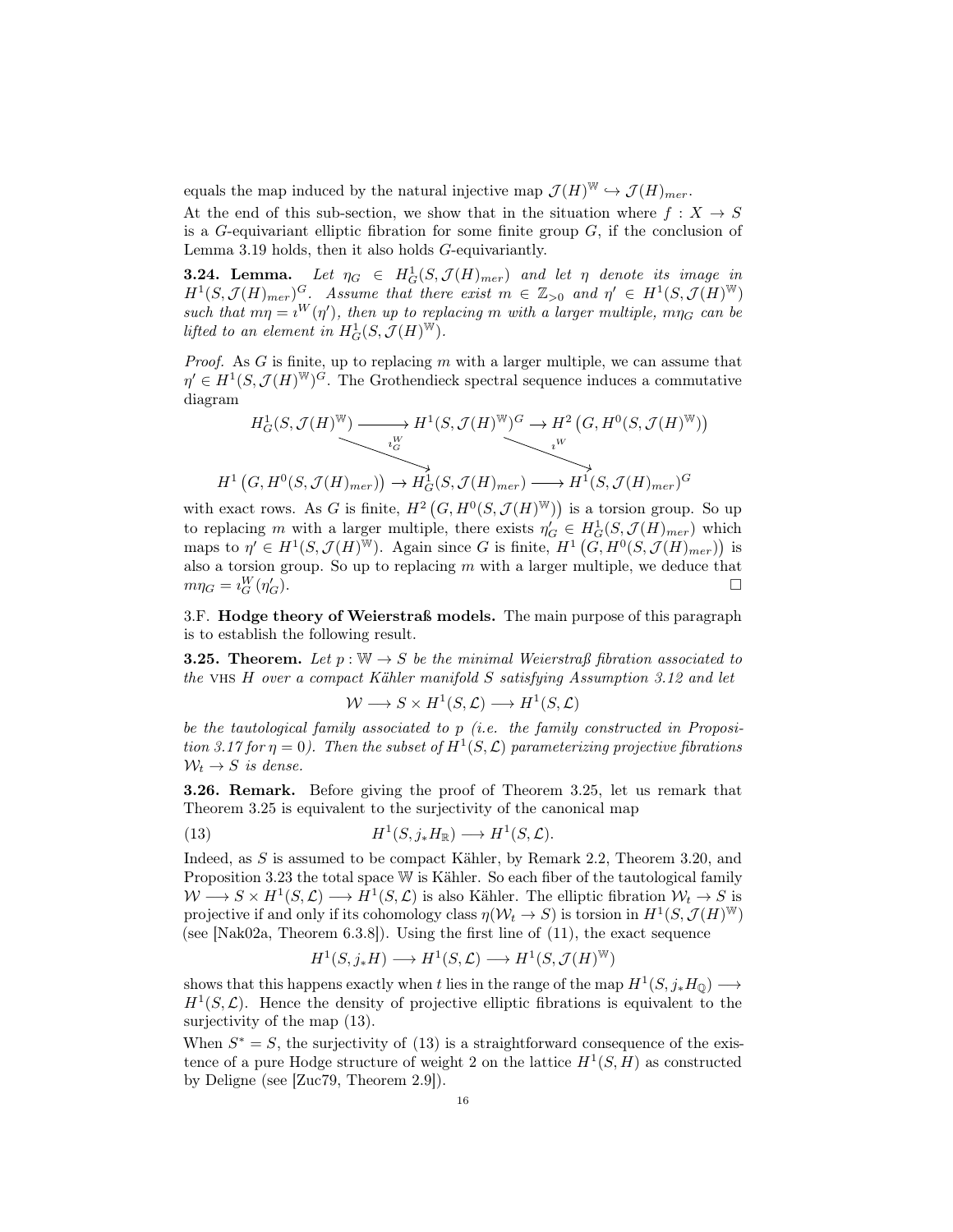Theorem 3.25 will serve as a crucial ingredient in the proof of Theorem 1.4. More precisely, it will be the following corollary that we use in the proof.

**3.27. Corollary.** Let G be a finite group and  $f: X \to S$  a G-equivariant elliptic fibration satisfying Assumption 3.12 over a compact Kähler manifold. Then the image of  $H^1(S, j_*H_{\mathbb{Q}})^G$  in  $H^1(S, \mathcal{L})^G$  under the map  $H^1(S, j_*H_{\mathbb{R}})^G \longrightarrow H^1(S, \mathcal{L})^G$ is dense.

*Proof.* By Remark 3.26, Theorem 3.25 implies that  $(13)$  is surjective As G is a finite group, the G-invariant part of (13) is also surjective. Corollary 3.27 thus follows from the density of  $H^1(S, j_*H_{\mathbb{Q}})^G$  in  $H^1(S, j_*H_{\mathbb{R}})$  $G$ .

To prove the density of projective fibrations in the tautological family we will use the following criterion which is reminiscent from Buchdahl's works [Buc06, Buc08]:

**3.28. Lemma.** Let  $\pi : \mathcal{X} \longrightarrow B$  be a smooth family of compact Kähler manifolds, and let  $\Phi: \mathcal{X} \longrightarrow S \times B \longrightarrow B$  be a fibration such that  $\pi = pr_B \circ \Phi$ . Consider the following VHS over  $B$ :

$$
\mathbb{V} := R^2 \pi_* \mathbb{Q}/H^2(S, \mathbb{Q}).
$$

Let  $b \in B$  be a point, and  $[\omega]$  a Kähler class defined on  $X := \mathcal{X}_b$ . If the composition of the maps

$$
T_{B,b} \xrightarrow{\kappa \varsigma} H^1(X,T_X) \xrightarrow{\bullet \wedge [\omega]} H^2(X,\mathcal{O}_X) \longrightarrow \mathbb{V}^{0,2}_b
$$

is surjective, then the set of parameters  $u \in B$  such that the morphism  $\mathcal{X}_u \to S$  is projective is dense near b.

In the statement above, the first arrow is the Kodaira-Spencer map associated to  $\pi$ , and the second one is induced by the contraction with the class  $\omega \in H^1(X, \Omega_X^1)$ .

Proof. This is nothing but [Voi02, Proposition 17.20, p.410] applied to the VHS  $V.$ 

The deformation families provided by Nakayama's theory are not smooth, so in order to apply the relative Buchdahl criterion we have to pass to a smooth model. Kollár's theory of strong resolutions [Kol07, Chapter 3] gives a resolution in families:

**3.29. Lemma.** Let  $p_0 : W_0 \to S$  be a fibration from a normal compact complex space onto a compact complex manifold S, and  $p: W \to S \times B$  be a locally trivial deformation of  $(W_0, p_0)$  (cf. Definition 2.4). Then (up to replacing B by a smaller open set) there exists a resolution of singularities  $\mu : \mathcal{X} \to \mathcal{W}$  such that the family

$$
\pi := pr_B \circ p \circ \mu : \mathcal{X} \to B
$$

is a family of compact complex manifolds, and for every  $b \in B$  the map  $\mu_b : \mathcal{X}_b \to \mathbb{W}_b$ is a resolution of singularities that is functorial.

Proof. By [Kol07, Theorem 3.35] (the analytic situation is dealt with in [Wło09]) there exists a functorial resolution  $\mu : \mathcal{X} \to \mathcal{W}$ . This resolution commutes with smooth maps, so if  $(U_i)_{i\in I}$  is a finite open cover<sup>2</sup> of S such that  $p^{-1}(U_i \times B) \simeq$  $p_0^{-1}(U_i) \times B$ , then the resolution is the product of the functorial resolution of  $p_0^{-1}(U_i)$ times the identity.

 ${}^{2}_{2}$ By Definition 2.4 these covers exist up to replacing B by a smaller open subset.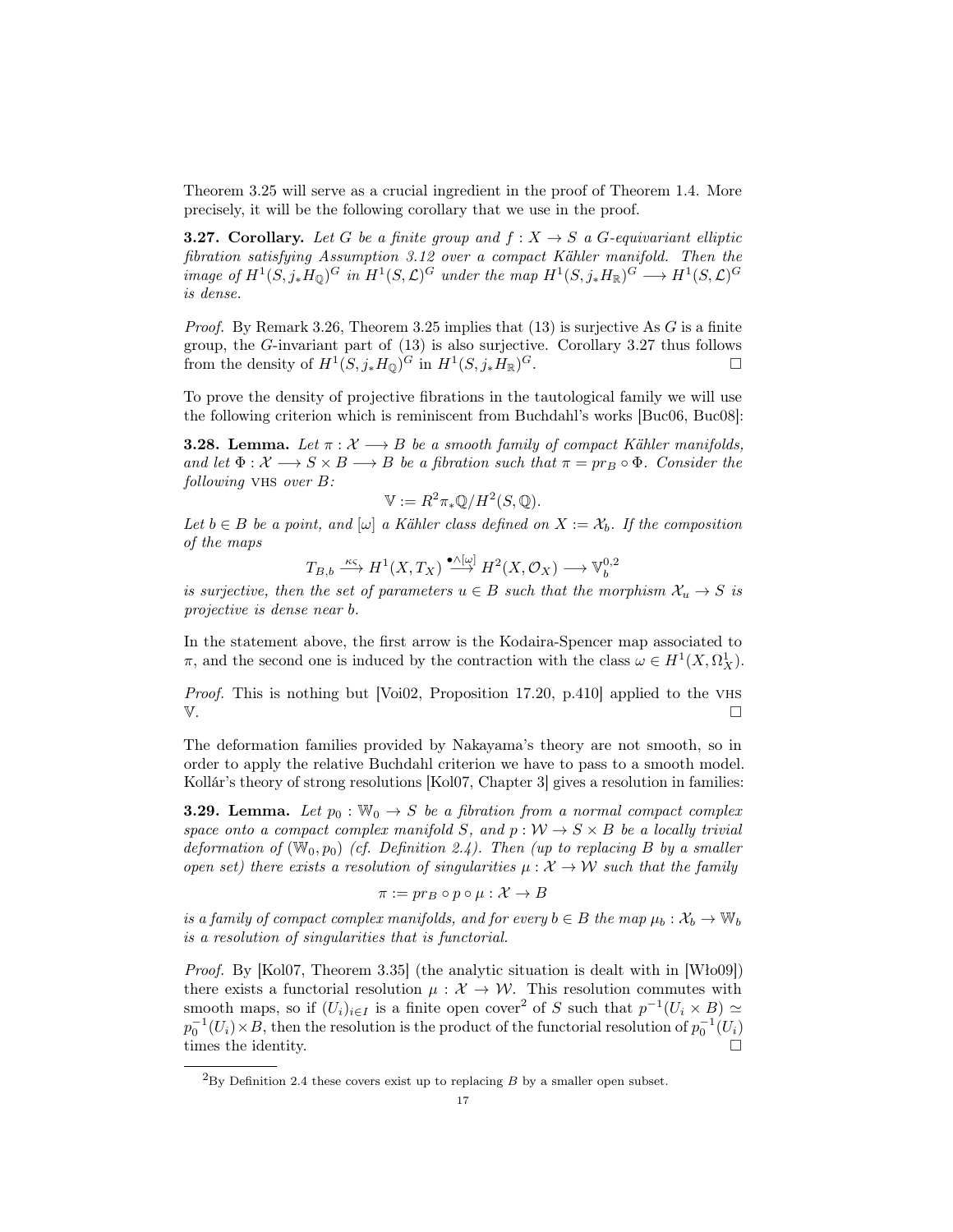We follow the convention of [Ser06, Appendix B, p.287]: given a morphism  $f: X \rightarrow$ S of normal varieties, we denote by  $T_{X/S}$  the dual of the sheaf of Kähler differentials  $\Omega_{X/S}$ . In particular  $T_{X/S}$  is always a reflexive sheaf.

**3.30. Lemma.** Let  $p^{\eta}: \mathbb{W}^{\eta} \to S$  be a minimal local Weierstraß fibration over a smooth base S. Then we have

(14) 
$$
T_{\mathbb{W}^{\eta}/S} \simeq (p^{\eta})^* \mathcal{L}.
$$

Moreover, let  $\mu: X \to \mathbb{W}^n$  be a functorial resolution of singularities and set  $f :=$  $p^{\eta} \circ \mu$ . Then there exists a natural injection  $\mu^* T_{W^{\eta}/S} \to T_{X/S}$  inducing a map

(15) 
$$
H^1(\mathbb{W}^\eta, T_{\mathbb{W}^\eta/S}) \to H^1(X, T_{X/S}).
$$

*Proof.* All the fibres of  $p<sup>\eta</sup>$  are reduced plane cubics, so there exists a codimension two subset  $Z \subset \mathbb{W}^n$  such that  $p^n|_{\mathbb{W}^n \setminus Z}$  is a smooth fibration. On this smooth locus we have by construction  $T_{\mathbb{W}^{\eta}\setminus Z/S} \simeq (p^{\eta}|_{\mathbb{W}^{\eta}\setminus Z})^*\mathcal{L}$ . Since  $T_{\mathbb{W}^{\eta}/S}$  and  $p^*\mathcal{L}$  are both reflexive and  $\mathbb{W}^{\eta}$  is normal, the isomorphism extends to an isomorphism on  $\mathbb{W}^{\eta}$ . This shows (14), in particular  $T_{\mathbb{W}^{\eta}/S}$  is locally free.

Since the resolution  $\mu$  is functorial, the direct image sheaf  $\mu_*(T_X) \subset T_{\mathbb{W}^{\eta}}$  is reflexive [GKK10, Corollary 4.7]. Thus for any open subset  $U \subset \mathbb{W}^{\eta}$ , the restriction map

$$
\Gamma(\mu^{-1}(U),T_X) \to \Gamma(\mu^{-1}(U) \setminus \text{Exc}(\mu),T_X)
$$

is surjective. Using the exact sequence

$$
0 \to T_{X/S} \to T_X \to f^*T_S
$$

and the fact that  $f^*T_S$  is torsion-free, we obtain that

$$
\Gamma(\mu^{-1}(U), T_{X/S}) \to \Gamma(\mu^{-1}(U) \setminus \text{Exc}(\mu), T_{X/S})
$$

is surjective. Thus  $\mu_*(T_{X/S})$  is reflexive, and the natural map  $\mu_*(T_{X/S}) \to T_{W\eta/S}$ is an isomorphism. By applying the projection formula to the inverse  $T_{W\eta/S} \rightarrow$  $\mu_*(T_{X/S})$  we obtain an injective morphism

$$
\mu^* T_{\mathbb{W}^{\eta}/S} \to T_{X/S}.
$$

Since  $T_{W^{\eta}/S}$  is locally free and  $W^{\eta}$  has rational singularities, we have an isomorphism

$$
H^1(\mathbb{W}^\eta, T_{\mathbb{W}^\eta/S}) \simeq H^1(X, \mu^*T_{\mathbb{W}^\eta/S})
$$

given by  $\mu^*$ . The statement follows by composing this isomorphism with the map  $H^1(X, \mu^*T_{\mathbb{W}^{\eta}/S}) \to H^1(X, T_{X/S}).$ 

Following [Ser06, Chapter 3.4.2] (cf. [FK87] for a presentation in the analytic setting) we consider the functor of locally trivial deformations of  $f: X \to S$  with fixed target S. By [Ser06, Lemma 3.4.7.b) and Theorem 3.4.8] we have an injection

$$
H^1(X, T_{X/S}) \hookrightarrow D_{X/S},
$$

where  $D_{X/S}$  is the tangent space of the semiuniversal deformation. Given a locally trivial deformation

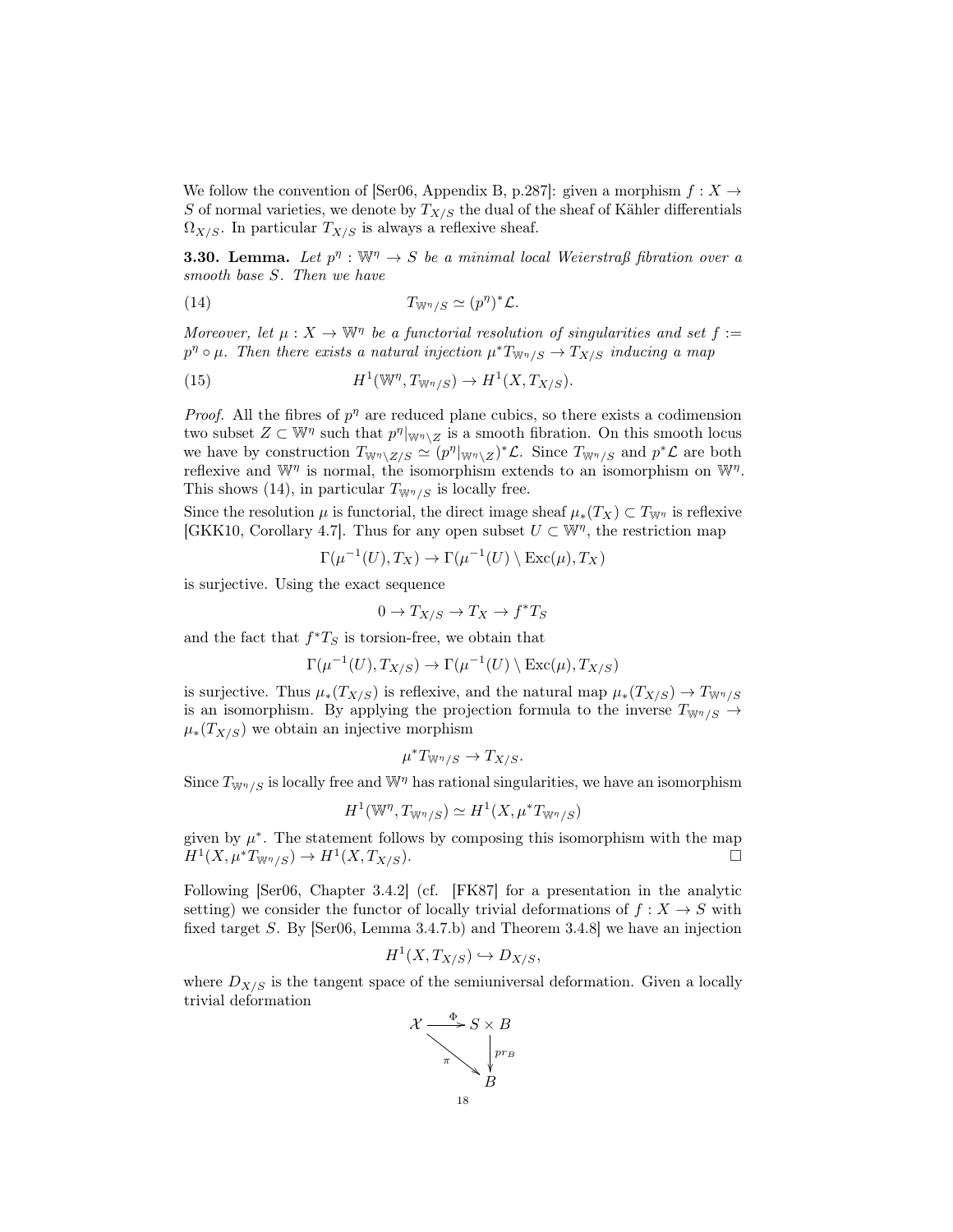parametrised by a smooth base B, we have for every  $b \in B$  a Kodaira-Spencer map

$$
\kappa \varsigma_{\Phi}: T_{B,b} \to D_{X/S}
$$

associating a tangent vector with the corresponding first-order deformation.

*Proof of Theorem 3.25.* Fix  $b \in H^1(S, \mathcal{L})$ . By Lemma 3.29 there exists (up to replacing the base  $H^1(S, \mathcal{L})$  by a neighbourhood of the point b) a simultaneous functorial resolution of the tautological family:



In order to simplify the notation, we replace  $p_b : \mathbb{W}^{\exp(b)} \to S$  by  $p_b : \mathbb{W}_b \to S$ . We have a commutative diagram



where  $\mu_b$  is a functorial resolution of singularities of  $\mathbb{W}_b$ .

Step 1. The Kodaira-Spencer map  $\kappa \varsigma_{\Phi,b}$  is given by  $f_b^*$ . Using (14) one shows easily that the Kodaira-Spencer map  $\kappa_{\mathcal{S}_p}$  for any point  $b \in H^1(S, \mathcal{L})$  identifies to the pull-back

$$
p_b^*: H^1(S, \mathcal{L}) \to H^1(\mathbb{W}_b, p_b^* \mathcal{L}) \simeq H^1(\mathbb{W}_b, T_{\mathbb{W}_b/S}).
$$

By functoriality of the Kodaira-Spencer map we have a factorisation

$$
H^1(S, \mathcal{L}) \xrightarrow{\kappa_{\varsigma_{\Phi,b}}} H^1(\mathcal{X}_b, T_{\mathcal{X}_b/S})
$$
\n
$$
\downarrow
$$
\n
$$
H^1(\mathbb{W}_b, T_{\mathbb{W}_b/S}).
$$

By (15) the right column has an inverse  $H^1(\mathbb{W}_b, T_{\mathbb{W}_b/S}) \to H^1(\mathcal{X}_b, T_{\mathcal{X}_b/S})$  defined by  $\mu_b^*$ . Since  $\kappa_{\varsigma_{p,b}}$  identifies to the pull-back  $p_b^*$  we obtain that  $\kappa_{\varsigma_{\Phi,b}}$  identifies to

$$
f_b^*: H^1(S, \mathcal{L}) \to H^1(\mathcal{X}_B, (f_b)^*\mathcal{L}).
$$

Step 2. Applying the relative Buchdahl criterion. We want to apply Lemma 3.28 to the family  $\mathcal{X} \to S \times H^1(S, \mathcal{L}) \to H^1(S, \mathcal{L})$ . Fix a point  $b \in H^1(S, \mathcal{L})$ , and observe that

$$
\mathbb{V}_b^{0,2} = H^2(\mathcal{X}_b, \mathcal{O}_{\mathcal{X}_b})/H^2(S, \mathcal{O}_S).
$$

We have to check that the composed map

 $(16)$   $H^1(S, \mathcal{L}) \stackrel{\kappa_{\mathsf{S}\Phi,b}}{\longrightarrow} H^1(\mathcal{X}_b, T_{\mathcal{X}_b}) \stackrel{\bullet \wedge [\omega]}{\longrightarrow} H^2(\mathcal{X}_b, \mathcal{O}_{\mathcal{X}_b}) \longrightarrow H^2(\mathcal{X}_b, \mathcal{O}_{\mathcal{X}_b})/H^2(S, \mathcal{O}_{S})$ is surjective.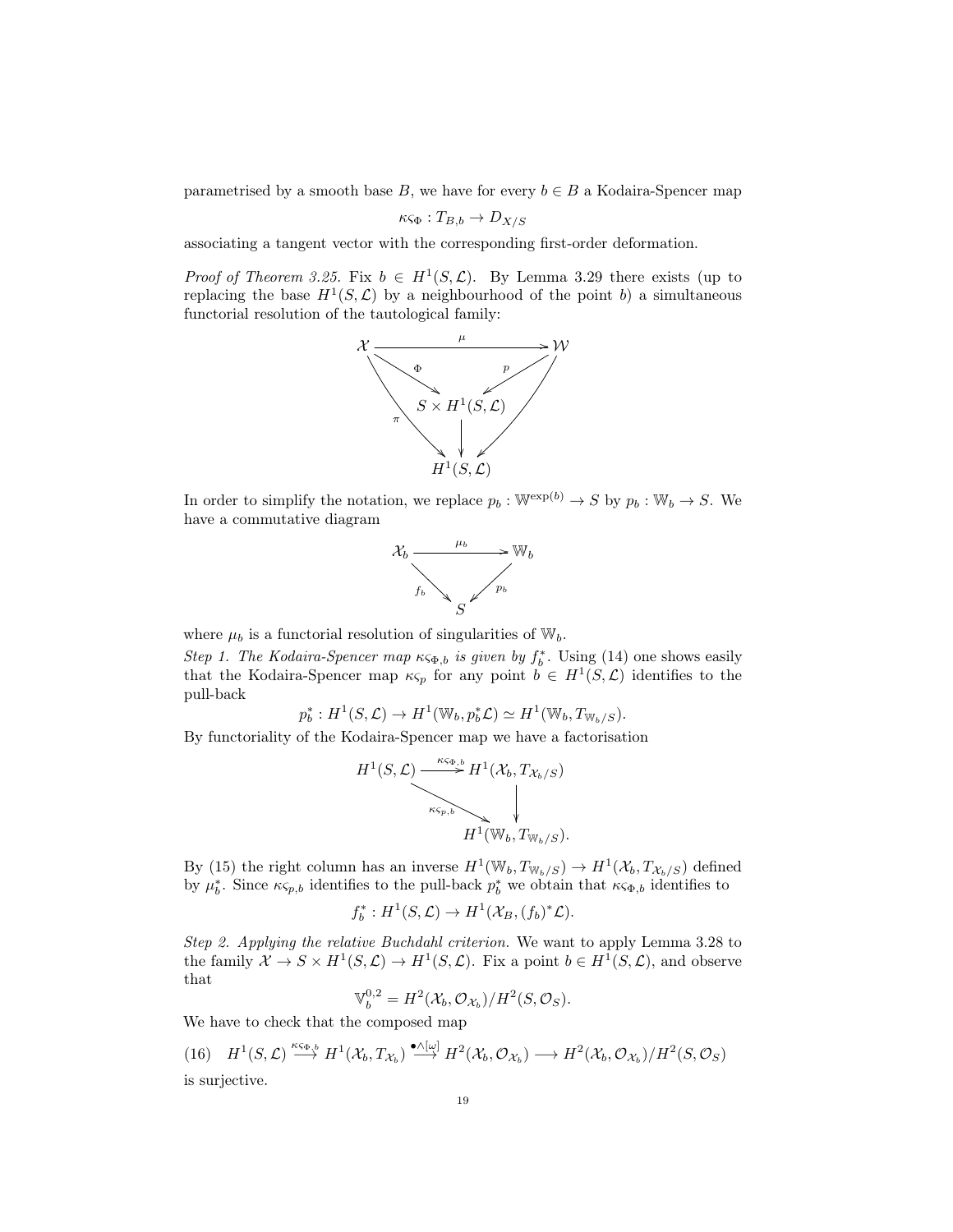Claim: the quotient  $H^2(\mathcal{X}_b, \mathcal{O}_{\mathcal{X}_b})/H^2(S, \mathcal{O}_S)$  is isomorphic to  $H^1(S, \mathcal{L})$  and the projection  $H^2(\mathcal{X}_b, \mathcal{O}_{\mathcal{X}_b}) \longrightarrow H^1(S, \mathcal{L})$  is induced by  $(f_b)_*.$ 

We have  $R^1(f_b)_*\mathcal{O}_{\mathcal{X}_b} = \mathcal{L}$  by definition and  $R^2(f_b)_*\mathcal{O}_{\mathcal{X}_b} = 0$  by Theorem 3.9. Moreover, since  $\mathcal{X}_b$  is compact Kähler, the natural map  $H^2(S, \mathcal{O}_S) \to H^2(\mathcal{X}_b, \mathcal{O}_{\mathcal{X}_b})$ is injective. Thus the Leray spectral sequence yields an exact sequence

$$
0 \to H^2(S, \mathcal{O}_S) \to H^2(\mathcal{X}_b, \mathcal{O}_{\mathcal{X}_b}) \to H^1(S, R^1(f_b)_* \mathcal{O}_{\mathcal{X}_b}) \simeq H^1(S, \mathcal{L}) \to 0.
$$

This shows the claim.

Combining Step 1 and the claim the composed map (16) is given by:

$$
H^1(S, \mathcal{L}) \xrightarrow{f_b^*} H^1(\mathcal{X}_b, T_{\mathcal{X}_b}) \xrightarrow{\bullet \wedge [\omega]} H^2(\mathcal{X}_b, \mathcal{O}_{\mathcal{X}_b}) \xrightarrow{(f_b)_*} H^2(\mathcal{X}_b, \mathcal{O}_{\mathcal{X}_b})/H^2(S, \mathcal{O}_S).
$$

Using Dolbeault representatives we see that

$$
(f_b)_*(\omega \wedge f_b^*(\alpha)) = c_\omega \alpha
$$

where  $c_{\omega} = \omega \cdot F$  with F a general  $f_b$ -fibre. Thus (16) is even an isomorphism.  $\Box$ 

## 4. Proofs of the main results

## 4.A. Proof of Theorem 1.4 and Corollary 1.5.

*Proof of Theorem 1.4.* Since  $a(X) = \dim X - 1$ , the algebraic reduction of X shows that up to replacing  $X$  with a bimeromorphic model, there exists a holomorphic map  $X \to S$  onto a projective manifold of dimension dim  $X - 1$  whose general fiber is an elliptic curve [Ue75, Theorem 12.4]. Up to replacing X with another bimeromorphic model, we can assume that  $X \to S$  is an elliptic fibration such that both  $X$  and  $S$  are smooth,  $X$  is Kähler,  $S$  is projective, and the discriminant locus  $\Delta \subset S$  is an SNC divisor. By Proposition 3.11, there exists a finite Galois cover  $r : \tilde{S} \to S$  such that the elliptic fibration  $\tilde{X} := X \times_S \tilde{S} \to \tilde{S}$  has local meromorphic sections at every point of  $\tilde{S}$ ; let  $G := \text{Gal}(\tilde{S}/S)$ .

Let  $\eta \in H^1(\tilde{S}, \mathcal{J}(\tilde{H})_{mer})$  be the element associated to  $\tilde{X} \to \tilde{S}$  where  $\tilde{H} := r^*H$ and let  $V := H^1(\tilde{S}, \mathcal{L}_{\tilde{H}/\tilde{S}})$ . The G-action on  $\tilde{H}$  induces a G-action on V; let  $V^G$ be the  $G$ -invariant part.

**4.1. Lemma.** There exists a family  $\Pi : \widetilde{\mathcal{X}} \stackrel{q}{\to} \widetilde{S} \times V^G \to V^G$  of elliptic fibrations over  $\tilde{S}$  parameterized by  $V^G$  together with a G-action on  $\tilde{\mathcal{X}}$  such that q is Gequivariant and satisfies the following properties:

i) The G-equivariant elliptic fibration  $\widetilde{\mathcal{X}}_{\phi} \to \widetilde{S}$  parameterized by  $\phi \in V^G$  corresponds to

 $\exp_1(\phi) + \eta \in H^1(\tilde{S}, \mathcal{J}(\tilde{H})_{mer})$ 

where  $\exp_1$  is the composition of  $\exp: H^1(\tilde{S}, \mathcal{L}_{\tilde{H}/\tilde{S}}) \to H^1(\tilde{S}, \mathcal{J}(\tilde{H})^{\mathbb{W}})$  with  $H^1(\tilde{S}, \mathcal{J}(\tilde{H})^{\mathbb{W}}) \to H^1(\tilde{S}, \mathcal{J}(\tilde{H})_{mer})$ . In particular, the central fiber  $\widetilde{\mathcal{X}}_0 \to \tilde{S}$  of II is *G*-equivariantly bimeromorphic to  $\tilde{X}$  →  $\tilde{S}$ . Furthermore,  $\tilde{X}_0$  is a compact Kähler variety.

ii) There exist a G-invariant open cover  $\{U_i\}$  of  $\tilde{S}$  and elliptic fibrations  $\mathcal{W}_i \to U_i$ such that  $q^{-1}(U_i \times V^G) \simeq W_i \times V^G$  over  $U_i \times V^G$  (in particular  $\Pi$  is locally trivial in the sense of Definition 2.4).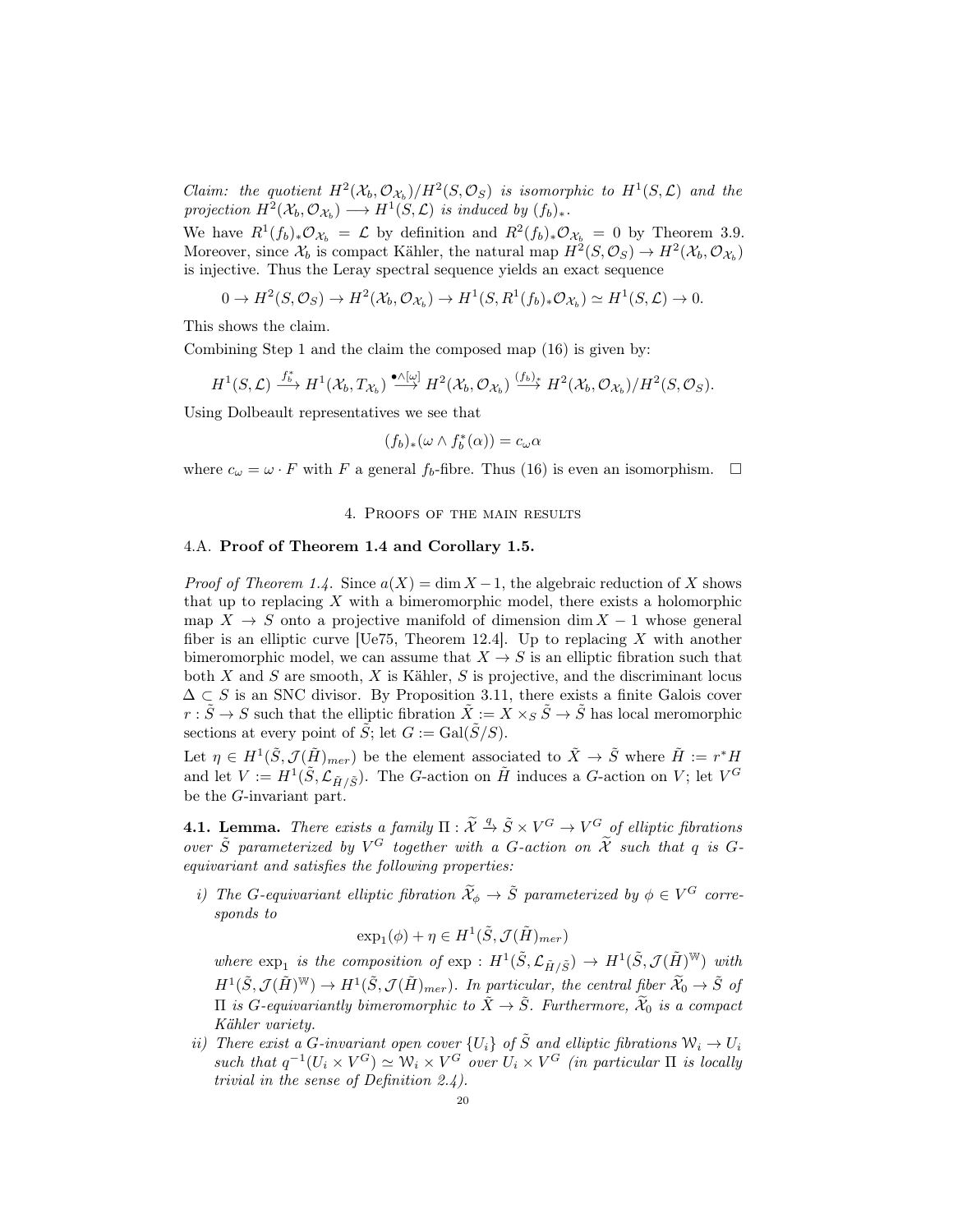iii) Moreover, there exists a G-action on  $\{W_i \to U_i\}$  compatible with the G-action on  $\{U_i\}$  such that for each  $g \in G$ , the restriction of the G-action on  $\widetilde{\mathcal{X}}$  to  $q^{-1}(U_{gi} \times V^G)$  is isomorphic to  $(\Theta_i^g \times \text{Id}) : \mathcal{W}_{gi} \times V^G \xrightarrow{\sim} \mathcal{W}_i \times V^G$  where  $\Theta_i^g: \mathcal{W}_{gi} \to \mathcal{W}_i$  is the map defining the G-action on  $\{W_i \to U_i\}$ .

As an immediate consequence of ii) and iii), the quotient  $\widetilde{\mathcal{X}}/G \to S \times V^G \to V^G$ of  $\tilde{\mathcal{X}} \to \tilde{S} \times V^G \to V^G$  is a locally trivial family of elliptic fibrations over S parameterized by  $V^G$ .

*Proof.* First we define 1-cocycle classes  $\lambda_G$  and  $\theta_G$  which will be used to construct the family  $\Pi$  and the G-action. Let  $\xi \in V^G \otimes H^0(V^G, \mathcal{O}_{V^G})$  be the elements corresponding to the identity maps  $\mathrm{Id}_{V^G}$ . Let  $\eta_G \in H^1_G(\tilde{S}, \mathcal{J}(\tilde{H})_{mer})$  be the element associated to the G-equivariant elliptic fibration  $\tilde{X} \to \tilde{S}$  as we defined in 3.E. By Lemma 3.19 and Lemma 3.24, up to replacing  $m$  by a larger multiple, there exists  $\eta'_G \in H^1_G(\tilde{S}, \mathcal{J}(\tilde{H})^{\mathbb{W}})$  such that  $m\eta_G = i_G^W(\eta'_G)$  where we recall that

$$
\imath_G^W : H^1_G(S,\mathcal{J}(H)^{\mathbb{W}}) \to H^1_G(S,\mathcal{J}(H)_{mer})
$$

is the map induced by the inclusion  $\mathcal{J}(H)^{\mathbb{W}} \subset \mathcal{J}(H)_{mer}$ . Define

(17) 
$$
\lambda_G := (\eta_G \otimes 1) + (\exp_1^G \otimes \mathrm{Id})(\xi) \in H_G^1(\tilde{S}, \mathcal{J}(\tilde{H})_{mer}) \otimes H^0(V^G, \mathcal{O}_{V^G})
$$

$$
\simeq H_G^1(\tilde{S} \times V^G, \mathcal{J}(\mathrm{pr}_1^{-1}\tilde{H})_{mer})
$$

and

(18) 
$$
\theta_G := (\eta'_G \otimes 1) + (\exp^G \otimes \mathrm{Id})(m\xi) \in H^1_G(\tilde{S}, \mathcal{J}(\tilde{H})^{\mathbb{W}}) \otimes H^0(V^G, \mathcal{O}_{V^G})
$$

$$
\simeq H^1_G\left(\tilde{S} \times V^G, \mathcal{J}(\mathrm{pr}_1^{-1}\tilde{H})^{\mathbb{W}}\right),
$$

where

$$
\exp^G: H^1(\tilde{S}, \mathcal{L}_{\tilde{H}/\tilde{S}})^G \to H^1_G(\tilde{S}, \mathcal{J}(\tilde{H})^\mathbb{W})
$$

is induced by  $\exp: \mathcal{L}_{\tilde{H}/\tilde{S}} \to \mathcal{J}(\tilde{H})^{\mathbb{W}}$  in (5) and  $\exp_1^G$  is defined as the composition of  $\exp^G$  with  $H_G^1(\tilde{S}, \mathcal{J}(\tilde{H})^{\mathbb{W}}) \to H_G^1(\tilde{S}, \mathcal{J}(\tilde{H})_{mer})$ . Then  $m\lambda_G$  coincides with the image of  $\theta_G$  in  $H_G^1(\tilde{S} \times V^G, \mathcal{J}(\text{pr}_1^{-1}\tilde{H})_{mer}).$ 

Let  $\{U_i\}_{i\in I}$  be a G-invariant good open cover of  $\tilde{S}$  and  $U_{ij} := U_i \cap U_j$ . Let  $p: \mathbb{W} \to \tilde{S}$  be the G-equivariant minimal Weierstraß fibration associated to  $\tilde{H}$  and Let  $\mathbb{W}_i := p^{-1}(U_i)$ . As  $V^G$  is contractible,  $\{U_i \times V^G\}$  is a good cover of  $\tilde{S} \times V^G$ . Since  $m\eta_G = i_G^{\tilde{W}}(\eta'_G)$ , we can choose 1-cocycles  $\{(\lambda_{ij}),(\lambda_i^g)\}\$  and  $\{(\theta_{ij}),(\theta_i^g)\}\$  representing  $\lambda_G$  and  $\theta_G$  in such a way that the diagrams

$$
(19) \quad \begin{array}{ccc}\n\mathbb{W}_{ij} \times V^G & \mathbb{W}_{ij} \times V^G & \mathbb{W}_{gi} \times V^G & \cdots & \mathbb{W}_i \times V^G \\
\downarrow & \downarrow & \downarrow & \downarrow & \cdots \\
\mathbb{W}_{ij} \times V^G & \mathbb{W}_{ij} \times V^G & \mathbb{W}_{ij} \times V^G & \mathbb{W}_{gi} \times V^G & \cdots & \mathbb{W}_i \times V^G \\
\downarrow & \downarrow & \downarrow & \cdots & \downarrow & \cdots \\
\mathbb{W}_{ij} \times V^G & \mathbb{W}_{ij} \times V^G & \mathbb{W}_{gi} \times V^G & \mathbb{W}_{gi} \times V^G & \mathbb{W}_i \times V^G\n\end{array}
$$

are commutative, where  $\mu_i : \mathbb{W}_i \dashrightarrow \mathbb{W}_i$  is multiplication-by-m composed with some meromorphic translation,  $\phi_g : \mathbb{W} \to \mathbb{W}$  is the action of  $g \in G$  on W induced by the G-action on  $\tilde{H}$ , and  $\psi_g^i := \text{tr}(\lambda_i^g) \circ (\phi_g \times \text{Id}).$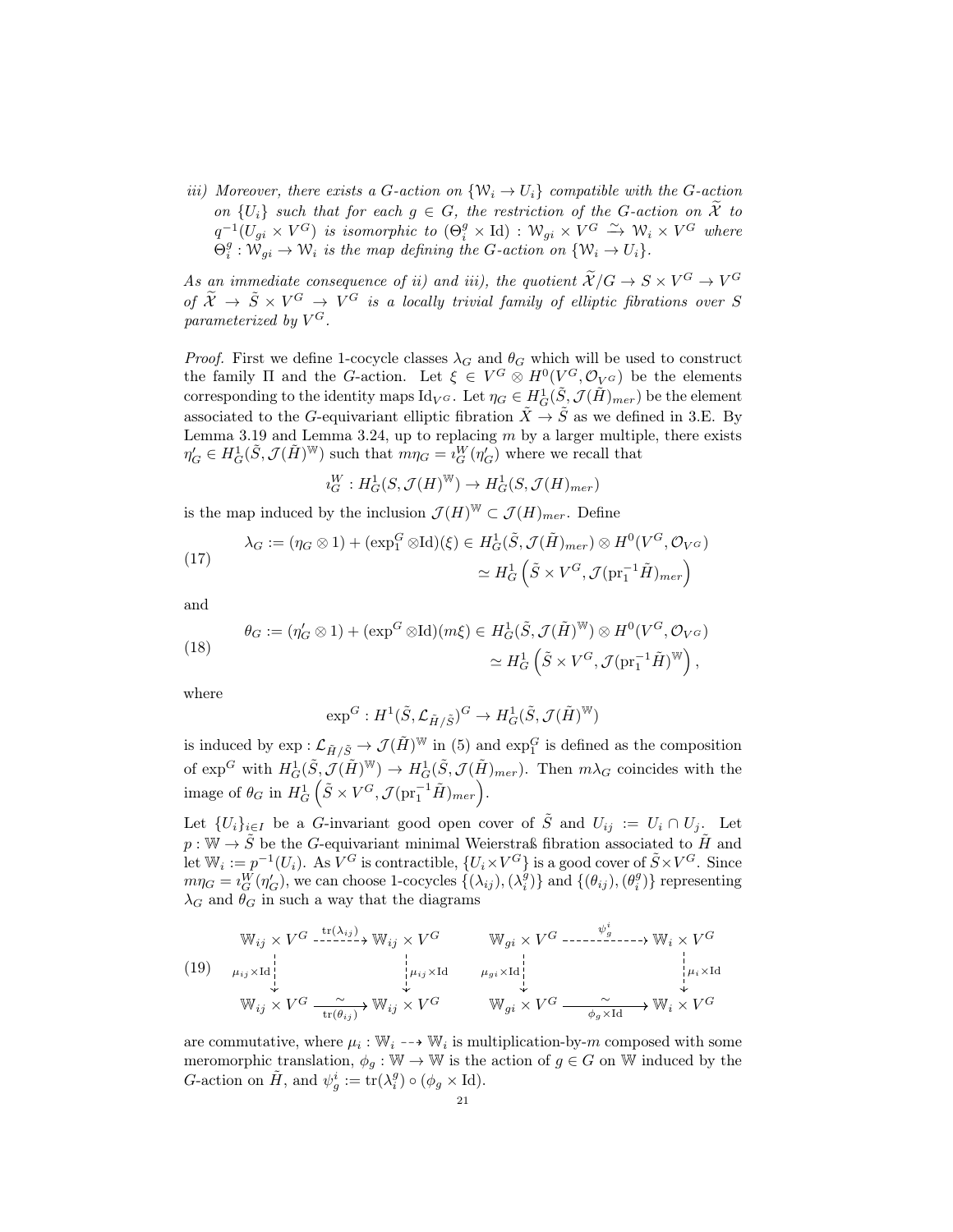Let  $\mu'_i : \mathcal{W}_i \to \mathbb{W}_i$  be the finite map in the Stein factorization of  $\mu_i$ . Then there exist bimeromorphic maps  $h_i: \mathcal{W}_i \dashrightarrow \mathbb{W}_i$  such that the diagrams

$$
\mathcal{W}_{ij} \times V^G \xrightarrow{\qquad H_{ij} \qquad H_{ij} \times V^G} \qquad \mathcal{W}_{gi} \times V^G \xrightarrow{\qquad \Theta_i^g \qquad \qquad } \mathcal{W}_i \times V^G
$$
\n
$$
(20) \qquad \mu_i' \times \text{Id} \qquad \downarrow \qquad \downarrow \qquad \mu_j' \times \text{Id} \qquad \mu_{gi}' \times \text{Id} \qquad \downarrow \qquad \downarrow \qquad \downarrow \mu_i' \times \text{Id}
$$
\n
$$
\mathbb{W}_{ij} \times V^G \xrightarrow{\text{tr}(\theta_{ij})} \mathbb{W}_{ij} \times V^G \qquad \mathbb{W}_{gi} \times V^G \xrightarrow{\qquad \phi_g \times \text{Id}} \mathbb{W}_i \times V^G
$$

are commutative, where  $H_{ij} := (h_j \times \mathrm{Id})^{-1} \circ \mathrm{tr}(\lambda_{ij}) \circ (h_i \times \mathrm{Id})$  and  $\Theta_i^g := (h_i \times \mathrm{Id})^{-1} \circ$  $\psi_i^g \circ (h_{gi} \times \text{Id})$ . As both  $\mathcal{W}_i$  and  $\mathbb{W}_i$  are normal and  $\mu'_i$  is finite, the bimeromorphic maps  $H_{ij}$  and  $\Theta_i^g$  are biholomorphic. Thus we obtain an elliptic fibration  $q : \widetilde{\mathcal{X}} \to \widetilde{\mathcal{Z}}$  $\tilde{S} \times V^G$  by gluing the  $\mathcal{W}_i \times V^G$  together using the 1-cocycle of biholomorphic maps  $\{H_{ij}\}\$ . This is the construction of the family  $\Pi : \tilde{\mathcal{X}} \stackrel{q}{\to} \tilde{\mathcal{S}} \times V^G \to V^G$  and ii) follows directly. Using  ${H_{ij}}$  the maps  $\Theta_i^g$  can be glued to a biholomorphic map  $\Theta^g: \widetilde{\mathcal{X}}^G \to \widetilde{\mathcal{X}}^G$  and  $g \mapsto \Theta^g$  defines a G-action on  $\widetilde{\mathcal{X}}^G$  such that q is G-equivariant. Property *iii*) also follows easily from the construction.

By construction, each fiber of  $\Pi : \widetilde{\mathcal{X}} \to V^G$  is G-stable and the G-equivariant elliptic fibration parameterized by  $\phi \in V^G$  represents  $\eta_G + \exp_1^G(\phi) \in H_G^1(\tilde{S}, \mathcal{J}(\tilde{H})_{mer}).$ In particular if we forget the  $G$ -action, then the elliptic fibration parameterized by  $\phi \in V^G$  represents  $\eta + \exp_1(\phi) \in H^1(\tilde{S}, \mathcal{J}(\tilde{H})_{mer})$ . Let  $\eta' \in H^1(\tilde{S}, \mathcal{J}(\tilde{H})^W)$  be the image of  $\eta'_G$ . Since the multiplication-by-m induces a generically finite dominant map  $\tilde{X} \dashrightarrow W^{\eta'}$  and  $\tilde{X}$  is bimeromorphic to a compact Kähler manifold, so is  $W^{\eta'}$ . So  $c(\eta')$  is torsion by Theorem 3.20 and up to replacing m with a larger multiple, we may assume that  $\eta' = \exp(\phi_0)$  for some  $\phi_0 \in V^G$  by the long exact sequence coming from (5). By Corollary 3.27, the pre-images  $\Sigma_0 \subset H^1(\tilde{S}, \mathcal{L}_{\tilde{H}/\tilde{S}})^G$  of torsion points of  $H^1(\tilde{S}, \mathcal{J}(\tilde{H})^{\mathbb{W}})$  under the restriction of the exponential map  $V \to H^1(\tilde{S}, \mathcal{J}(\tilde{H})^{\mathbb{W}})$ to  $V^G$  form a dense subset in  $V^G$ , the image of  $H^1(\tilde{S}, j_*\tilde{H})^G$  in  $V^G$  contains a lattice  $\Lambda$  of  $V^G$ . Hence up to replacing m with a larger multiple, we may assume that  $\eta'$  is closed enough to  $\Lambda$  by Kronecker's theorem. As  $\Lambda$  parameterizes elliptic fibrations isomorphic to  $\mathbb{W} \to \tilde{S}$  and  $\mathbb{W}$  is Kähler, it follows that  $\mathbb{W}^{\eta'}$ , being a small deformation of W, is also Kähler. Since there is a finite holomorphic map  $\widetilde{\mathcal{X}}_0 \to \mathbb{W}^{\eta'}$  obtained by gluing the  $\mu_i : \mathcal{W}_i \to \mathbb{W}_i$  using (20),  $\widetilde{\mathcal{X}}_0$  is also Kähler by Remark 2.2.

There is a dense subset  $\Sigma$  of  $V^G$  parameterizing fibers of  $\widetilde{\mathcal{X}} \to V^G$  which are algebraic. Indeed, as we already saw in the proof of Lemma 4.1 that  $\Sigma_0$  is dense in  $V^G,$ 

$$
\Sigma := \left\{ \phi \in V^G \mid \exp(\phi_0 + m\phi) \text{ is torsion} \right\} = \frac{1}{m} (\Sigma_0 - \phi_0)
$$

is also a dense subset of  $V^G$ , where we recall that  $\phi_0 \in V^G$  is an element such that  $\eta' = \exp(\phi_0)$  and  $\eta' \in H^1(\tilde{S}, \mathcal{J}(\tilde{H})^W)$  is an element lifting  $m\eta$ . Since  $\phi \in \Sigma$  implies that  $\eta + \exp_1(\phi) \in H^1(\tilde{S}, \mathcal{J}(\tilde{H})_{mer})$  is torsion, fibers of  $\tilde{\mathcal{X}} \to V^G$  parameterized by  $\Sigma$  are algebraic by [Nak02a, Proposition 5.5.4].

By Lemma 4.1, the quotient  $\tilde{\mathcal{X}}/G \to S \times V^G$  is a locally trivial family of elliptic fibrations over S parameterized by  $V^G$ . Let X be the functorial desingularization of  $\widetilde{\mathcal{X}}/G$ . The family  $\mathcal{X} \to V^G$  is an algebraic approximation of the central fiber, which is smooth by Lemma 3.29, and is bimeromorphic to X, again by Lemma 4.1.  $\square$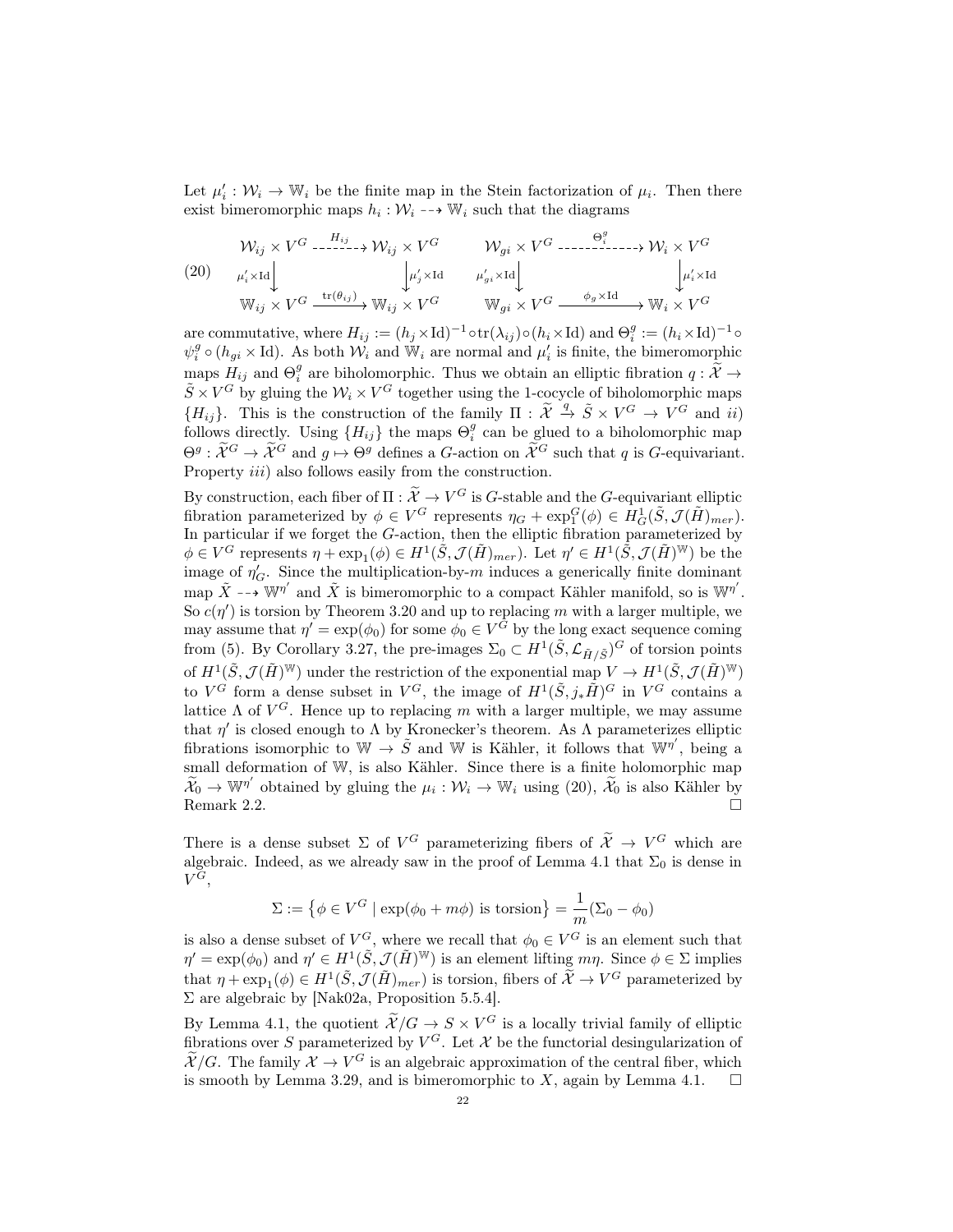*Proof of Corollary 1.5.* By Theorem 1.4, X is bimeromorphic to a compact Kähler manifold X' which has an algebraic approximation. In particular,  $\pi_1(X')$  is projective. Since the fundamental group of a compact Kähler manifold is invariant under bimeromorphic transformations, we have  $\pi_1(X) = \pi_1(X')$ . ).  $\qquad \qquad \Box$ 

4.B. Proof of Theorem 1.2. Let  $X$  be a compact Kähler manifold, and consider  $g: X \to Y$  a fibration onto a compact Kähler manifold Y. If F is a general fibre, denote by  $\pi_1(F)_X$  the image of the morphism  $\pi_1(F) \to \pi_1(X)$ . Up to blowing up X and Y we can suppose that the fibration g is neat in the sense of  $[Cam04, Definition$ 1.2]. By [Cam11, Corollary 11.9] we then have an exact sequence

(21) 
$$
1 \to \pi_1(F)_X \to \pi_1(X) \to \pi_1(Y, \Delta) \to 1.
$$

where  $\Delta$  is the orbifold divisor defined in (1).

Let us also recall that by  $[Cam94, Kol93]$  every compact Kähler manifold X admits a (unique up to bimeromorphic equivalence of fibrations) almost holomorphic fibration

 $g: X \to \Gamma(X)$ 

with the following property: let Z be a subspace with normalisation  $Z' \to Z$  passing through a very general point  $x \in X$ . Then Z is contained in the fibre through x if and only if the natural map  $\pi_1(Z') \to \pi_1(X)$  has finite image. This fibration is called the Γ-reduction of  $X$  (Shafarevich map in the terminology of [Kol93]). Up to replacing  $\gamma$  by some neat holomorphic model we thus obtain a fibration such that  $\pi_1(F)_X$  is finite and such that the dimension of the base is minimal among all fibrations with this property. We call  $\gamma \dim(X) := \dim(\Gamma(X))$  the  $\gamma$ -dimension of  $X$ .

In geometric situations it is often necessary to replace  $X$  by some étale cover. It is easily seen that the situation can be made equivariant under the Galois group of the cover.

**4.2. Lemma.** Let  $X$  be a compact Kähler manifold acted upon by a finite group G. Then there exists a proper modification  $\mu : \tilde{X} \to X$  and a holomorphic map  $q: \tilde{X} \to Y$  such that:

- (i)  $\tilde{X}$  and Y are compact Kähler manifolds.
- (ii) G acts on  $\tilde{X}$  and Y.
- (*iii*)  $\mu$  and  $q$  are G-equivariant for these actions.
- (iv) q is a neat model [Cam04, Definition 1.2] of the  $\Gamma$ -reduction of X.

*Proof.* Let us consider S the (normalisation of the) irreducible component of the cycle space  $\mathcal{C}(X)$  which parametrizes the fibres of the Γ-reduction. By uniqueness of the latter, the group G acts on S and the natural meromorphic map  $X \rightarrow S$  is G-equivariant. Now it is enough to perform G-equivariant resolution of singularities for  $S$  and  $G$ -equivariant blow-ups on  $X$  in order to make the latter map holomorphic, neat and *G*-equivariant.

The following remark allows to control the extensions appearing in these covers.

**4.3. Remark.** Let  $1 \to K \to H \to G \to 1$  be an exact sequence of groups. It is well known that this extension determines a morphism  $\varphi_H : G \to \text{Out}(K)$  to the group of outer automorphisms of K (induced by the conjugation in  $H$ ). To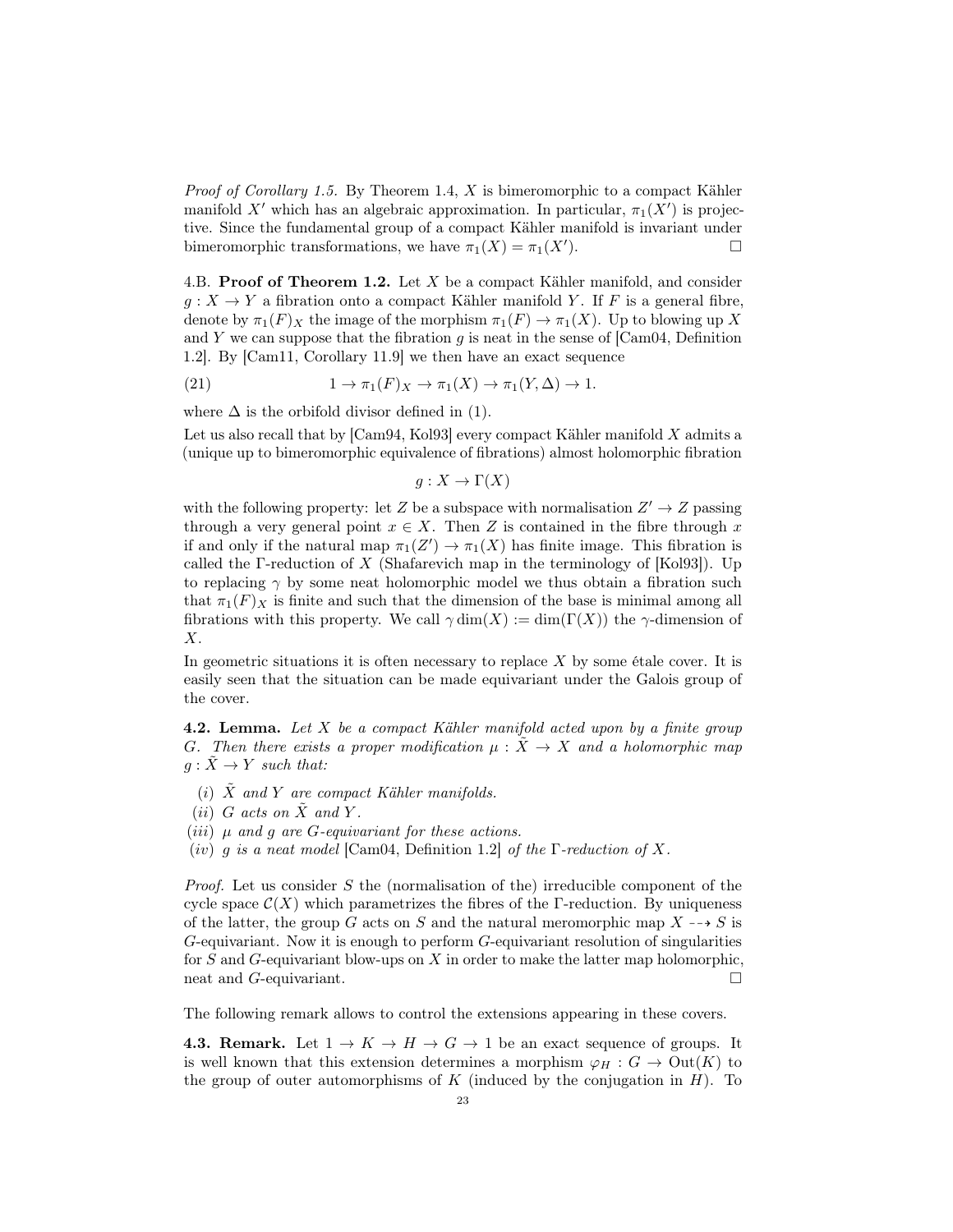recover the extension, it is needed to prescribe an additional information: the class  $c_H \in H^2(G, Z(K))$  (see [Bro82, Chapter IV, §6] for details).

On the reverse direction, when  $G$  is a finite group acting by homeomorphisms on a topological space Z, we also have an induced morphism  $\varphi_Z : G \to \text{Out}(\pi_1(Z))$ . In this case, there is an extension

$$
1 \longrightarrow \pi_1(Z) \longrightarrow H \longrightarrow G \longrightarrow 1
$$

induced by the action of  $G$  on  $Z$ . It can be explicitly constructed in the following way. By  $\left[ \text{Ser58} \right]$  there exists a projective simply connected manifold P on which G acts freely and we can look at the natural projection  $Z \times P \rightarrow (Z \times P)/G$ . This is a finite étale cover of Galois group  $G$  and the homotopy exact sequence is:

(22) 
$$
1 \longrightarrow \pi_1(Z) \simeq \pi_1(Z \times P) \longrightarrow \pi_1((Z \times P)/G) \longrightarrow G \longrightarrow 1.
$$

This is the sought exact sequence. It is stated in [Cla16, Lemma 3.9] that the extension (22) does not depend on  $P$  and that this extension is the usual one if  $G$ acts freely on Z (*i.e.* the one corresponding to  $Z \to Z/G$ ).

Using the construction above we obtain the following technical result.

**4.4. Lemma.** Let  $H := \pi_1(X)$  be a Kähler group and  $K \triangleleft H$  be finite index normal subgroup with quotient  $G := H/K$ . Let us denote by  $\tilde{X}$  the corresponding étale cover of X. Assume now that there exists a continuous map  $g: \tilde{X} \to Z$  to a projective manifold  $Z$  which is  $G$ -equivariant (so that  $G$  acts on  $Z$ ) and which induces an isomorphism at the level of fundamental groups. Then H is a projective group.

Proof. The G-equivariant map

$$
\tilde{X} \times P \stackrel{g}{\longrightarrow} Z \times P
$$

induces an isomorphism on the fundamental group and, using Remark 4.3, we infer that

$$
\pi_1(X) \simeq \pi_1((Z \times P)/G)
$$

is a projective group.

Let us recall that a group G is virtually torsion-free if there exist a subgroup  $H \subset G$ of finite index that is torsion free.

**4.5. Lemma.** Let X be a compact Kähler manifold admitting a fibration onto a curve  $f: X \to C$  such that the fundamental group  $\pi_1(F)$  of a general fibre F is abelian. Then the group  $\pi_1(X)$  is virtually torsion-free.

Proof. Applying [Cam98, Appendix C] we can take a finite étale cover such that  $\pi_1(F)_X$  coincides with  $K := \ker(f_* : \pi_1(X) \to \pi_1(C))$  and the latter is thus finitely generated. If  $C \simeq \mathbb{P}^1$  we obtain that  $\pi_1(X) \simeq \pi_1(F)_X$  is abelian, so virtually torsion-free. We can thus suppose that  $g(C) \geq 1$ . By [Ara11, Theorem 5.1] the cohomology class  $e \in H^2(\pi_1(C), K)$  corresponding to the extension

$$
1 \longrightarrow K \longrightarrow \pi_1(X) \longrightarrow \pi_1(C) \longrightarrow 1
$$

is torsion. Then so is the class  $e' \in H^2(\pi_1(C), K/K_{tor})$  corresponding to the extension

$$
1 \longrightarrow K/K_{tor} \longrightarrow \pi_1(X)/K_{tor} \longrightarrow \pi_1(C) \longrightarrow 1.
$$
  
<sub>24</sub>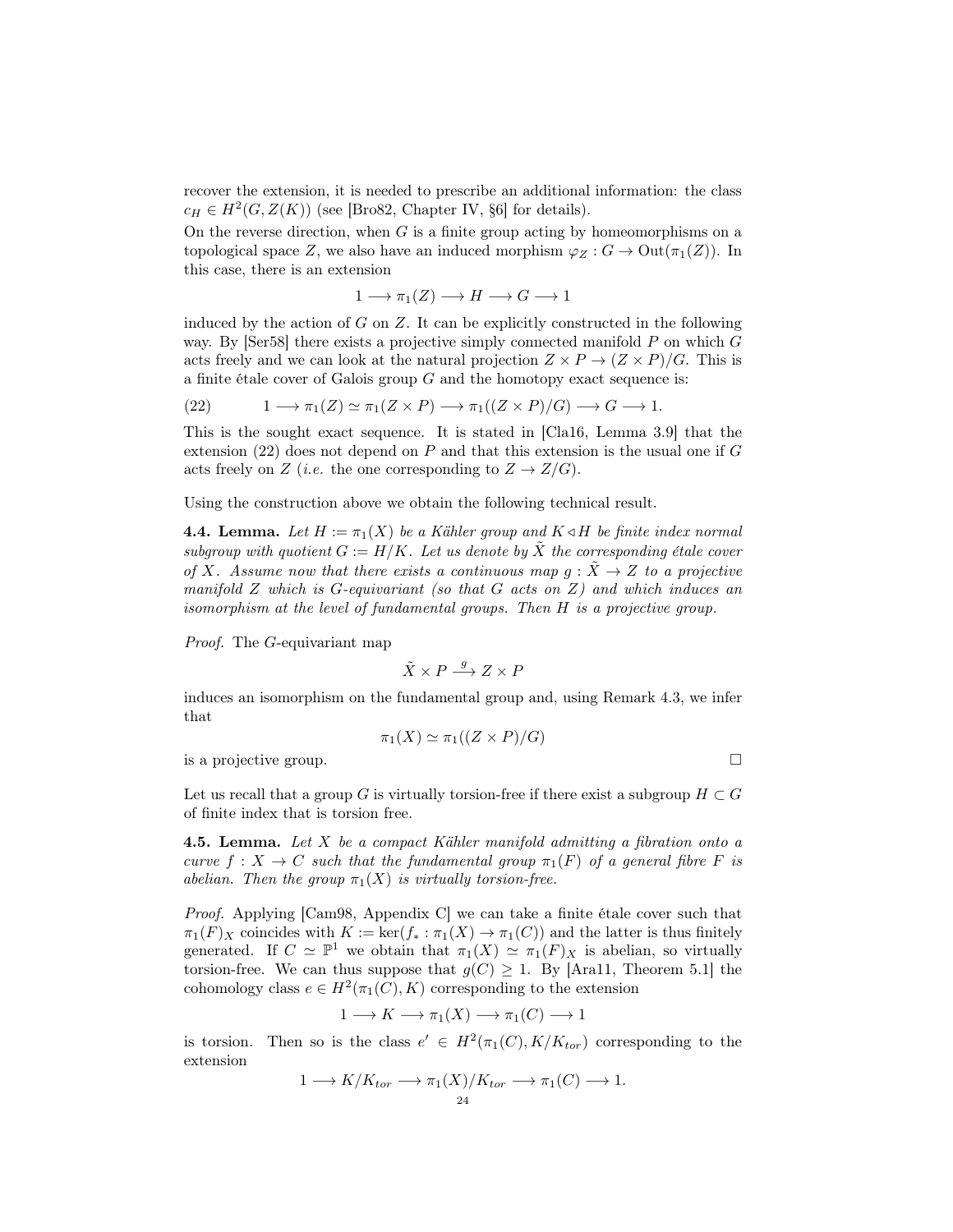Arguing as in [CCE14,  $\S2.1$ ] we can assume that the latter cohomology class  $e'$ vanishes (up to replacing  $\pi_1(C)$  with a finite index subgroup). Using the following piece of long exact sequence of cohomology of  $\pi_1(C)$ -modules

$$
\cdots \longrightarrow H^2(\pi_1(C), K_{tor}) \longrightarrow H^2(\pi_1(C), K) \longrightarrow H^2(\pi_1(C), K/K_{tor}) \longrightarrow \cdots
$$

we see the cohomology class e comes from  $H^2(\pi_1(C), K_{tor})$ . It is then easily observed<sup>3</sup> that this class is annihilated when restricted to a finite index subgroup of  $\pi_1(C)$ . This means that the following exact sequence of groups

$$
1 \longrightarrow K_{tor} \longrightarrow \pi_1(X) \longrightarrow \pi_1(X)/K_{tor} \longrightarrow 1
$$

splits when restricted to a finite index subgroup and it proves that  $\pi_1(X)$  is virtually torsion-free since  $\pi_1(X)/K_{tor}$  is.

Now we give some criteria to decide whether a Kähler group is projective.

**4.6. Lemma.** Let X be a compact Kähler manifold having  $\gamma \dim(X) \leq 1$ . Its fundamental group is then projective.

*Proof.* If  $\gamma \dim(X) = 0$  its fundamental group is finite so [Ser58] applies. If  $\gamma$  dim(X) = 1 we know from [Cla10, Théorème 1.2] (which is just a rephrase of [Siu87]) that there exists a finite étale Galois cover  $\pi : \tilde{X} \to X$  with group G such that the Γ-reduction of  $\tilde{X}$  is a fibration  $\tilde{q}: \tilde{X} \to C$  onto a curve inducing an isomorphism  $\pi_1(X) \simeq \pi_1(C)$ . It is also G-equivariant according to Lemma 4.2. We conclude by Lemma 4.4.

**4.7. Lemma.** Let X be a compact Kähler manifold such that  $\gamma \dim(X) = 2$ . If  $\pi_1(X)$  is virtually torsion-free it is a projective group.

*Proof.* Let  $K \triangleleft \pi_1(X)$  be a finite index subgroup which is normal and torsion-free, and set  $G := \pi_1(X)/K$ . Applying Lemma 4.2 to the finite étale cover corresponding to G, we know that we can find  $\ddot{X} \rightarrow X$  which is a composition of a finite étale cover and a modification such that the  $\gamma$ -reduction  $g: \tilde{X} \to Y$  is neat, Y is smooth Kähler surface and g is equivariant for the natural actions of G on  $\tilde{X}$  and Y. Consider now the exact sequence (21): the group  $\pi_1(X)$  is torsion-free and  $\pi_1(F)_X$  is finite, so we have  $\pi_1(F)_X = 1$ . Thus  $\pi_1(\tilde{X}) \simeq \pi_1(Y, \Delta^*(g))$  is torsion-free, by Remark 2.8 this implies that

$$
\pi_1(\tilde{X}) \simeq \pi_1(Y, \Delta^*(g)) \simeq \pi_1(Y).
$$

We can now argue according to the algebraic dimension of Y.

- 1.) If  $a(Y) = 0$  then by the classification of surfaces  $\pi_1(Y)$  is abelian. Thus  $\pi_1(X)$  is virtually abelian and [BR11, Theorem 1.4] applies.
- 2.) If  $a(Y) = 1$  then the algebraic reduction  $Y \rightarrow C$  is an elliptic fibration over a curve  $C$ . Since the algebraic reduction is unique, it is  $G$ -equivariant. By  $[Kod63, Theorems 14.1-3-5]$  we know that there exists a G-equivariant deformation of Y to an algebraic elliptic surface, so we can again conclude by Lemma 4.4.
- 3.) If  $a(Y) = 2$  the surface Y is projective and Lemma 4.4 applies.

<sup>&</sup>lt;sup>3</sup>If A is any finite  $\pi_1(C)$ -module then there is a finite index subgroup  $\pi_1(C')$  of  $\pi_1(C)$  such that the whole of the cohomology group  $H^2(\pi_1(C), A)$  vanishes when restricted to  $\pi_1(C')$ . This is a consequence of the fact that a curve of positive genus admits finite étale covers of any given degree.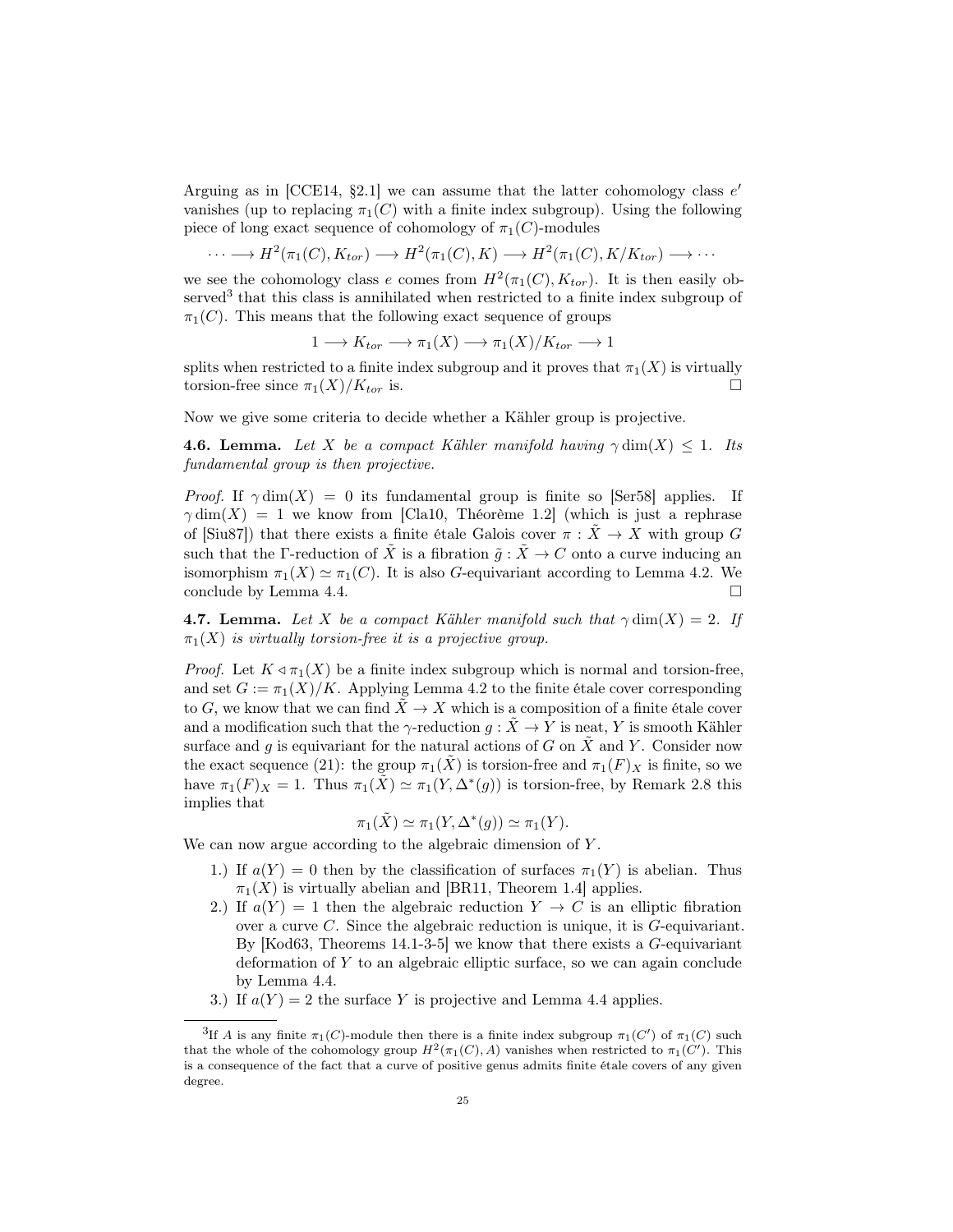Remark. Although Lemma 4.6 and 4.7 are stated in a very similar manner, they are of different nature: the former is a group theoretic statement whereas the latter is not. Indeed as a consequence of [Siu87] it is known that the property  $\gamma d(X) = 1$ is equivalent to having a fundamental group commensurable with the fundamental group of a curve; this property does thus depend only on the fundamental group. In general it is however possible to realize a given Kähler group as the fundamental group of several manifolds having different  $\gamma$ -dimensions.

*Proof of Theorem 1.2.* We argue according to the algebraic dimension of  $X$ , the case  $a(X) = 3$  being trivial since a Kähler Moishezon manifold is projective.

- 1.) If  $a(X) = 0$  then X is special in the sense of Campana. Thus the fundamental group is virtually abelian [CC14, Theorem 1.1] and thus projective [BR11, Theorem 1.4].
- 2.) If  $a(X) = 1$ , we replace X by some blowup such that the algebraic reduction is a holomorphic fibration  $f: X \to C$  onto a curve. By [CP00] the general fibre of  $F$  is bimeromorphic to a K3 surface, torus or ruled surface over an elliptic curve, so its fundamental group is abelian. By Lemma 4.5 the group  $\pi_1(X)$  is virtually torsion free. If  $\gamma \dim(X) \leq 2$  we can thus apply Lemma 4.6 and Lemma 4.7. If  $\gamma \dim(X) = 3$  it is shown in [CZ05, Theorem 1 that up to bimeromorphic transformations and étale cover  $f$  is a smooth morphism. Thus we can apply  $|Cla16$ , Corollary 1.2.
- 3.) If  $a(X) = 2$  the algebraic reduction makes X into an elliptic fibre space over a projective surface and we can apply Corollary 1.5.

 $\Box$ 

## Appendix A. Elliptic surfaces

**A.1. Proposition.** Let S be a non-algebraic compact Kähler surface that admits an elliptic fibration  $f : S \to \mathbb{P}^1$ . Then f has at least three singular fibres.

*Proof.* We can suppose without loss of generality that  $f$  is relatively minimal, namely  $K_X$  is Q-Cartier and there exists a line bundle L on S such that  $mK_X \simeq f^*L$  for some  $m \in \mathbb{N}^*$ . Thus we know by the canonical bundle formula [Kod63] that

$$
K_S \simeq f^*(K_{\mathbb{P}^1} + M + \sum_{c \in \mathbb{P}^1} m_c S_c)
$$

where M is the modular part defined by the j-function and  $\sum_{c \in \mathbb{P}^1} m_c S_c$  the discriminant divisor.

Let  $C \subset S$  be an irreducible curve. If  $f(C) = \mathbb{P}^1$  the surface S is connected by curves, hence algebraic by a theorem of Campana. By our assumption this shows that  $f(C)$  is a point. Thus  $K_S \cdot C \geq 0$  since f is relatively minimal. Recall that a non-algebraic Kähler surface has a pseudoeffective canonical bundle. Thus  $K_S$  is pseudoeffective and non-negative on all curves, hence it is nef.

Suppose first that f is isotrivial, i.e. we have  $M \equiv 0$ . Then [BHPVdV04, Chapter V, Table 6] shows that the singular fibres are either multiples of smooth elliptic curves or of type  $I_0^*$ . For a multiple fibre we have  $m_c \leq \frac{1}{2}$  and for a fibre of type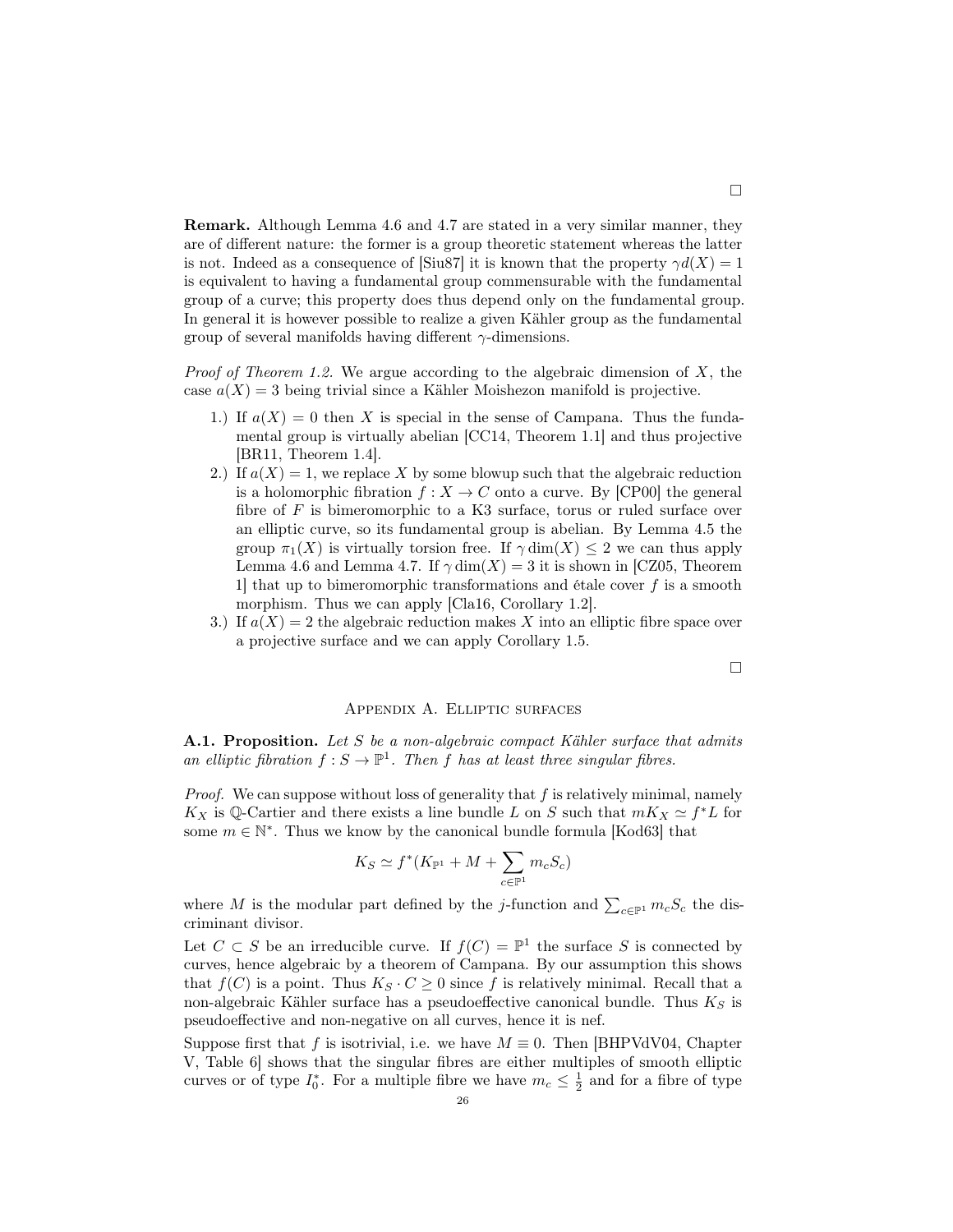$I_0^*$  we have  $m_c = \frac{1}{2}$ . Since  $K_{\mathbb{P}^1} \simeq \mathcal{O}_{\mathbb{P}^1}(-2)$  we see that there are at least 4 singular fibres.

Suppose now that f is not isotrivial. Then we can use the argument from  $[Bea81]$ , Proposition 1: let  $C^* \subset \mathbb{P}^1$  be the maximal open set over which f is smooth. The *j*-function defines a non-constant holomorphic map  $\tilde{C}^* \to \mathbb{H}$  from the universal cover  $\tilde{C}^* \to C^*$  to the upper half plane  $\mathbb{H}$ . In particular  $\tilde{C}^*$  is not  $\mathbb{C}$  or  $\mathbb{P}^1$ , hence  $\mathbb{P}^1 \setminus C^*$  has at least three points.

### **REFERENCES**

[Ara11] Donu Arapura. Homomorphisms between Kähler groups. In Topology of algebraic varieties and singularities, volume 538 of Contemp. Math., pages 95–111. Amer. Math. Soc., Providence, RI, 2011. [BC15] Yohan Brunebarbe and Frédéric Campana. Fundamental group and pluridifferentials on compact Kähler manifolds. arXiv preprint, 1510.07922, 2015. [Bea81] Arnaud Beauville. Le nombre minimum de fibres singulières d'une courbe stable sur  $\mathbb{P}^1$ . In Séminaire sur les Pinceaux de Courbes de Genre au Moins Deux, volume 86 of Astérisque, pages 97–108. Société Mathématique de France, Paris, 1981. [BHPVdV04] Wolf P. Barth, Klaus Hulek, Chris A. M. Peters, and Antonius Van de Ven. Compact complex surfaces, volume 4 of Ergebnisse der Mathematik und ihrer Grenzgebiete. 3. Folge. Springer-Verlag, Berlin, second edition, 2004. [Bin83] Jürgen Bingener. On deformations of Kähler spaces. I. Math. Z., 182(4):505–535, 1983. [BR11] Oliver Baues and Johannes Riesterer. Virtually abelian Kähler and projective groups. Abh. Math. Semin. Univ. Hambg., 81(2):191–213, 2011. [Bro82] Kenneth S. Brown. Cohomology of groups, volume 87 of Graduate Texts in Mathematics. Springer-Verlag, New York-Berlin, 1982. [Buc06] Nicholas Buchdahl. Algebraic deformations of compact Kähler surfaces. Math. Z., 253(3):453–459, 2006. [Buc08] Nicholas Buchdahl. Algebraic deformations of compact Kähler surfaces. II. Math. Z., 258(3):493–498, 2008. [Cam94] Frédéric Campana. Remarques sur le revêtement universel des variétés kählériennes compactes. Bull. Soc. Math. France, 122(2):255–284, 1994. [Cam98] Frédéric Campana. Negativity of compact curves in infinite covers of projective surfaces. J. Algebraic Geom., 7(4):673–693, 1998. [Cam04] Frédéric Campana. Orbifolds, special varieties and classification theory. Ann. Inst. Fourier (Grenoble), 54(3):499–630, 2004. [Cam11] Frédéric Campana. Orbifoldes géométriques spéciales et classification biméromorphe des variétés kählériennes compactes. J. Inst. Math. Jussieu, 10(4):809–934, 2011. [CC14] Fréderic Campana and Benoît Claudon. Abelianity conjecture for special compact Kähler 3-folds. Proc. Edinb. Math. Soc. (2), 57(1):55–78, 2014. [CCE14] Fréderic Campana, Benoît Claudon, and Philippe Eyssidieux. Représentations linéaires des groups kählériens et de leurs analogues projectifs. J. Éc. polytech. Math., 1:331–342, 2014. [CCE15] Fréderic Campana, Benoît Claudon, and Philippe Eyssidieux. Représentations linéaires des groupes kählériens : factorisations et conjecture de Shafarevich linéaire. Compos. Math., 151(2):351–376, 2015. [Cla10] Benoît Claudon. Invariance de la Γ-dimension pour certaines familles kählériennes de dimension 3. Math. Z., 266(2):265–284, 2010. [Cla16] Benoît Claudon. Smooth families of tori and linear Kähler groups. To appear in Ann. Fac. Sc. Toulouse Math., arXiv:1604.03367, 2016. [CP00] Frédéric Campana and Thomas Peternell. Complex threefolds with non-trivial holomorphic 2-forms. J. Algebraic Geom., 9(2):223–264, 2000. [CZ05] F. Campana and Q. Zhang. Compact Kähler threefolds of  $\pi_1$ -general type. In Recent progress in arithmetic and algebraic geometry, volume 386 of Contemp. Math., pages

1–12. Amer. Math. Soc., Providence, RI, 2005.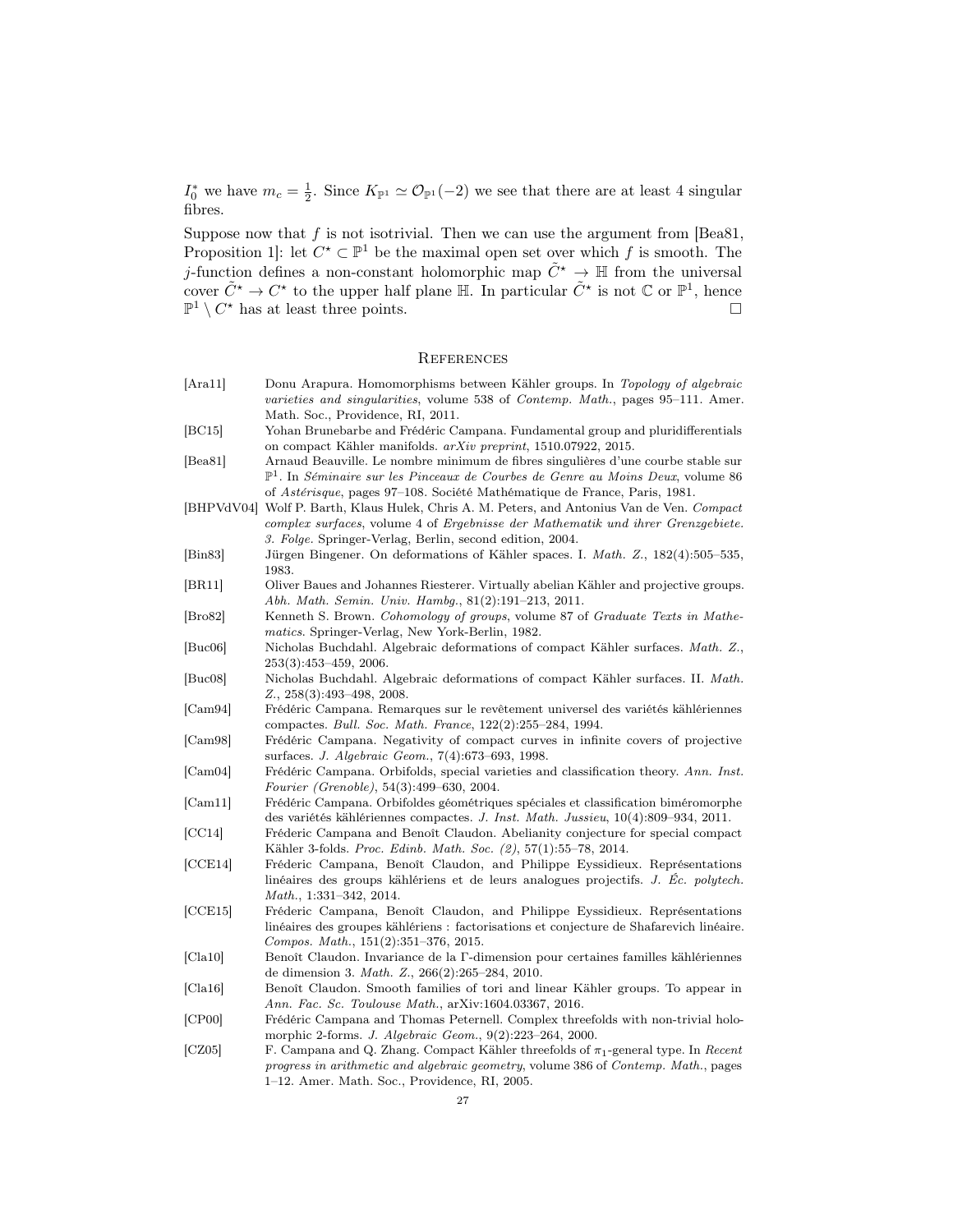| [Dem85]                        | Jean-Pierre Demailly. Mesures de Monge-Ampère et caractérisation géométrique des<br>variétés algébriques affines. Mém. Soc. Math. France (N.S.), 19:124, 1985.                                                                                                                                                                          |
|--------------------------------|-----------------------------------------------------------------------------------------------------------------------------------------------------------------------------------------------------------------------------------------------------------------------------------------------------------------------------------------|
| [FK87]                         | Hubert Flenner and Siegmund Kosarew. On locally trivial deformations. Publ. Res.<br><i>Inst. Math. Sci.</i> , 23(4):627–665, 1987.                                                                                                                                                                                                      |
| [Fig]                          | Akira Fujiki. Closedness of the Douady spaces of compact Kähler spaces. Publ. Res.<br><i>Inst. Math. Sci.</i> , $14(1):1-52$ , $1978/79$ .                                                                                                                                                                                              |
| [GKK10]                        | Daniel Greb, Stefan Kebekus, and Sándor J. Kovács. Extension theorems for differ-<br>ential forms and Bogomolov-Sommese vanishing on log canonical varieties. Compos.<br><i>Math.</i> , $146(1):193-219$ , 2010.                                                                                                                        |
| [Gra62]                        | Hans Grauert. Über Modifikationen und exzeptionelle analytische Mengen. Math.<br><i>Ann.</i> , 146:331–368, 1962.                                                                                                                                                                                                                       |
| [Gra16]                        | Patrick Graf. Algebraic approximation of Kähler threefolds of Kodaira dimension<br>zero. To appear in Math. Annalen, 2016.                                                                                                                                                                                                              |
| Har77                          | Robin Hartshorne. <i>Algebraic geometry</i> . Springer-Verlag, New York, 1977. Graduate<br>Texts in Mathematics, No. 52.                                                                                                                                                                                                                |
| [HP16]                         | Andreas Höring and Thomas Peternell. Minimal models for Kähler threefolds. Invent.<br>$Math., 203(1).217-264, 2016.$                                                                                                                                                                                                                    |
| [Ive82]                        | Birger Iversen. Cohomology of sheaves, Universitext. Springer-Verlag, New York-<br>Berlin, 1986.                                                                                                                                                                                                                                        |
| [Kod60]                        | K. Kodaira. On compact complex analytic surfaces. I. Ann. of Math. (2), 71:111-152,<br>1960.                                                                                                                                                                                                                                            |
| [Kod63]                        | K. Kodaira. On compact analytic surfaces. II, III. Ann. of Math. (2) 77 (1963),<br>$563 - 626$ ; ibid., 78:1-40, 1963.                                                                                                                                                                                                                  |
| [Kol93]                        | János Kollár. Shafarevich maps and plurigenera of algebraic varieties. Invent. Math.,<br>$113(1):177-215, 1993.$                                                                                                                                                                                                                        |
| [Kol07]                        | János Kollár. Lectures on resolution of singularities, volume 166 of Annals of Math-<br><i>ematics Studies.</i> Princeton University Press, Princeton, NJ, 2007.                                                                                                                                                                        |
| [Laz $04$ ]                    | Robert Lazarsfeld. Positivity in algebraic geometry. I, volume 48 of Ergebnisse der<br>Mathematik und ihrer Grenzgebiete. Springer-Verlag, Berlin, 2004. Classical setting:<br>line bundles and linear series.                                                                                                                          |
| $\left[ \text{Lin}16 \right]$  | Hsueh-Yung Lin. The bimeromorphic Kodaira problem for compact Kähler threefolds<br>of Kodaira dimension 1. arXiv preprint, 1612.09271, 2016.                                                                                                                                                                                            |
| [Lin17a]                       | Hsueh-Yung Lin. Algebraic approximations of compact Kähler threefolds of Kodaira<br>dimension 0 or 1. $arXiv$ preprint, 1704.08109, 2017.                                                                                                                                                                                               |
| $\left[ \text{Lin17b} \right]$ | Hsueh-Yung Lin. Algebraic approximations of uniruled compact Kähler threefolds.<br>$arXiv$ preprint, 1710.01083, 2017.                                                                                                                                                                                                                  |
| [ $Nak88$ ]                    | Noboru Nakayama. On Weierstrass models. In Algebraic geometry and commutative<br><i>algebra, Vol. II</i> , pages 405–431. Kinokuniya, Tokyo, 1988.                                                                                                                                                                                      |
| [ $Nak02a$ ]                   | Noboru Nakayama. Global structure of an elliptic fibration. Publ. Res. Inst. Math.<br>$Sci., 38(3):451-649, 2002.$                                                                                                                                                                                                                      |
| [Nak02b]                       | Noboru Nakayama. Local structure of an elliptic fibration. In <i>Higher dimensional</i><br>birational geometry (Kyoto, 1997), volume 35 of Adv. Stud. Pure Math., pages<br>185–295. Math. Soc. Japan, Tokyo, 2002.                                                                                                                      |
| Nak18                          | Noboru Nakayama. Private communications.                                                                                                                                                                                                                                                                                                |
| [Nam01]                        | Yoshinori Namikawa. Extension of 2-forms and symplectic varieties. J. Reine Angew.<br>Math., 539:123-147, 2001.                                                                                                                                                                                                                         |
| Ser58                          | Jean-Pierre Serre. Sur la topologie des variétés algébriques en caractéristique p.<br>In Symposium internacional de topología algebraica International symposium on<br><i>algebraic topology</i> , pages 24–53. Universidad Nacional Autónoma de México and<br>UNESCO, Mexico City, 1958.                                               |
| $\left[ \text{Ser06} \right]$  | Edoardo Sernesi. Deformations of algebraic schemes, volume 334 of Grundlehren                                                                                                                                                                                                                                                           |
| Siu87                          | der Mathematischen Wissenschaften. Springer-Verlag, Berlin, 2006.<br>Yum Tong Siu. Strong rigidity for Kähler manifolds and the construction of bounded<br>holomorphic functions. In <i>Discrete groups in geometry and analysis (New Haven</i> ,<br>Conn., 1984), volume 67 of Progr. Math., pages 124–151. Birkhäuser Boston, Boston, |
| [Tak03]                        | MA, 1987.<br>Shigeharu Takayama. Local simple connectedness of resolutions of log-terminal sin-<br>gularities. Internat. J. Math., 14(8):825-836, 2003.                                                                                                                                                                                 |